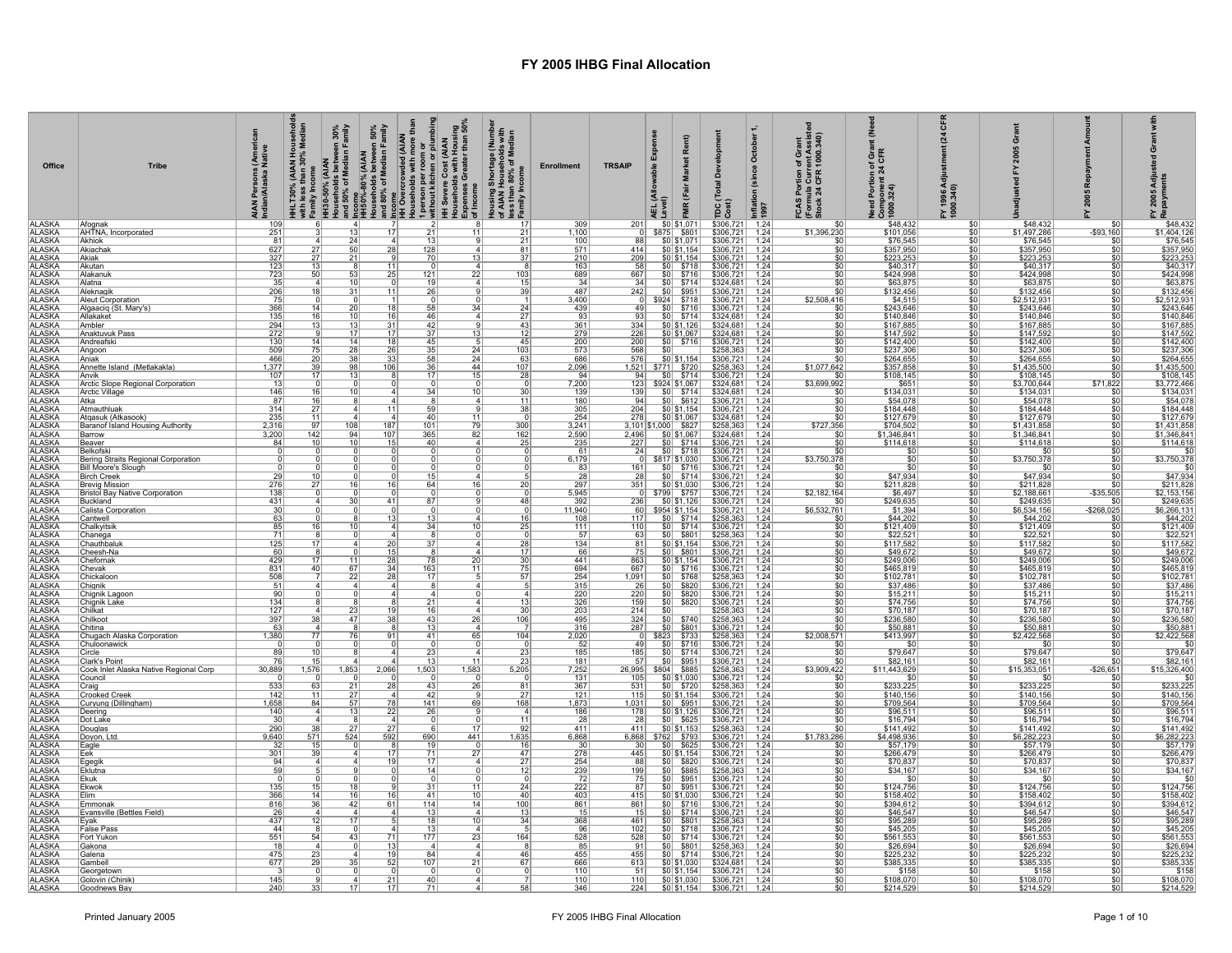| Office                         | <b>Tribe</b>                               | s (Americal<br>a Native<br>AIAN Persons (<br>Indian/Alaska N |                              |                 |                        |                        | HHLT30% (ΑΙΑΝ Households<br>Σ <sup>14</sup> Histor Star Sove Median<br>ΤΗ Households between 30%<br>Ησιαδηγό στη Median Family<br>Η Histor Sove of Median Family<br>ΠΗ Sove of Median Family<br>ΠΗ Sove of Median Family<br>ΣΙ HI Sover over de (ΑΙΑΝ<br>ΤΗ Sov | Housing Shortage (Number<br>of AIAN Households with<br>less than 80% of Median<br><sub>21</sub> Family Income | <b>Enrollment</b>        | <b>TRSAIP</b>        |            | Rent)<br>(Fair<br>$\frac{R}{\$714}$                                                                                                                                             | elopm<br>δ<br>Total<br>$\frac{1}{\cos t}$                                                        | October 1<br>(since<br>Inflation<br>1997 | FCAS Portion of Grant<br>(Formula Current Assiste<br>Stock 24 CFR 1000.340) | عُ<br>Need Portion of Grant<br>Component 24 CFR<br>1000.324) | 픙<br>$\mathbb{F}$<br>FY 1996 Adj<br>1000.340) |                                         | αž<br>2005              | FY 2005 Adju<br>Repayments                        |
|--------------------------------|--------------------------------------------|--------------------------------------------------------------|------------------------------|-----------------|------------------------|------------------------|-----------------------------------------------------------------------------------------------------------------------------------------------------------------------------------------------------------------------------------------------------------------|---------------------------------------------------------------------------------------------------------------|--------------------------|----------------------|------------|---------------------------------------------------------------------------------------------------------------------------------------------------------------------------------|--------------------------------------------------------------------------------------------------|------------------------------------------|-----------------------------------------------------------------------------|--------------------------------------------------------------|-----------------------------------------------|-----------------------------------------|-------------------------|---------------------------------------------------|
| <b>ALASKA</b><br><b>ALASKA</b> | Grayling<br>Gulkana                        | 186<br>81                                                    | $\overline{24}$<br>17        | 19              | $\overline{13}$        | 43<br>13               | 15                                                                                                                                                                                                                                                              | 17                                                                                                            | 178<br>132               | 178<br>142           | \$0<br>\$0 |                                                                                                                                                                                 | $$306,721$ 1.24<br>$$258,363$ 1.24                                                               |                                          | \$0<br>\$0                                                                  | \$179,426<br>\$54,687                                        | \$0<br>\$0                                    | \$179,426<br>\$54,687                   | \$0<br>\$0              | \$179,426<br>\$54,687                             |
| <b>ALASKA</b>                  | Hamilton                                   |                                                              |                              |                 |                        |                        |                                                                                                                                                                                                                                                                 |                                                                                                               | $\frac{26}{27}$          | $\frac{18}{27}$      | SO         | $\frac{$801}{$716}$<br>\$625                                                                                                                                                    | $$306,721$<br>$$306,721$                                                                         | $\frac{1.24}{1.24}$                      | $\frac{$0}{$0}$                                                             |                                                              | \$0                                           |                                         | \$0                     | \$0                                               |
| <b>ALASKA</b><br><b>ALASKA</b> | Healv Lake<br><b>Holy Cross</b>            | 28                                                           | 28                           |                 | 13                     | 33                     |                                                                                                                                                                                                                                                                 | 50                                                                                                            |                          |                      | 50         |                                                                                                                                                                                 |                                                                                                  |                                          |                                                                             | \$48,161<br>\$166,674                                        | 50                                            | \$48,161<br>\$166,674                   | \$0<br>\$0              | \$48,161<br>\$166,674                             |
| <b>ALASKA</b>                  | Hoonah                                     | $\frac{229}{616}$                                            | 46                           | 36              | 48                     | 48                     | $\frac{16}{32}$                                                                                                                                                                                                                                                 | 89                                                                                                            | $\frac{219}{587}$        | $\frac{219}{741}$    | \$0        | $$0 $ \$714<br>$\overline{\#}$                                                                                                                                                  | $$306,721$<br>$$258,363$                                                                         | $\frac{1.24}{1.24}$                      | $rac{1}{50}$                                                                | \$265,142                                                    | $rac{$0}{$0}$                                 | \$265,142                               | \$0                     | \$265,142                                         |
| <b>ALASKA</b>                  | Hooper Bay                                 | 1,100                                                        | 78                           | 74              | 57                     | 237                    | 33                                                                                                                                                                                                                                                              | 160                                                                                                           | 933                      | 915                  |            | $$0 $ \$716                                                                                                                                                                     |                                                                                                  |                                          | \$0                                                                         | \$742,855                                                    | \$0                                           | \$742,855                               | \$0                     |                                                   |
| <b>ALASKA</b><br><b>ALASKA</b> | <b>Hughes</b><br>Huslia                    | 65<br>291                                                    |                              | $\Delta$<br>32  | 23                     | 56                     |                                                                                                                                                                                                                                                                 | 51                                                                                                            | 62<br>279                | $\frac{62}{279}$     |            | $\frac{$0}{$0}$ $\frac{$714}{$714}$                                                                                                                                             | \$306,721 1.24<br>\$324,681 1.24<br>\$324,681 1.24                                               |                                          | \$0<br>$\overline{\$0}$                                                     | \$67,258<br>\$211,239                                        | \$0<br>\$0                                    | \$67,258<br>\$211,239                   | \$0<br>sπ               | $\frac{$205,142}{$742,855$$ \$67,258<br>\$211,239 |
| <b>ALASKA</b>                  | Hydaburg                                   | 365                                                          | 48                           | 23              | $\overline{27}$        | 17                     | 26                                                                                                                                                                                                                                                              | 69                                                                                                            | 402                      | 402                  |            | $$0 $ \$720                                                                                                                                                                     | \$258,363                                                                                        | 1.24                                     | \$0                                                                         | \$176,014                                                    | $\frac{$0,165}{4}$                            | \$176,014                               | s٥                      | \$176,014                                         |
| <b>ALASKA</b><br><b>ALASKA</b> | Igiugig<br>lliamna                         | 47<br>62                                                     | $\mathbf{A}$<br>$\mathbf{A}$ |                 | $\Delta$               | $\mathbf{A}$           | 4<br>$\mathbf{A}$                                                                                                                                                                                                                                               |                                                                                                               | -63<br>158               | 42<br>68             |            | $$0 $ \$820<br>\$0 \$820                                                                                                                                                        | \$306,721 1.24                                                                                   | 1.24                                     | \$0 <br>\$0                                                                 | \$29,537<br>\$37,878                                         | \$0<br>\$0                                    | \$29,537<br>\$37,878                    | \$0<br>\$0              | \$29,537<br>\$37,878                              |
| <b>ALASKA</b>                  | Inalik (Diomede)                           | 149                                                          |                              |                 |                        |                        |                                                                                                                                                                                                                                                                 |                                                                                                               | 190                      | $\frac{205}{39}$     |            | \$0 \$1,030                                                                                                                                                                     | $\frac{$324,681}{$306,721}$                                                                      | $\frac{1.24}{1.24}$                      | $rac{10}{10}$                                                               | \$144,409                                                    | $rac{$0}{$0}$                                 | \$144,409                               |                         | \$144,409                                         |
| <b>ALASKA</b><br><b>ALASKA</b> | Ivanof Bay                                 | 22<br>$\mathbf{A}$                                           |                              |                 |                        |                        |                                                                                                                                                                                                                                                                 |                                                                                                               | 42                       |                      |            | \$0 \$1,071                                                                                                                                                                     |                                                                                                  |                                          |                                                                             | \$2,937                                                      |                                               | \$2,937<br>\$1,687                      | \$0<br>\$0              | $\frac{$2,937}{$1,687}$                           |
| <b>ALASKA</b>                  | Kaguyak<br>Kake                            | 686                                                          | 51                           | 29              | 40                     | 30                     | 59                                                                                                                                                                                                                                                              | 69                                                                                                            | 523                      | 523                  |            | $$0 $ \$769                                                                                                                                                                     | $$306,721$ 1.24<br>\$258,363                                                                     | 1.24                                     | \$0<br>\$0                                                                  | $$1,687$<br>$$288,775$                                       | \$0<br>\$0                                    | \$288,775                               | \$0                     | \$288,775                                         |
| <b>ALASKA</b>                  | Kaktovik                                   | 268                                                          |                              |                 | 16                     | 57                     |                                                                                                                                                                                                                                                                 |                                                                                                               | 231                      | $\frac{263}{226}$    |            | \$0 \$1,067                                                                                                                                                                     | \$324,681 1.24<br>\$306,721 1.24<br>\$306,721 1.24                                               |                                          | 50                                                                          | \$155,021<br>\$156,279<br>\$189,151                          | \$0                                           | $\frac{$155.021}{$156.279}$             | \$0                     | $\frac{$155.021}{$156.279}$                       |
| <b>ALASKA</b><br><b>ALASKA</b> | Kalskad<br>Kaltag                          | 198<br>209                                                   | $\overline{25}$              | 19              | $\overline{17}$        | 42<br>48               | $\frac{13}{13}$                                                                                                                                                                                                                                                 | 59                                                                                                            | 99<br>200                |                      |            | $\frac{$0] $1,154}{ $0 \times 5714}$                                                                                                                                            |                                                                                                  |                                          | $rac{1}{50}$                                                                |                                                              | $rac{$0}{$0}$                                 |                                         | \$0<br>$\overline{50}$  |                                                   |
| <b>ALASKA</b>                  | Kanatak                                    | 214                                                          | 18                           |                 |                        |                        | <u>18</u>                                                                                                                                                                                                                                                       | 35                                                                                                            | 107                      | 107                  |            | \$0 \$768                                                                                                                                                                       | \$306,721 1.24                                                                                   |                                          | \$0                                                                         | \$108,339<br>\$31,206                                        | $\frac{$0}{$0}$                               | \$108,339                               | \$0                     | \$108,339                                         |
| <b>ALASKA</b>                  | Karluk<br>Kasigluk                         | 28<br>584                                                    | 28                           | 39              | 22                     | 106                    | 16                                                                                                                                                                                                                                                              | 78                                                                                                            | 189                      | 188<br>531           |            | \$0 \$1,071                                                                                                                                                                     | \$306,721                                                                                        | 1.24                                     | \$0<br>\$0                                                                  |                                                              | \$0                                           | \$31,206                                | \$0<br>\$0              | \$31,206                                          |
| ALASKA                         | Kassan                                     | 20                                                           |                              |                 |                        |                        |                                                                                                                                                                                                                                                                 | 11                                                                                                            | $\frac{532}{143}$        | $\frac{69}{2,747}$   |            | $\begin{array}{r l}\n\hline\n\text{$0$ } \text{$0,154} \\ \hline\n\text{$0$ } \text{$0,154} \\ \hline\n\text{$0$ } \text{$720} \\ \hline\n\text{$0$ } \text{$733}\n\end{array}$ | $\frac{$306,721}{$258,363}$<br>$$258,363$                                                        | $\frac{1.24}{1.24}$<br>1.24              | $\frac{1}{2}$                                                               | $\frac{$337,340}{$25,593}$                                   | $\frac{$0}{4}$                                | $\frac{$337,340}{$25,593}$              | \$0                     | $\frac{$337.340}{$25.593}$                        |
| <b>ALASKA</b><br><b>ALASKA</b> | Kenaitze<br>Ketchikan                      | 2,366<br>2,602                                               | 104<br>122                   | 120<br>165      | 187                    | 143<br>122             | 90<br>169                                                                                                                                                                                                                                                       | 376                                                                                                           | 1,183<br>4,660           | 3,100                |            | $$0 $ \$943                                                                                                                                                                     | \$258,363                                                                                        | 1.24                                     | \$0<br>\$0                                                                  | \$1,082,643                                                  | \$0<br>\$0                                    | \$1,082,643                             | \$0<br>\$0              | \$1,082,643                                       |
| <b>ALASKA</b>                  | Kiana                                      | 394                                                          | $\overline{24}$              | 24              | $\frac{217}{24}$       | 64                     | $\overline{20}$                                                                                                                                                                                                                                                 | $\frac{504}{52}$                                                                                              | 468                      | 298                  |            | \$0 \$1,126                                                                                                                                                                     | \$306,721                                                                                        | 1.24                                     | $\overline{50}$                                                             | \$245,199                                                    | $\overline{50}$                               | \$245,199                               | \$0                     | \$245,199                                         |
| ALASKA<br>ALASKA               | King Cove<br>King Island                   | 399                                                          |                              | 31              | $\overline{24}$        | 24                     | 17                                                                                                                                                                                                                                                              | <u>26</u>                                                                                                     | 636                      | 322                  |            | $\frac{$0}{$20}$ \$718                                                                                                                                                          | \$306,721                                                                                        | 1.24                                     | \$0                                                                         | \$114,606                                                    | \$0                                           | \$114,606                               | $\overline{30}$<br>\$0  | $\frac{$114,606}{$93,704}$                        |
| <b>ALASKA</b>                  | King Salmon                                | $\frac{213}{56}$                                             |                              |                 |                        |                        |                                                                                                                                                                                                                                                                 |                                                                                                               | $\frac{454}{78}$         | $\frac{242}{78}$     |            | $$0$ \$757                                                                                                                                                                      | $$306,721$ 1.24<br>$$258,363$ 1.24                                                               |                                          | $\frac{1}{2}$<br>\$0                                                        | $\frac{$93,704}{$2,219}$                                     | $\frac{$0}{$0}$                               | $$93,704$<br>$$2,219$                   | \$0                     |                                                   |
| <b>ALASKA</b><br><b>ALASKA</b> | Kipnuk<br>Kivalina                         | 702<br>399                                                   | $\frac{33}{22}$              | $\overline{22}$ | 11                     | 160<br>$\overline{77}$ | 13                                                                                                                                                                                                                                                              | 112<br>50                                                                                                     | 702<br>389               | 758<br>370           |            | \$0 \$1,154]<br>\$0 \$1,126                                                                                                                                                     | \$306,721<br>\$306,721                                                                           | 1.24<br>1.24                             | \$0<br>$\overline{50}$                                                      | \$439,419<br>\$240,737                                       | \$0<br>50                                     | \$439,419<br>\$240,737                  | $\overline{\$0}$<br>\$0 | \$439,419<br>\$240,737                            |
|                                | Klawock                                    | 529                                                          | 34                           | 49              | 54                     | 34                     | 19                                                                                                                                                                                                                                                              | 67                                                                                                            | 476                      | 625                  |            |                                                                                                                                                                                 | \$258,363                                                                                        | 1.24                                     | \$0                                                                         |                                                              | \$0                                           | \$205,441                               | \$0                     |                                                   |
| <b>ALASKA</b><br>ALASKA        | Kluti Kaah (Copper Center)                 | 210                                                          | $\frac{34}{68}$              | 51              | $\frac{25}{81}$        | 36                     | $\frac{13}{63}$                                                                                                                                                                                                                                                 | <u>38</u><br>200                                                                                              | $\frac{302}{580}$        | 326                  |            | $\frac{$0}{$0}$ $\frac{$720}{$80}$                                                                                                                                              | $$258,363$<br>$$258,363$                                                                         | 1.24                                     | \$0                                                                         | $\frac{$205,441}{$141,564}$                                  | $rac{$0}{$0}$                                 | \$141,564<br>\$538,738                  | \$0<br>$\overline{30}$  | \$205,441<br>\$141,564<br>\$538,738               |
| <b>ALASKA</b><br><b>ALASKA</b> | Knik<br>Kobuk                              | 1,160<br>112                                                 |                              |                 |                        | 124                    |                                                                                                                                                                                                                                                                 | 24                                                                                                            | 78                       | 2,910<br>74          |            | $ 50 $ \ \$768<br>\$0 \$1,126                                                                                                                                                   |                                                                                                  | 1.24                                     | \$0                                                                         |                                                              |                                               | \$116,764                               | \$0                     |                                                   |
| <b>ALASKA</b>                  | Kokhanok                                   | 167                                                          | 19                           | 13              | 19                     | $\frac{31}{32}$        | 15                                                                                                                                                                                                                                                              | $\overline{43}$                                                                                               | 162                      | 162                  |            | $$0 $ \$820                                                                                                                                                                     | $\frac{$324,681}{$306,721}$ 1.24                                                                 |                                          | $rac{1}{50}$                                                                | \$116,764<br>\$150,528                                       | $rac{$0}{$0}$                                 | \$150,528                               | $\overline{30}$         | \$116,764<br>\$150,528                            |
| ALASKA<br>ALASKA               | Koliganek<br>Kongiganak                    | 175<br>388                                                   | 20<br>22                     | 33              | 15<br>17               | 53<br>89               | $\mathbf{A}$                                                                                                                                                                                                                                                    | 40<br>42                                                                                                      | $\frac{261}{369}$        | 261<br>343           |            | $\frac{$0}{$0}{$0$}$ \$951                                                                                                                                                      | \$324,681 1.24<br>\$306,721 1.24<br>\$306,721 1.24                                               |                                          | \$0<br>\$0                                                                  | \$162,176<br>\$244,930                                       | \$0<br>\$0                                    | \$162,176<br>\$244,930                  | \$0                     | \$162,176<br>\$244,930                            |
| <b>ALASKA</b>                  | Koniag, Incorporated                       | 989                                                          |                              | 38              | 63                     | 22                     | 72                                                                                                                                                                                                                                                              | 70                                                                                                            | 3,300                    |                      |            | \$802 \$1,071                                                                                                                                                                   |                                                                                                  |                                          | \$3,077,062                                                                 | \$394,825                                                    | \$0                                           | \$3,471,887                             | $-$17,665$              | \$3,454,222                                       |
| ALASKA                         | Kotlik<br>Kotzebue                         | 643<br>2,592                                                 | 106                          | 11<br>107       | 57<br>119              | 119<br>286             | 88                                                                                                                                                                                                                                                              | $\overline{75}$<br>$\frac{1}{221}$                                                                            | 571<br>2,629             | $\frac{536}{2,194}$  |            | $\frac{$0}{$0}{$0$}$ \$716                                                                                                                                                      | $$306,721$ 1.24<br>\$306,721 1.24                                                                |                                          | $\overline{50}$<br>\$0                                                      | $$332,904$<br>$$1,135,143$                                   | \$0<br>\$0                                    | $\frac{$332,904}{$1,135,143}$           | $\overline{30}$<br>\$0  | $$332,904$<br>$$1,135,143$                        |
| <b>ALASKA</b><br>ALASKA        | Koyuk                                      | 305                                                          | 17                           | 13              | 24                     | 35                     |                                                                                                                                                                                                                                                                 |                                                                                                               | 370                      | 289                  |            | \$0 \$1,030                                                                                                                                                                     | \$306,721 1.24<br>\$306,721 1.24                                                                 |                                          | $rac{1}{100}$                                                               | \$120,259<br>\$106,816                                       | \$0                                           | \$120,259                               | \$0                     | \$120,259<br>\$106,816                            |
| <b>ALASKA</b>                  | Koyukuk<br>Kwethluk                        | 96<br>752                                                    | 21<br>61                     | 50              | 38                     | 161                    | 26                                                                                                                                                                                                                                                              | 29<br>118                                                                                                     | 92<br>819                | 92<br>939            |            | $$0 $ \$714<br>\$0 \$1,154]                                                                                                                                                     | \$306,721                                                                                        | 1.24                                     | 50 <sub>1</sub>                                                             | \$524,438                                                    | \$0<br>\$0                                    | \$106,816<br>\$524,438                  | \$0<br>\$0              | \$524,438                                         |
| ALASKA                         | Kwigillingok                               | 368                                                          | <u>22</u>                    | 17              | 17                     | -67                    |                                                                                                                                                                                                                                                                 | $\frac{36}{5}$                                                                                                | 408                      | 270                  |            | $\frac{1}{1}$ \$0 \$1,154                                                                                                                                                       | $$306,721$ 1.24                                                                                  |                                          | \$0                                                                         | \$204,877                                                    | \$0                                           | \$204,877                               | \$0                     | \$204,877                                         |
| <b>ALASKA</b>                  | Kwinhagak (Quinhagak)<br>Larsen Bay        | 600<br>98                                                    | 49                           | 53              | 32                     | 143                    |                                                                                                                                                                                                                                                                 | 124                                                                                                           | 661                      | 616<br>440           |            | \$0 \$1,071                                                                                                                                                                     | $$306,721$ 1.24                                                                                  |                                          | \$0                                                                         | \$436,629                                                    | \$0                                           | \$436,629                               | \$0<br>\$0              | \$436,629                                         |
| <b>ALASKA</b>                  | Lesnoi (Woody Island)                      | 62                                                           |                              |                 |                        |                        |                                                                                                                                                                                                                                                                 |                                                                                                               | $\frac{479}{255}$<br>166 | 115                  |            | \$0 \$1,071]                                                                                                                                                                    | $$306,721$<br>$$306,721$                                                                         | $\frac{1.24}{1.24}$                      | $rac{1}{100}$                                                               | $\frac{$43,229}{$27,710}$                                    | $rac{$0}{$0}$                                 | $$43,229$<br>$$27,710$                  | \$0                     | \$43,229                                          |
| <b>ALASKA</b><br><b>ALASKA</b> | l evelock<br>Lime Village                  | 123<br>36                                                    | $\overline{19}$              |                 |                        | $\overline{23}$        |                                                                                                                                                                                                                                                                 | 29                                                                                                            | 44                       | 105                  |            | $ 50 $ \$820                                                                                                                                                                    | $$306,721$ 1.24                                                                                  |                                          | $\overline{\$0}$                                                            |                                                              | $\overline{\$0}$                              | \$102,554                               | $\overline{50}$<br>\$0  | \$102,554                                         |
| <b>ALASKA</b>                  | Lower Kalskag                              | 284                                                          | 26                           |                 | $\overline{31}$        | 66                     | 16                                                                                                                                                                                                                                                              | 49                                                                                                            | 329                      | 43<br>326            |            | $\frac{$0] $1,154}{$0] $1,154}$                                                                                                                                                 | \$324,681 1.24<br>\$306,721 1.24                                                                 |                                          | $\frac{$0}{$0}$                                                             | \$44,097<br>\$231,749                                        | $rac{$0}{$0}$                                 | \$44,097<br>\$231,749                   | $\overline{50}$         | \$44,097<br>\$231,749                             |
| <b>ALASKA</b>                  | Manley Hot Springs                         | 18<br>417                                                    | 42                           |                 | 18                     | 63                     |                                                                                                                                                                                                                                                                 |                                                                                                               | 17<br>475                | $\frac{17}{475}$     |            | $\begin{array}{ c c c c }\n\hline\n $60 & $714 \\  \hline\n $80 & $951 \\  \hline\n $90 & $716 \\  \hline\n \end{array}$                                                        | $\begin{array}{c cc} 306,721 & 1.24 \\ 3306,721 & 1.24 \\ 3306,721 & 1.24 \\ \hline \end{array}$ |                                          | $\frac{$0}{$0}{$0}$                                                         | $\frac{$54.855}{$247.788}$                                   | $rac{$0}{$0}$<br>$rac{$0}{$0}$                | $\frac{$54.855}{$247.788}$              | \$0<br>$\overline{50}$  | \$54,855<br>\$247,788<br>\$257,508                |
| ALASKA                         | Manokotak<br>Marshall                      | 386                                                          | 26                           | 16              | 32                     | 76                     | $\frac{15}{16}$                                                                                                                                                                                                                                                 | 60<br>56                                                                                                      | 345                      | 345                  |            |                                                                                                                                                                                 |                                                                                                  |                                          |                                                                             |                                                              |                                               |                                         | \$0                     |                                                   |
| <b>ALASKA</b>                  | Mary's Igloo<br>McGrath                    | 229                                                          | 23                           | 13              | 19                     | 29                     | 17                                                                                                                                                                                                                                                              | 46                                                                                                            | 98<br>219                | 106<br>219           |            | \$0 \$1,030<br>$$0$ $$714$                                                                                                                                                      | $$306,721$ 1.24<br>$$324,681$ 1.24                                                               |                                          | \$0<br>\$0                                                                  | \$0<br>\$168,162                                             | \$0                                           | $\overline{\mathbf{s}}$<br>\$168,162    | \$0<br>\$0              | $\overline{50}$<br>\$168,162                      |
| <b>ALASKA</b>                  | Mekorvuk                                   | 226                                                          | 13                           | 24              | $\overline{\text{3C}}$ | 33                     |                                                                                                                                                                                                                                                                 | 29                                                                                                            | 445                      | 205                  |            |                                                                                                                                                                                 |                                                                                                  |                                          | \$0                                                                         |                                                              | \$0<br>\$0                                    |                                         | \$Ō                     |                                                   |
| ALASKA<br>ALASKA<br>ALASKA     | <u>Mentasta</u><br>Minto                   | 105<br>248                                                   | 19<br>29                     | 17              | 11<br>$\overline{17}$  | 15<br>44               | 19                                                                                                                                                                                                                                                              | 17<br>55                                                                                                      | $\frac{250}{224}$        | 94<br>238            |            | $\begin{array}{r l}\n\hline\n\text{$0$} & \text{$51,154} \\ \hline\n\text{$0$} & \text{$801} \\ \hline\n\text{$0$} & \text{$5714}\n\end{array}$                                 | \$306,721 1.24<br>\$306,721 1.24<br>$$306,721$ 1.24                                              |                                          | $\frac{$0}{$0}$                                                             | $\frac{$119.214}{$71.898}$                                   | \$0<br>\$0                                    | $\frac{$119,214}{$71,898}$<br>\$200,389 | \$0<br>\$0              | $\frac{$100,100}{1,0000}$                         |
| <b>ALASKA</b>                  | Mountain Village (Asa'Carsarmiut)          | 800                                                          | 42                           | 49              |                        | 104                    |                                                                                                                                                                                                                                                                 | 113                                                                                                           | 1,026                    | 977                  |            |                                                                                                                                                                                 | \$306,721                                                                                        | 1.24                                     | \$0                                                                         |                                                              | \$0                                           | \$357,633                               | \$0                     |                                                   |
| <b>ALASKA</b>                  | <b>Naknek</b>                              | 339                                                          |                              |                 | $\frac{37}{30}$        | 13                     | $\overline{17}$                                                                                                                                                                                                                                                 | 50                                                                                                            | 314                      | 138                  |            | $\frac{$0}{$0}$ $\frac{$716}{$757}$                                                                                                                                             | $$306,721$ 1.24                                                                                  |                                          | $\overline{50}$                                                             | \$357,633<br>\$136,207                                       | 50                                            | \$136,207                               | sπ                      | \$357,633<br>\$136,207                            |
| ALASKA<br>ALASKA<br>ALASKA     | NANA Corporation<br>Nanwelek (English Bay) | $\frac{230}{178}$                                            | 13                           |                 | 13                     | 39                     |                                                                                                                                                                                                                                                                 | 19                                                                                                            | 499                      | <u> 190  </u><br>200 |            | $\begin{array}{r l}\n\hline\n $933 \, $1,126 \\  \hline\n $0 & $733 \\  \hline\n $0 & $1,154\n \end{array}$                                                                     | \$324,681 1.24<br>\$258,363 1.24                                                                 |                                          | \$3,134,948                                                                 | \$11,472<br>\$99,303                                         | \$0                                           | \$3,146,420<br>\$99,303                 | $-$307,399$<br>\$C      | \$2,839,021                                       |
|                                | Napaimute                                  |                                                              |                              |                 |                        |                        |                                                                                                                                                                                                                                                                 |                                                                                                               | $\frac{260}{125}$        | 105                  |            |                                                                                                                                                                                 | \$258,363 1.24<br>\$306,721 1.24                                                                 |                                          | $\frac{$0}{$0}$                                                             | \$0                                                          | $rac{$0}{$0}$                                 | \$0                                     | \$0                     | $\frac{$99,303}{$0}$                              |
| <b>ALASKA</b><br><b>ALASKA</b> | Napakiak<br>Napaskiak                      | 379<br>426                                                   | $\frac{22}{28}$              | $\overline{27}$ | $\frac{32}{32}$        | 97<br>103              |                                                                                                                                                                                                                                                                 | 67<br>$\overline{71}$                                                                                         | $\frac{384}{372}$        | $\frac{360}{373}$    |            | \$0 \$1,154<br>\$0 \$1,154                                                                                                                                                      | $$306,721$ 1.24<br>$$306,721$ 1.24                                                               |                                          | $rac{1}{50}$                                                                | \$278,648                                                    | $rac{$0}{$0}$                                 | \$278,648<br>\$291,830                  | \$0<br>50               | \$278,648<br>\$291,830                            |
| <b>ALASKA</b>                  | Nelson Lagoon                              | <u>72</u>                                                    |                              |                 |                        |                        |                                                                                                                                                                                                                                                                 | 10                                                                                                            | 50                       | 47                   |            | $\frac{$0}{$00}$ $\frac{$718}{$714}$                                                                                                                                            | $$306,721$ 1.24                                                                                  |                                          | $\frac{1}{2}$                                                               | $$27,913$<br>$$151,885$                                      | $\frac{$0}{$0}$                               | \$27,913<br>\$151,885                   | \$0                     | $\frac{$27,913}{$151,885}$                        |
| <b>ALASKA</b><br><b>ALASKA</b> | Nenana<br>New Stuvahok                     | 198<br>499                                                   | 32                           | 41              | $\frac{20}{26}$        | $\frac{25}{75}$        | 15<br>20                                                                                                                                                                                                                                                        | 38<br>83                                                                                                      | 499<br>525               | 150<br>452           |            | $$0$ $$951$                                                                                                                                                                     | \$306,721<br>$$324,681$ 1.24                                                                     | 1.24                                     | \$0<br>\$0                                                                  | \$319,096                                                    | \$0                                           | \$319,096                               | \$0<br>\$0              | \$319,096                                         |
| <b>ALASKA</b>                  | Newhalen                                   | 154                                                          |                              | 13              |                        | 21                     |                                                                                                                                                                                                                                                                 | 20                                                                                                            | 195                      | $\frac{185}{311}$    |            | $\frac{$0}{$0}{$0 $1,154}$                                                                                                                                                      | $$306,721$ 1.24<br>$$306,721$ 1.24                                                               |                                          | $rac{1}{100}$                                                               | $$81,049$<br>$$178,745$                                      | $rac{$0}{$0}$                                 | $\frac{$81,049}{$178,745}$              | \$0                     | $\frac{$81,049}{$178,745}$                        |
| <b>ALASKA</b><br><b>ALASKA</b> | Newtok<br>Nightmute                        | 346<br>219                                                   | 11                           | 17<br>18        | $\overline{22}$<br>22  | 61<br>47               |                                                                                                                                                                                                                                                                 | 41                                                                                                            | 313                      | 224                  |            | \$0 \$1,154]                                                                                                                                                                    |                                                                                                  |                                          | \$0                                                                         | \$134,875                                                    | \$0                                           | \$134,875                               | \$0<br>\$0              | \$134,875                                         |
| <b>ALASKA</b>                  | Nikolai                                    | 85                                                           |                              | 13              |                        | 15                     |                                                                                                                                                                                                                                                                 | <u>39</u>                                                                                                     | 195<br>81                | 81                   |            | $$0 $ \$714                                                                                                                                                                     | \$306,721 1.24<br>\$324,681 1.24<br>\$324,681 1.24<br>\$306,721 1.24                             |                                          | \$0                                                                         | \$89,937                                                     | \$0                                           | \$89,937                                | \$0                     | \$89,937                                          |
| <b>ALASKA</b>                  | Nikolski<br>Ninilchil                      | 28<br>939                                                    | 41                           |                 |                        |                        |                                                                                                                                                                                                                                                                 |                                                                                                               | 59                       | 28                   |            | $$0$ $$612]$                                                                                                                                                                    |                                                                                                  |                                          | $\overline{50}$                                                             | \$19,536                                                     | \$0                                           | \$19,536                                | \$Ō                     | \$19,536                                          |
| ALASKA<br>ALASKA               | Noatak                                     | 450                                                          | 20                           | 69<br>22        | $\frac{70}{18}$        | 78<br>$\overline{70}$  | $\frac{43}{20}$                                                                                                                                                                                                                                                 | $\frac{170}{27}$                                                                                              | $\frac{526}{497}$        | 870<br>392           |            | $\frac{$0}{$0}{$0$}$ \$733                                                                                                                                                      | $$258,363$ 1.24<br>$$324,681$ 1.24                                                               |                                          | \$0<br>\$0                                                                  | \$395,585<br>\$253,533                                       | $\frac{$0}{$0}$                               | \$395,585<br>\$253,533                  | \$0<br>\$0              | $\frac{$10,000}{$395,585}{$253,533}$              |
| <b>ALASKA</b>                  | Nome                                       | 2,039                                                        | 76                           | 88              | 88<br>$\overline{15}$  | 227                    | 57                                                                                                                                                                                                                                                              | 207                                                                                                           | 2,106                    | 2,312                |            | \$0 \$1,030                                                                                                                                                                     | \$306,721 1.24                                                                                   |                                          | \$0                                                                         | \$874,165                                                    | \$0                                           | \$874,165                               | \$0                     | \$874,165                                         |
| <b>ALASKA</b><br><b>ALASKA</b> | Nondaltor<br><b>Noorvik</b>                | 21(<br>660                                                   | 24                           | 28              | 47                     | 100                    | 25                                                                                                                                                                                                                                                              | 44<br>53                                                                                                      | 439<br>735               | 198<br>479           |            | $\frac{$0}{$0}{$0}{$1,126}$                                                                                                                                                     | $\frac{$306,721}{$306,721}$ 1.24                                                                 |                                          | \$0<br>$\overline{50}$                                                      | \$176,355<br>\$283,625                                       | \$0<br>50                                     | \$176,355<br>\$283,625                  | \$0<br>\$0              | \$176,355<br>\$283,625                            |
| <b>ALASKA</b>                  | Northway                                   | 359                                                          | 21                           | 20              | 22                     | 26                     | 16                                                                                                                                                                                                                                                              | 52                                                                                                            | 256                      | 256                  |            |                                                                                                                                                                                 | \$0 \$625 \$306,721 1.24                                                                         |                                          | $s$ <sub>0</sub>                                                            | \$165.150                                                    | \$0 <sub>1</sub>                              | \$165.150                               | SO I                    | \$165,150                                         |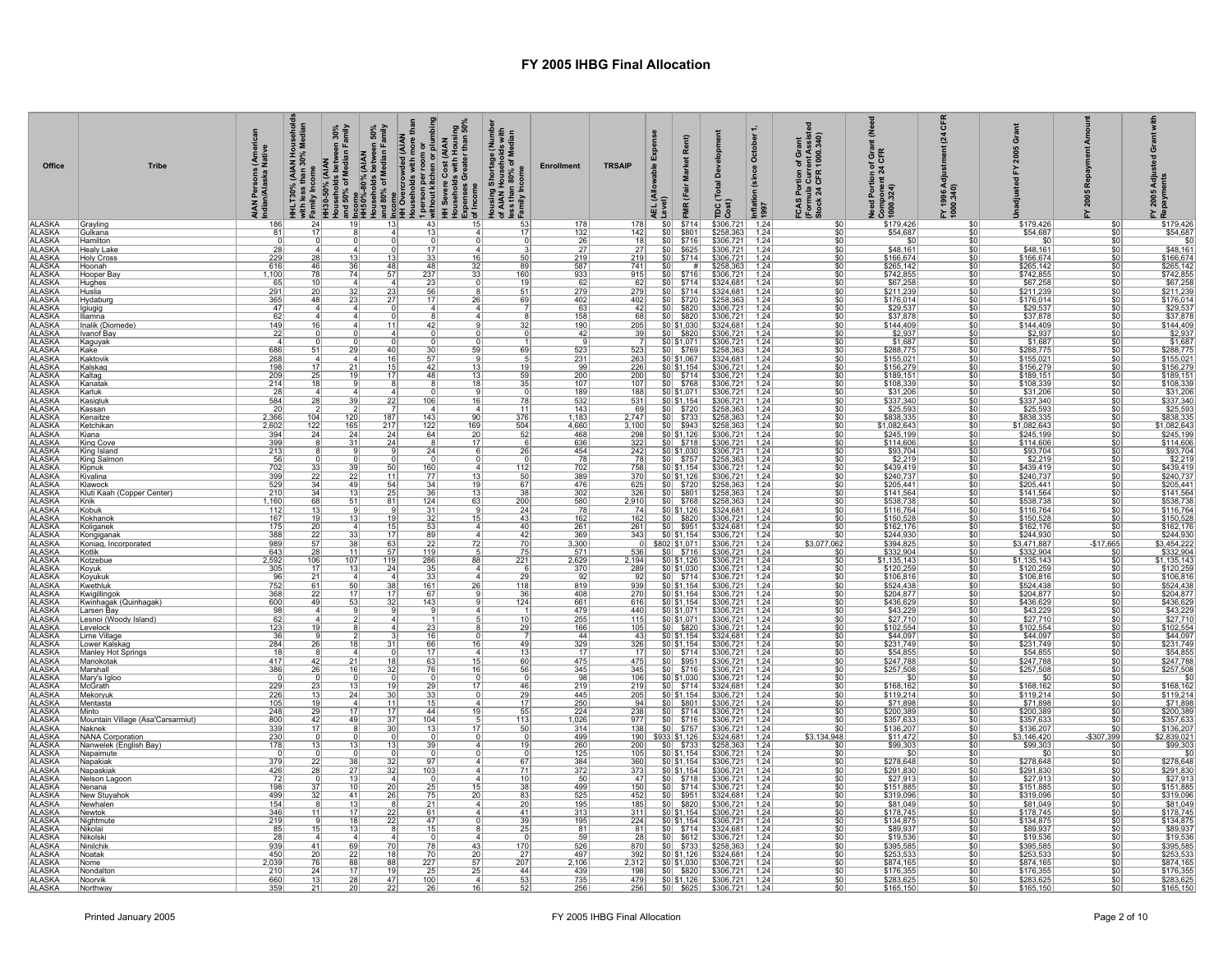| Office<br><b>ALASKA</b>        | <b>Tribe</b><br>Nuiasut                       | s (American<br>I Native<br>AIAN Persons (<br>Indian/Alaska N | 4                         | 13                    | HH_T30% (AJAN Household<br>F <sup>Mth</sup> IPS 50% (ALAN<br>Hagesholds between 30%<br>Households between 30%<br>Households between 50%<br>2. INBO%-80% (AJAN<br>AHBO%-80% Median Family<br>and 80% of Median Family<br>and 80% of Median Family<br>Households wi<br>48 | Households with more than<br>1 person per room or<br>without kitchen or plumbing<br>99 | —<br>Households with Housing<br>Expenses Greater than 50%<br>شof Income<br>13 | Housing Shortage (Number<br>of AIAN Households with<br>less than 80% of Median<br><sub>S</sub> Family Income<br>25 | <b>Enrollment</b><br>450 | <b>TRSAIP</b><br>493                                                                        | xpense<br>owable<br><b>AEL</b>        | Rent)<br><b>Market</b><br>FMR (Fair<br>\$0 \$1,067                                                                                                                                                                                                                                                                                                                                                                                                 | elopmen<br>Dev<br>TDC (Total I<br>Cost)<br>\$324,681 | October 1,<br>(since<br>Inflation<br>1997<br>1.24 | FCAS Portion of Grant<br>(Formula Current Assiste<br>Stock 24 CFR 1000.340)<br>$\overline{\$0}$ | ౾<br>Need Portion of Grant (I)<br>Component 24 CFR<br>3 1000.324) | ៉ិ<br>$\mathbf{z}$<br>(045'000<br>V 966 L <sup>X.</sup><br>\$O | ò<br>\$280,624                              | 2005<br>\$C                                   | Adju<br>ents<br>2005<br>Repaym                                                                                                                                                                                                                                                                                                                                                  |
|--------------------------------|-----------------------------------------------|--------------------------------------------------------------|---------------------------|-----------------------|-------------------------------------------------------------------------------------------------------------------------------------------------------------------------------------------------------------------------------------------------------------------------|----------------------------------------------------------------------------------------|-------------------------------------------------------------------------------|--------------------------------------------------------------------------------------------------------------------|--------------------------|---------------------------------------------------------------------------------------------|---------------------------------------|----------------------------------------------------------------------------------------------------------------------------------------------------------------------------------------------------------------------------------------------------------------------------------------------------------------------------------------------------------------------------------------------------------------------------------------------------|------------------------------------------------------|---------------------------------------------------|-------------------------------------------------------------------------------------------------|-------------------------------------------------------------------|----------------------------------------------------------------|---------------------------------------------|-----------------------------------------------|---------------------------------------------------------------------------------------------------------------------------------------------------------------------------------------------------------------------------------------------------------------------------------------------------------------------------------------------------------------------------------|
| <b>ALASKA</b><br>ALASKA        | Nulato                                        | $\frac{421}{330}$                                            | 19                        | 29                    | 23                                                                                                                                                                                                                                                                      | 67                                                                                     |                                                                               | $\overline{71}$                                                                                                    | 680                      | 595                                                                                         | \$0                                   | \$714                                                                                                                                                                                                                                                                                                                                                                                                                                              | \$306,721                                            | 1.24                                              | \$0                                                                                             | \$280,624<br>\$225,343                                            | \$0                                                            | \$225,343                                   | \$C                                           | $\begin{array}{r} \text{L} \text{ C} \\ \text{S} \text{200,624} \\ \text{S} \text{278,933} \\ \text{S} \text{303} \\ \text{S} \text{175,431} \\ \text{S} \text{1714,848} \\ \text{S} \text{693,120} \\ \text{S} \text{101,711} \\ \text{S} \text{1024,113} \\ \text{S} \text{224,113} \\ \text{S} \text{243} \\ \text{S} \text{254,133} \\ \text{S} \text{265,873} \end{array}$ |
| <b>ALASKA</b>                  | Nunapitchuk<br>Ohogamiut                      | 497                                                          | 27                        | 41                    | 26                                                                                                                                                                                                                                                                      | 89                                                                                     |                                                                               | 78                                                                                                                 | $\frac{473}{26}$         | 441<br>27                                                                                   | S0                                    | \$0 \$1,154<br>\$716                                                                                                                                                                                                                                                                                                                                                                                                                               | \$306,721<br>\$306,721                               | 1.24<br>1.24                                      | \$0<br>$\overline{50}$                                                                          | \$278,933                                                         | \$0<br>\$0                                                     | \$278,933<br>\$0                            | \$0<br>\$C                                    |                                                                                                                                                                                                                                                                                                                                                                                 |
| <b>ALASKA</b><br>ALASKA        | Old Harbor                                    | $\frac{218}{4,135}$                                          |                           |                       | 24                                                                                                                                                                                                                                                                      | $\overline{28}$                                                                        | 24                                                                            | 28                                                                                                                 | $\frac{573}{3,798}$      | $\frac{573}{3,778}$                                                                         |                                       | $\frac{50 51,071 }{50 51,154}$                                                                                                                                                                                                                                                                                                                                                                                                                     | \$306,721                                            | $\frac{1.24}{1.24}$                               | $rac{$0}{$0}$                                                                                   | $\frac{$175,431}{$1,714,848}$                                     | $\frac{$0}{}$                                                  | $$175,431$<br>$$1,714,848$                  | \$0                                           |                                                                                                                                                                                                                                                                                                                                                                                 |
| <b>ALASKA</b>                  | Orutsararmuit (Bethel)                        |                                                              | <u>193</u>                | 126                   | $\frac{1}{186}$                                                                                                                                                                                                                                                         | 393                                                                                    | 132                                                                           | 439                                                                                                                | 77                       |                                                                                             |                                       |                                                                                                                                                                                                                                                                                                                                                                                                                                                    | \$306,721                                            |                                                   |                                                                                                 |                                                                   | \$0<br>\$0                                                     | \$69,120                                    | \$0<br>\$0                                    |                                                                                                                                                                                                                                                                                                                                                                                 |
| <b>ALASKA</b>                  | Oscarville<br>Ouzinkie                        | $\frac{68}{212}$                                             |                           |                       | 24                                                                                                                                                                                                                                                                      |                                                                                        |                                                                               |                                                                                                                    | $\frac{381}{67}$         | $\begin{array}{c} \hline 77 \\ 380 \\ 67 \end{array}$                                       |                                       |                                                                                                                                                                                                                                                                                                                                                                                                                                                    | \$306,721<br>\$306,721<br>\$306,721                  | $\frac{1.24}{1.24}$                               | $\frac{$0}{$0}{$0}$                                                                             | $\frac{$69,120}{$101.711}$                                        | \$0                                                            | $\frac{$101,711}{0}$                        | $\overline{50}$                               |                                                                                                                                                                                                                                                                                                                                                                                 |
| <b>ALASKA</b><br><b>ALASKA</b> | Paimiut                                       | $\ddot{0}$                                                   |                           |                       | 0                                                                                                                                                                                                                                                                       |                                                                                        |                                                                               |                                                                                                                    | 51                       |                                                                                             |                                       | $\begin{array}{r} 3081,154 \\ \hline 5081,154 \\ \hline 5081,071 \\ \hline 508716 \\ \hline 508718 \\ \hline \end{array}$                                                                                                                                                                                                                                                                                                                          |                                                      | 1.24                                              |                                                                                                 | -SC<br>\$1,586                                                    | $\overline{50}$                                                | \$1,586                                     | $\overline{50}$<br>$\overline{\mathsf{SC}}$   |                                                                                                                                                                                                                                                                                                                                                                                 |
| <b>ALASKA</b>                  | Pauloff Harbor Village<br>Pedro Bay           | $\frac{26}{34}$                                              |                           |                       |                                                                                                                                                                                                                                                                         | 4                                                                                      |                                                                               |                                                                                                                    | $\overline{117}$         | $\frac{51}{57}$                                                                             |                                       | $ $0 $ \$820                                                                                                                                                                                                                                                                                                                                                                                                                                       | \$306,721<br>\$306,721                               | $\frac{1.24}{1.24}$                               | \$0<br> 50                                                                                      | \$24,113                                                          | \$0<br>\$0                                                     | \$24,113                                    | \$0                                           |                                                                                                                                                                                                                                                                                                                                                                                 |
| ALASKA<br>ALASKA<br>ALASKA     | Perryville                                    | 111                                                          |                           |                       | $\overline{13}$                                                                                                                                                                                                                                                         | 22                                                                                     |                                                                               | 98                                                                                                                 | 267                      | $\begin{array}{ c c }\hline 238 \\ \hline 593 \\ \hline \end{array}$                        |                                       | $\frac{$0}{$0}$ \$820<br>$\frac{$0}{$0}$ \$769                                                                                                                                                                                                                                                                                                                                                                                                     | \$306,721                                            | 1.24                                              | $\frac{$0}{$0}{$0}$                                                                             | $$85,537$<br>$$203,271$                                           | <u>\$0</u>                                                     | \$85,537<br>\$203,271                       | \$0<br>\$0                                    | $\frac{$8,6,16}{885,537}$                                                                                                                                                                                                                                                                                                                                                       |
|                                | Petersburg<br><b>Pilot Point</b>              | 492<br>136                                                   | <u>66</u><br>13           |                       | 30<br>13                                                                                                                                                                                                                                                                | 13                                                                                     | 22                                                                            | 19                                                                                                                 | 418<br>160               | 160                                                                                         | \$0 <br>\$0                           | \$820                                                                                                                                                                                                                                                                                                                                                                                                                                              | \$258,363<br>\$306,721                               | 1.24<br>1.24                                      |                                                                                                 | \$65,946                                                          | \$0<br>\$0                                                     | \$65,946                                    | \$C                                           |                                                                                                                                                                                                                                                                                                                                                                                 |
| <b>ALASKA</b><br><b>ALASKA</b> | <b>Pilot Station</b>                          | $\frac{608}{133}$                                            | $\frac{31}{11}$           | 42                    | $\frac{33}{11}$                                                                                                                                                                                                                                                         | 96<br>32                                                                               |                                                                               | $\frac{100}{11}$                                                                                                   | $\frac{537}{161}$        | $\frac{528}{154}$                                                                           |                                       | $\frac{$0}{$0}$ $\frac{$716}{$716}$                                                                                                                                                                                                                                                                                                                                                                                                                | \$306,721<br>\$306,721                               | $\frac{1.24}{1.24}$                               | $rac{$0}{$0}$                                                                                   | $\frac{$325,315}{$82,178}$                                        | $rac{$0}{$0}$                                                  | $$325,315$<br>$$82,178$                     | $\overline{50}$<br>\$0                        | \$65,946<br>\$65,946<br>\$325,315<br>\$82,178<br>\$52,219<br>\$370,316                                                                                                                                                                                                                                                                                                          |
| <b>ALASKA</b>                  | Pitka's Point<br>Platinum                     | 42                                                           | 11                        |                       | 9                                                                                                                                                                                                                                                                       | 16                                                                                     |                                                                               | 17                                                                                                                 | 71                       | 72                                                                                          |                                       | \$0 \$1,154                                                                                                                                                                                                                                                                                                                                                                                                                                        | \$306,721                                            | 1.24                                              | \$0                                                                                             | \$52,219<br>\$370,316                                             | \$0                                                            | \$52,219                                    | \$0                                           |                                                                                                                                                                                                                                                                                                                                                                                 |
| <b>ALASKA</b><br><b>ALASKA</b> | Point Hope                                    | 748<br>238                                                   | $\frac{31}{11}$           |                       | $\frac{20}{13}$                                                                                                                                                                                                                                                         | $\frac{125}{74}$                                                                       | 21<br>$\vert$ 4                                                               | 19                                                                                                                 | 841<br>200               | $\frac{841}{221}$                                                                           |                                       | $\frac{$0  $1,067}{$0  $1,067}$                                                                                                                                                                                                                                                                                                                                                                                                                    | \$324.681<br>\$324,681                               | $\frac{1.24}{1.24}$                               | $\overline{\$0}$<br>$\overline{\$0}$                                                            | \$184,145                                                         | $rac{$0}{$0}$                                                  | \$370,316<br>\$184,145                      | $\overline{50}$                               |                                                                                                                                                                                                                                                                                                                                                                                 |
| <b>ALASKA</b>                  | Point Lay<br>Port Graham                      | 163                                                          | 17                        |                       |                                                                                                                                                                                                                                                                         | 17                                                                                     |                                                                               |                                                                                                                    |                          | 145                                                                                         |                                       |                                                                                                                                                                                                                                                                                                                                                                                                                                                    | \$258,363                                            | 1.24                                              | \$0                                                                                             |                                                                   | \$0                                                            | \$70,918                                    | \$0                                           |                                                                                                                                                                                                                                                                                                                                                                                 |
| <b>ALASKA</b>                  | Port Heiden                                   | 98                                                           | $\overline{4}$            |                       | $\frac{13}{17}$                                                                                                                                                                                                                                                         |                                                                                        | 13                                                                            | 22                                                                                                                 | $\frac{151}{139}$        | 143                                                                                         |                                       | $\frac{$0}{$0}{$0$}$ \$733                                                                                                                                                                                                                                                                                                                                                                                                                         | \$306,721                                            | 1.24                                              | \$0                                                                                             | \$70,918<br>\$58,222                                              | \$0                                                            | \$58,222                                    | \$C                                           |                                                                                                                                                                                                                                                                                                                                                                                 |
| <b>ALASKA</b><br>ALASKA        | Port Lions<br>Portage Creek                   | 175<br>34                                                    | 15                        |                       | 16                                                                                                                                                                                                                                                                      |                                                                                        |                                                                               | 27                                                                                                                 | $\frac{352}{78}$         | 360<br>$\frac{54}{620}$                                                                     |                                       | \$0 \$1,071                                                                                                                                                                                                                                                                                                                                                                                                                                        | \$306,721<br>\$306,721                               | 1.24<br>1.24                                      | $\overline{\$0}$                                                                                | \$92,099<br>$$1,621$<br>$$138,427$                                | \$0<br>\$0                                                     | \$92,099<br>\$1,621                         |                                               | $\frac{$92,099}{$1,621}$                                                                                                                                                                                                                                                                                                                                                        |
| <b>ALASKA</b>                  | Qagan Tayagungin (Sand Point)                 | 443                                                          | 19                        |                       | 33                                                                                                                                                                                                                                                                      | $\overline{21}$                                                                        | 13                                                                            | 20                                                                                                                 | 620                      |                                                                                             |                                       | $\frac{$0}{$0$}$ \$951<br>$\frac{$0}{$718}$                                                                                                                                                                                                                                                                                                                                                                                                        | \$306,721                                            | 1.24<br>1.24                                      | $rac{$0}{$0}$                                                                                   |                                                                   | \$0                                                            | \$138,427                                   | $\overline{\mathbf{s}}$<br>$\overline{50}$    | \$138,427                                                                                                                                                                                                                                                                                                                                                                       |
| ALASKA<br>ALASKA               | Qawalangin (Unalaska)<br>Rampart              | 409<br>43                                                    | 23<br>10                  |                       | $\Omega$                                                                                                                                                                                                                                                                | 29<br>19                                                                               | 12<br>$\frac{4}{ }$                                                           |                                                                                                                    | 539<br>41                | 539<br>41                                                                                   |                                       | $\frac{$0}{$0}{$0  $612}$                                                                                                                                                                                                                                                                                                                                                                                                                          | \$306,721<br>\$306,721                               | 1.24                                              | $rac{$0}{$0}$                                                                                   | $\frac{$125,934}{$58,937}$                                        | $\frac{$0}{}$<br>\$0                                           | \$125,934<br>\$58,937                       | \$0                                           | $$125,934$<br>$$58,937$                                                                                                                                                                                                                                                                                                                                                         |
| <b>ALASKA</b>                  | Red Devil                                     | $\frac{28}{169}$                                             | 11<br> 19                 |                       |                                                                                                                                                                                                                                                                         | 11<br>47                                                                               | 15                                                                            |                                                                                                                    | $\frac{28}{162}$         | $\begin{array}{r} \hline 28 \\ \hline 162 \\ \hline 323 \end{array}$                        |                                       | \$0 \$1,154]                                                                                                                                                                                                                                                                                                                                                                                                                                       | \$306,721                                            | $\frac{1.24}{1.24}$                               | \$0<br>$\overline{\$0}$                                                                         | \$49,851<br>\$180,710<br>\$135,131                                | \$0<br>\$0                                                     | \$49,851<br>\$180,710                       | \$C                                           | \$49,851                                                                                                                                                                                                                                                                                                                                                                        |
| ALASKA                         | Ruby<br><b>Russian Mission</b>                | 315                                                          | 14                        |                       | 29                                                                                                                                                                                                                                                                      | $\overline{32}$                                                                        |                                                                               | 53                                                                                                                 | 296                      |                                                                                             |                                       | $\frac{$0}{$0}$ \$714                                                                                                                                                                                                                                                                                                                                                                                                                              | $\frac{$324,681}{$306,721}$                          |                                                   | $\overline{\$0}$                                                                                |                                                                   | -SO                                                            | \$135,131                                   |                                               | \$180,710                                                                                                                                                                                                                                                                                                                                                                       |
| <b>ALASKA</b><br><b>ALASKA</b> | Saint George<br>Saint Michae                  | 144<br>373                                                   | 16                        | 16                    | 22                                                                                                                                                                                                                                                                      | 82                                                                                     |                                                                               | 18                                                                                                                 | $131$<br>399             | 123<br>334                                                                                  |                                       | $$0$ $$612$<br>\$0 \$1,030                                                                                                                                                                                                                                                                                                                                                                                                                         | \$306,721<br>\$306,721                               | 1.24<br>1.24                                      | \$0<br>\$0                                                                                      | \$67,038<br>\$207,991                                             | \$0<br>\$0                                                     | \$67,038<br>\$207,991                       | ٩ſ<br>\$C                                     | $$67,038$<br>\$207,991                                                                                                                                                                                                                                                                                                                                                          |
|                                | Saint Paul                                    | 592                                                          | 22                        | 29                    | 45                                                                                                                                                                                                                                                                      | 90                                                                                     | 20                                                                            | $\frac{34}{17}$                                                                                                    |                          |                                                                                             |                                       | $\frac{$0}{$0}{$0 \times $612}$                                                                                                                                                                                                                                                                                                                                                                                                                    | \$306,721<br>\$258,363                               | 1.24                                              |                                                                                                 |                                                                   | \$0                                                            | \$301,464                                   | $\overline{50}$                               | \$301,464                                                                                                                                                                                                                                                                                                                                                                       |
| ALASKA<br>ALASKA<br>ALASKA     | Salamatofl<br>Savoonga                        | 230<br>668                                                   | 57                        | $\Delta$ 7            | 35                                                                                                                                                                                                                                                                      | 151                                                                                    | 16                                                                            | 93                                                                                                                 | 653<br>155<br>721        | $\frac{450}{153}$ $\frac{715}{715}$                                                         |                                       | $$0 \mid $1,030$                                                                                                                                                                                                                                                                                                                                                                                                                                   | \$324,681                                            | $\frac{1.24}{1.24}$                               | $\frac{$0}{$0}{$0}{$0 $$                                                                        | $\frac{$301,464}{$31,867}$                                        | \$0<br>\$0                                                     | \$31,867<br>\$488,915                       | ٩ſ                                            | \$488,915                                                                                                                                                                                                                                                                                                                                                                       |
| <b>ALASKA</b>                  | Saxman                                        | $\frac{329}{513}$                                            | 17                        |                       | $\frac{20}{18}$                                                                                                                                                                                                                                                         | 24                                                                                     |                                                                               |                                                                                                                    | $\frac{175}{430}$        | $\frac{289}{430}$                                                                           |                                       | $\frac{$0}{$0}{$0$}$ \$943                                                                                                                                                                                                                                                                                                                                                                                                                         | \$258,363<br>\$306,721                               | $\frac{1.24}{1.24}$                               | $rac{$0}{$0}$                                                                                   | \$88,802<br>\$272,586                                             | $rac{$0}{$0}$                                                  | \$88,802<br>\$272,586                       |                                               |                                                                                                                                                                                                                                                                                                                                                                                 |
| ALASKA<br>ALASKA               | Scammon Bav<br>Selawik                        | 806                                                          | 32<br>61                  | $\overline{31}$<br>41 | 28                                                                                                                                                                                                                                                                      | 67<br>106                                                                              | $\overline{25}$<br>15                                                         | 42<br>71                                                                                                           | 844                      | 768                                                                                         |                                       | \$0 \$1,126                                                                                                                                                                                                                                                                                                                                                                                                                                        | \$306,721                                            | 1.24                                              | \$0                                                                                             |                                                                   | \$0                                                            | \$377,478                                   | \$C<br>\$0                                    | \$88,802<br>\$272,586<br>\$377,478<br>\$65,771                                                                                                                                                                                                                                                                                                                                  |
| <b>ALASKA</b>                  | Seldovia                                      | $\frac{134}{130}$                                            |                           |                       |                                                                                                                                                                                                                                                                         |                                                                                        |                                                                               | $\frac{25}{27}$                                                                                                    | $\frac{907}{125}$        | 110                                                                                         |                                       | $\frac{$0}{$0}{$733}$                                                                                                                                                                                                                                                                                                                                                                                                                              | $$258,363$<br>$$306,721$                             | $\frac{1.24}{1.24}$                               | $\overline{\$0}$                                                                                | \$377,478<br>\$65,771<br>\$109,696                                | \$0                                                            | \$65,771                                    |                                               |                                                                                                                                                                                                                                                                                                                                                                                 |
| <b>ALASKA</b><br><b>ALASKA</b> | Shageluk<br><u>Shaktoolik</u>                 |                                                              | 10                        | 16<br>20              | 10<br>20 <sub>1</sub>                                                                                                                                                                                                                                                   | 41<br>33                                                                               | $\Omega$                                                                      |                                                                                                                    |                          | 125                                                                                         |                                       |                                                                                                                                                                                                                                                                                                                                                                                                                                                    | \$306,721                                            | 1.24                                              | $\overline{\$0}$                                                                                |                                                                   | $\overline{\$0}$<br>\$0                                        | \$109,696                                   | $\overline{\text{sn}}$<br>\$0                 |                                                                                                                                                                                                                                                                                                                                                                                 |
| <b>ALASKA</b>                  | Sheldon's Point                               | $\frac{237}{174}$                                            | $\frac{9}{17}$            |                       |                                                                                                                                                                                                                                                                         | 46                                                                                     |                                                                               | $\frac{29}{26}$                                                                                                    | $\frac{211}{138}$        | $\frac{185}{122}$                                                                           |                                       | $\frac{$0 }{0}$ \times \$0 \times \$716                                                                                                                                                                                                                                                                                                                                                                                                            | \$306,721                                            | 1.24                                              | $rac{$0}{$0}$                                                                                   | \$118,233<br>\$135,232                                            | \$0                                                            | \$118,233<br>\$135,232                      | $\overline{\mathbf{s}}$                       |                                                                                                                                                                                                                                                                                                                                                                                 |
| ALASKA<br>ALASKA<br>ALASKA     | Shishmaref<br>Shoonag' Tribe of Kodiak        | 578<br>658                                                   | 27                        |                       | 44                                                                                                                                                                                                                                                                      | 140<br>15                                                                              | 21<br>48                                                                      | 48<br><u>106</u>                                                                                                   | 643                      | $\begin{array}{r}\n 125 \\  \hline\n 503 \\  \hline\n 1,213 \\  \hline\n 253\n \end{array}$ |                                       | $\frac{$0$ \times 1.030}{$0 \times 1.030}$<br>$\frac{$0$ \times 1.071}{$0 \times 1.126}$                                                                                                                                                                                                                                                                                                                                                           | \$306,721<br>\$258,363                               | 1.24<br>1.24                                      | \$0                                                                                             | $$402,788$<br>$$246,198$                                          | $\overline{50}$<br><u>\$0</u>                                  | \$402,788                                   | $\overline{50}$                               | $\frac{$65,771}{$109,696}$ $\frac{$109,696}{$118,233}$ $\frac{$135,232}{$135,232}$ $\frac{$246,198}{$138,909}$ $\frac{$45,677}{$14,244}$ $\frac{$74,424}{$174,244}$ $\frac{$74,424}{$174,244}$                                                                                                                                                                                  |
|                                | Shungnak                                      | 265                                                          | $\frac{38}{18}$           |                       | $\frac{42}{18}$                                                                                                                                                                                                                                                         | 42                                                                                     |                                                                               | 26                                                                                                                 | $\frac{1,213}{266}$      |                                                                                             |                                       |                                                                                                                                                                                                                                                                                                                                                                                                                                                    | \$324,681                                            | 1.24                                              | $rac{$0}{$0}$                                                                                   | \$138,909                                                         | \$0                                                            | \$246,198<br>\$138,909                      | \$ <sub>6</sub>                               |                                                                                                                                                                                                                                                                                                                                                                                 |
| <b>ALASKA</b><br>ALASKA        | <u>Skagway</u><br>Sleetmute                   | $\frac{96}{99}$                                              | 8<br>21                   |                       | $\overline{15}$                                                                                                                                                                                                                                                         | 26                                                                                     |                                                                               | $\frac{26}{21}$                                                                                                    | 48<br>126                | $\frac{13}{111}$                                                                            |                                       | $\frac{$0}{$0  $1,154}$                                                                                                                                                                                                                                                                                                                                                                                                                            | \$258,363                                            | $\frac{1.24}{1.24}$                               | $\overline{\$0}$<br>$\overline{\$0}$                                                            | \$45,677<br>\$90,528                                              | \$0<br>$\overline{\$0}$                                        | $$45,677$<br>$$90,528$                      | $\overline{\mathbf{s}}$ C                     |                                                                                                                                                                                                                                                                                                                                                                                 |
| <b>ALASKA</b>                  | <u>Solomon</u>                                |                                                              | $\Omega$                  |                       |                                                                                                                                                                                                                                                                         |                                                                                        |                                                                               |                                                                                                                    | 68                       | 61                                                                                          |                                       | $\frac{$0] $1,030}{$0}$<br>$\frac{$0] $757}$                                                                                                                                                                                                                                                                                                                                                                                                       | \$306,721                                            | $\frac{1.24}{1.24}$                               | \$0                                                                                             | \$155<br>\$74,424                                                 | \$0                                                            | \$155                                       | $\overline{\mathbf{s}}$                       |                                                                                                                                                                                                                                                                                                                                                                                 |
| <b>ALASKA</b><br><b>ALASKA</b> | South Naknek<br>Stebbins                      | $\frac{122}{564}$                                            | 17<br>44                  | 44                    | 22                                                                                                                                                                                                                                                                      | 120                                                                                    | 15                                                                            | $\frac{29}{67}$                                                                                                    | $\frac{275}{642}$        | $\frac{120}{642}$                                                                           |                                       | \$0 \$1,030                                                                                                                                                                                                                                                                                                                                                                                                                                        | $\frac{$306,721}{$306,721}$                          | 1.24                                              | \$0<br>$\overline{\$0}$                                                                         | \$370,062                                                         | \$0<br>\$0                                                     | \$74,424<br>\$370,062                       |                                               |                                                                                                                                                                                                                                                                                                                                                                                 |
| <b>ALASKA</b><br><b>ALASKA</b> | Stevens Village<br>Stony River                | 87<br>58                                                     | 21<br>11                  |                       | $\mathbf{A}$                                                                                                                                                                                                                                                            | 29<br>$\overline{20}$                                                                  | $\vert$ 4                                                                     | $\frac{29}{23}$                                                                                                    | $\frac{199}{59}$         | $\frac{121}{54}$                                                                            |                                       | $\frac{$0}{$0}{$0 $714}$                                                                                                                                                                                                                                                                                                                                                                                                                           | \$306,721<br>\$324,681                               | $\frac{1.24}{1.24}$                               | \$0<br>$\overline{50}$                                                                          | \$99,326<br>\$81,364                                              | \$0<br>\$0                                                     | \$99,326<br>\$81,364                        | \$ſ<br>$\overline{\mathbf{s}}$                | $\begin{array}{r} 67.7124 \\ 8370,062 \\ \hline 899,326 \\ 841,364 \\ \hline 833,848 \\ \hline 8149,707 \end{array}$                                                                                                                                                                                                                                                            |
|                                | akotna                                        |                                                              |                           |                       |                                                                                                                                                                                                                                                                         |                                                                                        |                                                                               |                                                                                                                    | $\frac{21}{126}$         |                                                                                             |                                       |                                                                                                                                                                                                                                                                                                                                                                                                                                                    | \$324,681<br>\$306,721                               |                                                   |                                                                                                 | \$33,848                                                          | \$0                                                            | \$33,848<br>\$149,707                       | \$ſ                                           |                                                                                                                                                                                                                                                                                                                                                                                 |
| ALASKA<br>ALASKA<br>ALASKA     | anacross<br>Tanana                            | $\frac{22}{133}$<br>$\frac{133}{262}$                        | $\frac{23}{25}$           |                       | <u>13</u><br>30                                                                                                                                                                                                                                                         | 44<br>78                                                                               | 13                                                                            | $rac{50}{69}$                                                                                                      | 942                      | $\begin{array}{r} \boxed{21} \\ \boxed{126} \\ \boxed{208} \end{array}$                     |                                       | $\begin{array}{r l}\n\hline\n\text{$60} & \text{$5714} \\ \hline\n\text{$00} & \text{$625} \\ \hline\n\text{$00} & \text{$5714}\n\end{array}$                                                                                                                                                                                                                                                                                                      | \$324,681                                            | $\frac{1.24}{1.24}$                               | $\frac{$0}{$0}{$0}{$0 $$                                                                        | \$268,486                                                         | <u>\$0</u><br>\$0                                              | \$268,486                                   | ٩ſ                                            | \$268,486                                                                                                                                                                                                                                                                                                                                                                       |
| <b>ALASKA</b>                  | atitlek                                       | 97                                                           | 13                        |                       | 15                                                                                                                                                                                                                                                                      |                                                                                        |                                                                               |                                                                                                                    | 91                       | $\frac{90}{159}$                                                                            | $\frac{$0}{$0}$                       | $\frac{$801}{\$801}$                                                                                                                                                                                                                                                                                                                                                                                                                               | $$258,363$<br>$$258,363$                             | $\frac{1.24}{1.24}$                               | $\overline{\$0}$                                                                                | $$59,863$<br>\$28,622                                             | \$0                                                            | \$59,863<br>\$28,622                        |                                               |                                                                                                                                                                                                                                                                                                                                                                                 |
| <b>ALASKA</b><br><b>ALASKA</b> | Tazlina                                       | 92                                                           | $\overline{8}$            |                       | $\overline{4}$                                                                                                                                                                                                                                                          |                                                                                        |                                                                               |                                                                                                                    | 147                      |                                                                                             |                                       | $$0 $ \$714                                                                                                                                                                                                                                                                                                                                                                                                                                        |                                                      |                                                   | $\overline{\$0}$                                                                                |                                                                   | $\overline{\$0}$                                               |                                             | $\overline{\text{sr}}$<br>\$ſ                 |                                                                                                                                                                                                                                                                                                                                                                                 |
| <b>ALASKA</b>                  | elida<br>eller                                | 270                                                          |                           |                       | 16                                                                                                                                                                                                                                                                      | 64                                                                                     | 11                                                                            |                                                                                                                    | 208                      | $\frac{3}{2}$<br>91                                                                         |                                       | $\frac{$0] $1,030}{$0}$<br>$\frac{$0] $625}$                                                                                                                                                                                                                                                                                                                                                                                                       | \$324,681<br>\$306,721                               | 1.24<br>1.24                                      | \$0<br>$\overline{\$0}$                                                                         | $$157$<br>$$196,794$                                              | \$0<br>\$0                                                     | \$157<br>\$196,794                          |                                               | $\frac{$59,863}{$28,622$$<br>\$157<br>\$196,794                                                                                                                                                                                                                                                                                                                                 |
| <b>ALASKA</b><br><b>ALASKA</b> | <b>Tetlin</b><br>lingit-Haida Central Council | $121$<br>5,441                                               | 20<br>427                 |                       | 253                                                                                                                                                                                                                                                                     | 43                                                                                     |                                                                               | 31                                                                                                                 | 114<br>16,114            | 114                                                                                         |                                       |                                                                                                                                                                                                                                                                                                                                                                                                                                                    | \$306,721                                            | 1.24<br>1.24                                      | $\overline{\$0}$<br>\$3,814,277                                                                 | \$144,434                                                         | $\overline{50}$                                                | \$144,434<br>\$6,070,238                    | $-$233,060$                                   | $$144,434$ $$5,837,178$ $$621,327$                                                                                                                                                                                                                                                                                                                                              |
| <b>ALASKA</b>                  | <u> Togiak</u>                                | 827                                                          | 84                        | $\frac{397}{52}$      | 40                                                                                                                                                                                                                                                                      | $\frac{173}{137}$                                                                      | $\frac{386}{63}$                                                              | $\frac{1,014}{159}$                                                                                                | 868                      |                                                                                             | 16,004 \$757 \$1,153<br>809 \$0 \$951 |                                                                                                                                                                                                                                                                                                                                                                                                                                                    | \$258,363<br>\$306,721                               | 1.24                                              | \$0                                                                                             | $\frac{$2,255,960}{$621,327}$                                     | $\frac{$0}{$0}$                                                | \$621,327                                   |                                               |                                                                                                                                                                                                                                                                                                                                                                                 |
| ALASKA<br>ALASKA<br>ALASKA     | Γoksook Baγ<br>ʻuluksak                       | 577<br>448                                                   | 37<br>17                  |                       | $\frac{30}{28}$                                                                                                                                                                                                                                                         | 90<br>$\overline{82}$                                                                  | $\sim$                                                                        | 64<br>76                                                                                                           | 654<br>508               | $\frac{653}{508}$                                                                           |                                       | $\frac{60}{1} \cdot \frac{600}{1} \cdot \frac{600}{1} \cdot \frac{1}{1} \cdot \frac{1}{1} \cdot \frac{1}{1} \cdot \frac{1}{1} \cdot \frac{1}{1} \cdot \frac{1}{1} \cdot \frac{1}{1} \cdot \frac{1}{1} \cdot \frac{1}{1} \cdot \frac{1}{1} \cdot \frac{1}{1} \cdot \frac{1}{1} \cdot \frac{1}{1} \cdot \frac{1}{1} \cdot \frac{1}{1} \cdot \frac{1}{1} \cdot \frac{1}{1} \cdot \frac{1}{1} \cdot \frac{1}{1} \cdot \frac{1}{1} \cdot \frac{1}{1} \$ | \$306,721<br>\$306,721                               | 1.24<br>1.24                                      | $\overline{\$0}$                                                                                | $\frac{$276,574}{$252,152}$<br>$$234,300$                         | \$0                                                            | \$276,574<br>\$252,152                      |                                               | $\frac{$276,574}{2252,152}$                                                                                                                                                                                                                                                                                                                                                     |
|                                | <b>Funtutulial</b>                            | 407                                                          | 21                        | 26                    | 24                                                                                                                                                                                                                                                                      | 82                                                                                     | $\Delta$                                                                      | 46                                                                                                                 | 384                      |                                                                                             |                                       |                                                                                                                                                                                                                                                                                                                                                                                                                                                    | \$306,721                                            | 1.24                                              | $rac{$0}{$0}$                                                                                   |                                                                   | $\frac{$0}{$0}$                                                | \$234,300                                   | \$ <sub>6</sub>                               |                                                                                                                                                                                                                                                                                                                                                                                 |
| <b>ALASKA</b><br>ALASKA        | Tununak<br>Twin Hills                         | $\frac{350}{72}$                                             | $\frac{32}{ }$<br>$\vert$ |                       | 24<br>4                                                                                                                                                                                                                                                                 | 18                                                                                     |                                                                               | 84<br>$\overline{18}$                                                                                              | $\frac{247}{102}$        | $\frac{321}{80}$                                                                            |                                       | $\begin{array}{r} 30 \overline{)51,154} \\ \hline 50 \overline{)51,154} \\ \hline 50 \overline{)5951} \\ \hline 50 \overline{)5733} \end{array}$                                                                                                                                                                                                                                                                                                   | $$306,721$<br>$$306,721$                             | $\frac{1.24}{1.24}$                               | $\overline{\$0}$<br>\$0                                                                         | $$253,337$<br>$$52,125$                                           | \$0<br>$\overline{\$0}$                                        | $$253.337$<br>$$52,125$                     | $\overline{\$0}$<br>$\overline{\mathbf{s}}$ r |                                                                                                                                                                                                                                                                                                                                                                                 |
| <b>ALASKA</b>                  | <b>Tyonek</b>                                 | 199                                                          | 19                        | $2^{\circ}$           | 21                                                                                                                                                                                                                                                                      |                                                                                        | 11                                                                            | 53                                                                                                                 | 581                      | 595                                                                                         |                                       |                                                                                                                                                                                                                                                                                                                                                                                                                                                    | \$306,721                                            | $\frac{1.24}{1.24}$                               | \$0                                                                                             | \$117,008                                                         | \$0                                                            | \$117,008                                   | \$ſ                                           | $\frac{$253,337}{$52,125}$                                                                                                                                                                                                                                                                                                                                                      |
| <b>ALASKA</b><br><b>ALASKA</b> | Ugashik<br>Umkumiute                          | 10<br>14                                                     | $\vert$                   |                       | 0                                                                                                                                                                                                                                                                       |                                                                                        |                                                                               |                                                                                                                    | $\frac{65}{31}$          | $\frac{65}{28}$                                                                             |                                       | $$0 $ \$820<br>\$0 \$1,154                                                                                                                                                                                                                                                                                                                                                                                                                         | \$306,721<br>\$306,721                               | 1.24                                              | \$0<br>$\overline{\$0}$                                                                         | \$28,241<br>\$654                                                 | \$0<br>\$0                                                     | \$28,241<br>\$654                           |                                               | $\frac{$28,241}{$654}$                                                                                                                                                                                                                                                                                                                                                          |
| <b>ALASKA</b><br>ALASKA        | Unalakleet                                    | 713                                                          | 41<br>$\Omega$            |                       | 47                                                                                                                                                                                                                                                                      | 95                                                                                     | 16                                                                            | 68                                                                                                                 | $\frac{637}{87}$         | 806                                                                                         |                                       | $\frac{$0] $1,030}{$0] $5718}$                                                                                                                                                                                                                                                                                                                                                                                                                     | \$306,721                                            | 1.24                                              | $rac{$0}{$0}$                                                                                   | $\frac{$344.432}{$2,705}$                                         | \$0                                                            | \$344,432                                   | \$C<br>\$ſ                                    | $\frac{1132}{2}$<br>\$2,705                                                                                                                                                                                                                                                                                                                                                     |
| <b>ALASKA</b>                  | Unga<br>Venetie                               | 45                                                           | $\overline{20}$           |                       |                                                                                                                                                                                                                                                                         | 24                                                                                     | 15                                                                            | 58                                                                                                                 | $\frac{237}{602}$        | 87<br>$\frac{237}{622}$                                                                     |                                       |                                                                                                                                                                                                                                                                                                                                                                                                                                                    | \$306,721                                            | 1.24                                              | \$0                                                                                             |                                                                   | \$0<br>\$0                                                     | \$2,705                                     | $\overline{\mathbf{s}}$ C                     |                                                                                                                                                                                                                                                                                                                                                                                 |
| ALASKA                         | Wainwrigh<br>Wales                            | $\frac{333}{554}$                                            | 26<br>11                  |                       | $\frac{20}{25}$<br>16                                                                                                                                                                                                                                                   | 112<br>42                                                                              |                                                                               | 19                                                                                                                 | 267                      | 267                                                                                         |                                       | $\begin{array}{r l}\n\hline\n\text{$0$} & \text{$5714} \\ \hline\n\text{$0$} & \text{$51,067} \\ \hline\n\text{$0$} & \text{$1,030}\n\end{array}$                                                                                                                                                                                                                                                                                                  | $$306,721$<br>$$324,681$<br>\$306,721                | $\frac{1.24}{1.24}$<br>1.24                       | \$0<br>$\overline{30}$                                                                          | $\frac{$157.554}{$316,280}$ \$128,307                             | \$0<br>\$0                                                     | $\frac{$157.554}{\$316.280}$<br>$\$128.307$ | \$ſ.<br>۹ſ                                    | \$157,554<br>\$316,280<br>\$128,307                                                                                                                                                                                                                                                                                                                                             |
| <b>ALASKA</b>                  | White Mountain                                | 190                                                          |                           |                       |                                                                                                                                                                                                                                                                         | 45                                                                                     | 15                                                                            |                                                                                                                    | 275                      | 182                                                                                         |                                       | \$0 \$1,030                                                                                                                                                                                                                                                                                                                                                                                                                                        | $$306,721$<br>$$258,363$                             | 1.24                                              | $\overline{\$0}$                                                                                | \$183,265                                                         | \$0                                                            | \$183,265                                   |                                               |                                                                                                                                                                                                                                                                                                                                                                                 |
| <b>ALASKA</b><br>ALASKA        | <b>Wrangell</b><br>Yakutat                    | 598<br>387                                                   | 43<br>29                  |                       | 67                                                                                                                                                                                                                                                                      | 23<br>48                                                                               | 16                                                                            | 125                                                                                                                | 565                      | 602<br>358                                                                                  | \$0                                   | $$0 $ \$769                                                                                                                                                                                                                                                                                                                                                                                                                                        | \$258,363                                            | 1.24<br>1.24                                      | 50                                                                                              | \$186,509                                                         | S <sub>0</sub>                                                 | \$186,509<br>\$182,486                      | $\overline{50}$                               |                                                                                                                                                                                                                                                                                                                                                                                 |
| <b>ALASKA</b>                  | <b>TOTAL</b>                                  | 127,845                                                      | 7,712                     | 7,373                 | $\frac{28}{8,121}$                                                                                                                                                                                                                                                      | 13.342                                                                                 | 5.460                                                                         | $\frac{56}{18,532}$                                                                                                | $\frac{385}{161,730}$    | 134,926                                                                                     |                                       |                                                                                                                                                                                                                                                                                                                                                                                                                                                    |                                                      |                                                   | \$39,602,506                                                                                    | $$182,486$<br>\$61,427,428                                        | $rac{$0}{$0}$                                                  | \$101,029,934                               | \$909,643                                     |                                                                                                                                                                                                                                                                                                                                                                                 |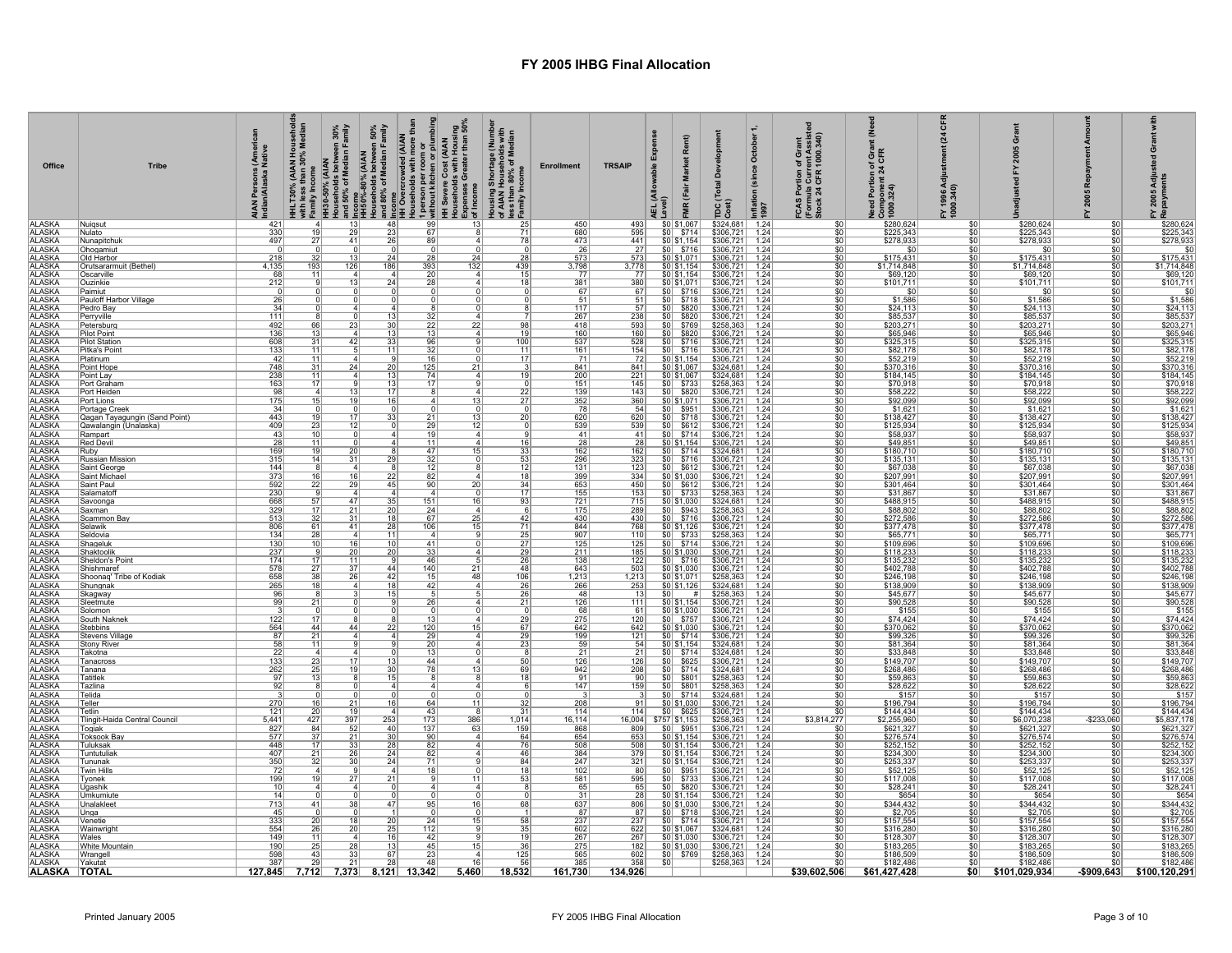| Office                           | <b>Tribe</b>                                                           | $rac{5}{2}$ $rac{5}{2}$<br>ska<br>India | (AIAN Hc)<br>han 30%<br>mily | an 30%<br>Family<br>HH30-50% (AIAN | 50%<br>amily<br>Households between 3<br>and 50% of Median Fam<br>HH50%-80% (AIAN<br>Households between 5<br>and 80% of Median Fam<br>and 80% of Median Fam<br>IHI Overcrowded (AIAN | <b>(AIAN</b><br>room or<br>en or plu<br>£<br>louseholds with<br>person per roo<br>vithout kitchen c<br><b>IH Severe Conservants</b><br>Iouseholds<br>Xpenses Gr<br>Ξ<br>$I - 3$ | e (Numbe<br>»Ids with<br>Median<br>tousing Shortage (<br>of AIAN Household:<br>ess than 80% of Me<br>*amily Income<br>Expenses<br>of Income<br>로 교<br>Ĩ. | <b>Enrollment</b>     | <b>TRSAIP</b>  |                                                  | œ<br>Mai<br>ΜŔ                 | Development<br>otal<br>ь<br>po st | $\circ$<br>(since | ent Assiste<br>1000.340)<br>Curr<br>CFR<br>$= 24$<br>Stock | f Grar<br>CFR<br>tion of<br>nt 24 C<br>륌<br>Componer<br>  000.324)<br>ъ | CFR<br>$\mathbf{z}$<br>Y 1996 Adjı<br>000.340) | $\bar{c}$                  |                 | <b>ភ្នំ</b> ខ្លួ           |
|----------------------------------|------------------------------------------------------------------------|-----------------------------------------|------------------------------|------------------------------------|-------------------------------------------------------------------------------------------------------------------------------------------------------------------------------------|---------------------------------------------------------------------------------------------------------------------------------------------------------------------------------|----------------------------------------------------------------------------------------------------------------------------------------------------------|-----------------------|----------------|--------------------------------------------------|--------------------------------|-----------------------------------|-------------------|------------------------------------------------------------|-------------------------------------------------------------------------|------------------------------------------------|----------------------------|-----------------|----------------------------|
| <b>CHICAGO</b>                   | Aroostook Band of Micmac                                               | 983                                     | 73                           | 59                                 | 86                                                                                                                                                                                  | 19                                                                                                                                                                              | 44                                                                                                                                                       | 1,180<br>130          |                | 794   \$193                                      | \$531                          | \$164,997                         | 1.24              | \$396,051                                                  | \$206,723                                                               | $\overline{\mathsf{SC}}$                       | \$602,774                  | \$0             | \$602,774                  |
| <b>CHICAGO</b><br><b>CHICAGO</b> | <b>Bad River Band</b><br>Bay Mills Indian Community                    | 2,193<br>838                            | 161<br>46                    | 115<br>43                          | 243<br>70                                                                                                                                                                           | 86<br>15 <sup>1</sup>                                                                                                                                                           | 77<br>331<br>29                                                                                                                                          | 6,292<br>1,610        | 1,795<br>985   | \$204<br>\$194                                   | \$437<br>\$446                 | \$179,443<br>\$164,997            | 1.24<br>1.24      | \$864,125<br>\$632,028                                     | \$527,369<br>\$124,136                                                  | \$0<br>s                                       | \$1,391,493<br>\$756,164   | $-$10,991$      | \$1,380,502<br>\$756,164   |
| <b>CHICAGO</b>                   | Boise Forte Band of Minnesota Chippewa                                 | 506                                     | 45                           | 44                                 | 30                                                                                                                                                                                  | 26                                                                                                                                                                              | $\mathbf{Q}$                                                                                                                                             | 2,857<br>48           | 2.462          | \$231                                            | \$495                          | \$184,057                         | 1.24              | \$326,272                                                  | \$113,339                                                               | \$590,350                                      | \$1,029,961                | \$0             | \$1,029,96                 |
| <b>CHICAGO</b>                   | Catawba Indian Tribe                                                   | 4,860                                   | 370                          | 314                                | 519                                                                                                                                                                                 | 162                                                                                                                                                                             | 328<br>1,129                                                                                                                                             | 2,430                 | 1.794          | S <sub>0</sub>                                   | \$578                          | \$141.276                         | 1.24              | \$271,214                                                  | \$1,188,476                                                             | \$0                                            | \$1,459,690                | \$0             | \$1,459,690                |
| CHICAGO                          | Cayuga Nation                                                          | 948                                     | 100                          | 72                                 | 77                                                                                                                                                                                  | 31                                                                                                                                                                              | 86<br>249                                                                                                                                                | 474                   | 474            | S <sub>0</sub>                                   | \$624                          | \$197,132                         | 1.24              |                                                            | \$379,767                                                               | \$0                                            | \$379,767                  | \$0             | \$379,767                  |
| CHICAGO                          | Coharie State Tribe                                                    | $\frac{2,114}{7,393}$<br>7,784          | 169                          | $\frac{201}{372}$                  | 127                                                                                                                                                                                 | 78                                                                                                                                                                              | 477<br>111                                                                                                                                               | 1,600                 | 1,600          | \$170                                            | \$468                          | \$151.921                         | 1.24              | \$89,488                                                   | \$519,171                                                               | \$0                                            | \$608,660                  | s               | \$608,660                  |
| CHICAGO                          | Eastern Cherokee                                                       |                                         | 430<br>630                   | 450                                | 434<br>563                                                                                                                                                                          | $\frac{260}{312}$                                                                                                                                                               | 171<br>570<br>358<br>1.302                                                                                                                               | 12,139<br>3.905       | 7.456          | \$219                                            | \$477                          | \$142,623                         | 1.24              | \$2,320,717                                                | \$1,047,097                                                             | $rac{1}{100}$                                  | \$3,367,813                | $-$185,039$     | \$3,182,774                |
| CHICAGO<br>CHICAGO               | Fond Du Lac Band of Minnesota Chippewa                                 | 805                                     | 11                           |                                    | 10                                                                                                                                                                                  | 32                                                                                                                                                                              | $\overline{22}$                                                                                                                                          | 1,186                 | 2.522<br>643   |                                                  | \$203   \$482<br>\$195 \ \$437 | \$186,666<br>\$177.103            | 1.24<br>1.24      | \$1,507,554<br>\$263,984                                   | \$2.078.186<br>\$93,561                                                 |                                                | \$3,585,740<br>\$357,546   | \$0             | \$3,585,740<br>\$357,546   |
| CHICAGO                          | Forest County Potawatami<br>Grand Portage Band of Minn. Chippewa       | 506                                     | 37                           | 37                                 | 64                                                                                                                                                                                  | 21                                                                                                                                                                              | 40 <sup>1</sup>                                                                                                                                          | 108<br>1.089          | 570            |                                                  | $$175$ \$450                   | \$186,666                         | 1.24              | \$116,379                                                  | \$176,514                                                               | $rac{$0}{$0}$                                  | \$292.893                  | \$0             | \$292,893                  |
| CHICAGO                          | <b>Grand Traverse Band</b>                                             | 5,211                                   |                              |                                    | 483                                                                                                                                                                                 | 201                                                                                                                                                                             | 265<br>889                                                                                                                                               | 3,963                 | 3,062          |                                                  | $$175$ $$515$                  | \$164,997                         | 1.24              | \$350,821                                                  | \$1,185,218                                                             | \$0                                            | \$1,536,039                | $-$5,060$       | \$1,530,979                |
| CHICAGO                          | Haliwa-Saponi State Tribe                                              | 2,723                                   | $\frac{250}{276}$            | $\frac{237}{180}$                  | 140                                                                                                                                                                                 | 103                                                                                                                                                                             | 552<br>149                                                                                                                                               | 3,719                 |                | 3,604   \$170                                    | \$437                          | \$152,729                         | 1.24              | \$167,274                                                  | \$664,392                                                               | \$0                                            | \$831,666                  |                 | \$831,666                  |
| <b>CHICAGO</b>                   | Hannahville Community                                                  | 387                                     | $\overline{18}$              | 16                                 | 26                                                                                                                                                                                  | 18                                                                                                                                                                              | 16                                                                                                                                                       | 35<br>692             | 554            |                                                  | $$0$ $$446$                    | \$170,146                         | 1.24              | \$98,606                                                   | \$78,922                                                                | \$0                                            | \$177,528                  | \$0             | \$177,528                  |
| CHICAGO                          | Ho-Chunk Nation                                                        | 12,807                                  | 841                          | 771                                | 1,307                                                                                                                                                                               | 427                                                                                                                                                                             | 640<br>2,744                                                                                                                                             | 6,440                 |                | 6,145 \ \$237 \ \$534                            |                                | \$177,973                         | 1.24              | \$850,572                                                  | \$3,420,036                                                             | \$0                                            | \$4,270,608                | \$0             | \$4,270,608                |
| CHICAGO                          | Houlton Band of Maliseets                                              | 503                                     | 37                           | 30                                 | 44                                                                                                                                                                                  | 10                                                                                                                                                                              | 22                                                                                                                                                       | 37<br>772             |                | 406   \$193   \$531                              |                                | \$164,997                         | 1.24              | \$357,407                                                  | \$97,951                                                                | \$0                                            | \$455,358                  | \$0             | \$455,358                  |
| CHICAGO                          | Huron Band of Potawatomi                                               | 856                                     | 72<br>68                     | 73                                 | 104                                                                                                                                                                                 | 21                                                                                                                                                                              | 56<br>249                                                                                                                                                | 428                   | 222            |                                                  | $$0 $ \$576                    | \$174,429                         | 1.24              |                                                            | \$273,353                                                               | $\frac{$0}{$0}$                                | \$273,353                  | \$0             | \$273,353                  |
| CHICAGO<br>CHICAGO               | Keweenaw Bay Indian Community<br>Lac Courte Oreilles                   | 1,242<br>2.948                          | 248                          | 64<br>169                          | 103<br>239                                                                                                                                                                          | 22<br>-991                                                                                                                                                                      | 43<br>246<br>96                                                                                                                                          | 3,120<br>5,587        |                | 1,461   \$161   \$446  <br>7,669 \ \$159 \ \$437 |                                | \$172,020<br>\$179,443            | 1.24<br>1.24      | \$1,165,608<br>\$1,810,364                                 | \$192,887<br>\$628,355                                                  | 50                                             | \$1,358,495<br>\$2,438,719 | \$10,516        | \$1,358,49<br>\$2,449,235  |
| CHICAGO                          | Lac Du Flambeau Band                                                   | 1,919                                   | 114                          | 89                                 | 157                                                                                                                                                                                 | 43                                                                                                                                                                              | 41                                                                                                                                                       | 125<br>3,250          |                | 1,783 \$160 \$437                                |                                | \$177,103                         | 1.24              | \$1,021,272                                                | \$312,422                                                               |                                                | \$1,333,694                | $-$84,136$      | \$1,249,558                |
| CHICAGO                          | Lac Vieux Desert Band                                                  | 128                                     | 16                           |                                    | 11                                                                                                                                                                                  |                                                                                                                                                                                 | 16                                                                                                                                                       | 442                   |                | 322   \$180   \$446                              |                                | \$171.150                         | 1.24              | \$184,570                                                  | \$38,402                                                                | $\frac{$0}{$0}$                                | \$222,972                  | - \$0           | \$222,972                  |
| CHICAGO                          | Leech Lake Band of Minnesota Chippewa                                  | 6,825                                   | 571                          | 428                                | 546                                                                                                                                                                                 | 296                                                                                                                                                                             | 342<br>1,111                                                                                                                                             | 8,294                 |                | 8,875   \$196   \$461                            |                                | \$177,638                         | 1.24              | \$1,860,679                                                | \$1,826,058                                                             | \$0                                            | \$3,686,737                | $-$62,883$      | \$3,623,854                |
| <b>CHICAGO</b>                   | Little River Band of Ottawa                                            | 1,263                                   | 97                           | 83                                 | 109                                                                                                                                                                                 | 67                                                                                                                                                                              | 289<br>69                                                                                                                                                | 2,738                 | 709            | \$0                                              | \$451                          | \$164,997                         | 1.24              |                                                            | \$354,228                                                               | \$0                                            | \$354,228                  |                 | \$354,228                  |
| CHICAGO                          | Little Traverse Bay Band                                               | 1,913                                   | 92                           | 87                                 | 177                                                                                                                                                                                 | 74                                                                                                                                                                              | 356<br>97                                                                                                                                                | 3,521                 | 1,124          | S <sub>0</sub>                                   | \$471                          | \$164,997                         | 1.24              | \$0 <sub>1</sub>                                           | \$448,022                                                               | \$0                                            | \$448,022                  | \$0             | \$448,022                  |
| CHICAGO<br>CHICAGO               | Lower Sioux                                                            | 343<br>64,152                           | 4,116                        | 2,840                              | 4,560                                                                                                                                                                               | 1,935                                                                                                                                                                           | 14<br>2,813<br>11,312                                                                                                                                    | 820<br>32,076         | 590<br>32,076  |                                                  | \$232 \$438<br>$$170$ \$445    | \$171,220<br>\$151,921            | 1.24              | \$159,132<br>\$891.616                                     | \$36,243<br>\$12,779,199                                                | $rac{$0}{$0}$                                  | \$195,375<br>\$13,670,816  | \$0<br>\$0      | \$195,375<br>\$13,670,816  |
| <b>CHICAGO</b>                   | Lumbee State Tribe<br>Match-e-be-nash-she-wish Band of Potta           | 568                                     | 40                           |                                    | 56                                                                                                                                                                                  | 14                                                                                                                                                                              |                                                                                                                                                          |                       | 172            |                                                  | $$0 $ \$615                    | \$165,332                         | 1.24<br>1.24      |                                                            | \$146,024                                                               |                                                | \$146,024                  | \$0             | \$146,024                  |
| <b>CHICAGO</b>                   | Menominee Indian Tribe                                                 | 3,313                                   | 234                          | $\frac{36}{136}$                   | 186                                                                                                                                                                                 | 128                                                                                                                                                                             | $\frac{132}{200}$<br>$\frac{31}{58}$                                                                                                                     | $\frac{284}{8,074}$   |                | 5,206 \$159 \$437                                |                                | \$179,243                         | 1.24              | \$1,687,017                                                |                                                                         |                                                | \$2,252,061                | \$0             |                            |
| CHICAGO                          | Miccosukee Tribe                                                       |                                         |                              |                                    | $\overline{0}$                                                                                                                                                                      |                                                                                                                                                                                 | $\overline{0}$                                                                                                                                           | 400                   | 589            | 50                                               | \$827                          | \$151,430                         | 1.24              | \$0                                                        | \$565,044                                                               | $\frac{$0}{$0}{$0 $}$                          | \$50,000                   | \$0             |                            |
| CHICAGO                          | Mille Lacs Band of Minnesota Chippewa                                  | 3,100                                   | $\frac{192}{385}$            |                                    | 206                                                                                                                                                                                 | 147                                                                                                                                                                             | $\frac{134}{233}$<br>477                                                                                                                                 | 3,292                 | 1,731          |                                                  | \$228 \$508                    | \$181,182                         | 1.24              | \$631,877                                                  | \$778,542                                                               | $rac{$0}{$0}$                                  | \$1,410,419                | \$0             | \$1,410,41                 |
| CHICAGO                          | Mississippi Choctaw Tribe                                              | 8,989                                   |                              | $\frac{209}{306}$                  | 517                                                                                                                                                                                 | 414                                                                                                                                                                             |                                                                                                                                                          | 390<br>8,823          |                | 8,184   \$152   \$410                            |                                | \$133,070                         | 1.24              | \$2,385,616                                                | \$1,133,610                                                             |                                                | \$3,519,225                | $-$2,039$       | \$3,517,18                 |
| CHICAGO                          | MOWA Band of Choctaw Indians                                           | 1.491                                   | 92                           | 55                                 | 76                                                                                                                                                                                  | 63                                                                                                                                                                              | 61                                                                                                                                                       | 151<br>3,011          |                | 3,011 \ \$161 \ \$374                            |                                | \$142,940                         | 1.24              | \$249,153                                                  | \$252,460                                                               | \$0                                            | \$501,613                  | \$0             | \$501,61                   |
| CHICAGO<br>CHICAGO               | Narragansett Tribe                                                     | 2,064<br>3,786                          | 141<br>362                   | 134<br>234                         | 183<br>289                                                                                                                                                                          | 99                                                                                                                                                                              | 121<br>459<br>302<br>855                                                                                                                                 | 2,620<br>1,893        | 2,620<br>1.109 | S <sub>0</sub>                                   | \$797<br>$$251$ $$579$         | \$198,983<br>\$173,424            | 1.24<br>1.24      | \$158,139                                                  | \$589,825<br>\$1,159,277                                                | $rac{$0}{$0}$                                  | \$589,825<br>\$1,317,416   | \$0<br>\$0      | \$589,82<br>\$1,317,41     |
| CHICAGO                          | Oneida Nation of New York<br>Oneida Tribe                              | 10,595                                  | 635                          | 492                                | 972                                                                                                                                                                                 | 341                                                                                                                                                                             | 388<br>1,809                                                                                                                                             | 14,745                |                | 5,382 \$184 \$565                                |                                | \$177,503                         | 1.24              | \$1,320,503                                                | \$2,376,080                                                             | \$0                                            | \$3,696,583                | $\overline{50}$ | \$3,696,58                 |
| CHICAGO                          | Onondaga Nation                                                        | 884                                     | - 9                          | 15                                 | 29                                                                                                                                                                                  | 13                                                                                                                                                                              | 24                                                                                                                                                       | 1,600<br>53           | 1,034          | \$0                                              | \$600                          | \$173,424                         | 1.24              | \$0                                                        | \$101,313                                                               | \$0                                            | \$101,313                  | \$0             | \$101,31                   |
| CHICAGO                          | Passamaquoddy Indian Tribe                                             | 652                                     | 58                           | 57                                 | 57                                                                                                                                                                                  | $\sim$                                                                                                                                                                          | 17                                                                                                                                                       | 37<br>1,314           |                | 682 \$193                                        | \$531                          | \$169,261                         | 1.24              | \$556,470                                                  | \$113,603                                                               |                                                | \$670,074                  | $-$87,268$      | \$582,80                   |
| <b>CHICAGO</b>                   | Penobscot Tribe                                                        | 2,208                                   | $\frac{226}{122}$            | 170                                | 198                                                                                                                                                                                 | 55                                                                                                                                                                              | 199<br>509                                                                                                                                               | 2,194                 | 603            |                                                  | \$181 \ \$564                  | \$169,261                         | 1.24              | \$366,244                                                  | \$717,014                                                               | $\frac{$0}{$0}{$0}{$0 $$                       | \$1,083,258                | $-$7,908$       | \$1,075,35                 |
| <b>CHICAGO</b>                   | Pleasant Point                                                         | 1,233                                   |                              | 80                                 | 91                                                                                                                                                                                  | 31                                                                                                                                                                              | 61                                                                                                                                                       | 177<br>1,927          |                | 902   \$181   \$531                              |                                | \$169,261                         | 1.24              | \$448,426                                                  | \$294,273                                                               |                                                | \$742,699                  | \$0             | \$742,69                   |
| <b>CHICAGO</b>                   | Poarch Band of Creek Indians                                           | 4.456                                   | 362                          | 303                                | 388                                                                                                                                                                                 | 115                                                                                                                                                                             | 277                                                                                                                                                      | 852<br>2,228          |                | 2,228 \$157                                      | \$510                          | \$141,958                         | 1.24              | \$714,935                                                  | \$987,646                                                               | \$0<br>$\overline{50}$                         | \$1,702,582                | \$0             | \$1,702,58                 |
| CHICAGO<br>CHICAGO               | Pokagon Band of Potawatomi<br>Red Cliff Band of Lake Superior Chippewa | 5,460<br>1,000                          | 384<br>94                    | 348<br>61                          | 539                                                                                                                                                                                 | 138<br>26                                                                                                                                                                       | 301<br>1,270<br>31                                                                                                                                       | 2,730<br>124<br>4,064 | 1,405<br>1,923 | \$238                                            | \$556<br>$$144$ $$437$         | \$185,531<br>\$179,443            | 1.24<br>1.24      | \$616,561                                                  | \$1,575,173<br>\$226,552                                                | \$0                                            | \$1,575,173<br>\$843,113   | \$0<br>\$0      | \$1,575,173<br>\$843,11    |
| <b>CHICAGO</b>                   | Red Lake Band of Chippewa                                              | 7,185                                   | 552                          | 396                                | $\frac{108}{383}$                                                                                                                                                                   | 334                                                                                                                                                                             | 259                                                                                                                                                      | 914<br>9,610          | 9,038          | \$186                                            | \$484                          | \$177,638                         | 1.24              | \$1,814,143                                                | \$1,637,782                                                             | $\overline{50}$                                | \$3,451,925                | \$0             | \$3,451,92                 |
| <b>CHICAGO</b>                   | Sac & Fox Tribe                                                        | 735                                     | 49                           | 61                                 | 60                                                                                                                                                                                  | 36                                                                                                                                                                              | 21                                                                                                                                                       | 150<br>1,260          | 1,343          | \$196                                            | \$437                          | \$168,610                         | 1.24              | \$90,647                                                   | \$175,322                                                               | 50                                             | \$265,970                  | \$0             | \$265,970                  |
| CHICAGO                          | Saginaw Chippewa                                                       | 5,842                                   |                              |                                    | 31                                                                                                                                                                                  | $\frac{203}{17}$                                                                                                                                                                | $\frac{333}{19}$                                                                                                                                         | 2,921                 | 1.250          | \$188                                            | \$488                          | \$176.769                         | 1.24              | \$406,297                                                  | \$842,584                                                               | $rac{$0}{$0}$                                  | \$1,248,881                | \$0             | \$1,248,88                 |
| CHICAGO                          | Saint Croix Chippewa                                                   | 619                                     | 36                           | 19                                 | 57                                                                                                                                                                                  |                                                                                                                                                                                 |                                                                                                                                                          | 982                   | 2.518          |                                                  | $$171$ \$439                   | \$179.443                         | 1.24              | \$921,230                                                  | \$101,307                                                               |                                                | \$1,022,537                | 50              | \$1,022,537                |
| CHICAGO                          | Sault Ste. Marie Tribe                                                 | 13,958                                  | 762                          | $\frac{717}{229}$<br>216           | 1,159                                                                                                                                                                               | $\frac{251}{350}$<br>107                                                                                                                                                        | 482<br>2,181                                                                                                                                             | 30,324                | 16.415         | \$238                                            | \$446                          | \$169,054                         | 1.24              | \$2,166,525                                                | \$2,668,985                                                             | $rac{$0}{$0}$<br>$rac{$0}{$0}$                 | \$4,835,509                | \$0             | \$4,835,509<br>\$2,720,252 |
| CHICAGO<br>CHICAGO               | Seminole Tribe                                                         | 6,064<br>3,798                          | 310<br>291                   |                                    | $\frac{383}{276}$                                                                                                                                                                   |                                                                                                                                                                                 | 367<br>$\frac{607}{502}$<br>219                                                                                                                          | 3,032<br>7.118        | 2.818<br>7.293 | \$196<br>\$159                                   | \$792<br>\$565                 | \$152,079<br>\$197,132            | 1.24<br>1.24      | \$1,415,21                                                 | \$1,305,040<br>\$1,043,559                                              |                                                | \$2,720,252<br>\$2,426,107 | $-$ \$254.074   | \$2,172,033                |
| CHICAGO                          | Seneca Nation of New York<br>Shakopee Sioux                            |                                         |                              |                                    |                                                                                                                                                                                     |                                                                                                                                                                                 |                                                                                                                                                          | 60                    | 702            | \$232                                            | \$951                          | \$201,512                         | 1.24              | \$1,382,548                                                | \$107,876                                                               | \$0                                            | \$107,876                  |                 | \$107,876                  |
| CHICAGO                          | Sokagoan Chippewa Tribe                                                | 275<br>539                              | $\frac{29}{39}$              | 20                                 | 26<br>24                                                                                                                                                                            | 21                                                                                                                                                                              | $\frac{30}{15}$                                                                                                                                          | 326<br>1.163          | 431            |                                                  | \$205 \$437                    | \$177,103                         | 1.24              | \$652,120                                                  | \$88.912                                                                | \$0                                            | \$741.032                  | $-$27,276$      | \$713.756                  |
| CHICAGO                          | St. Regis Mohawk Tribe                                                 | 5,064                                   | 306                          | 309                                | 392                                                                                                                                                                                 | 188                                                                                                                                                                             | 281<br>697                                                                                                                                               | 9,020                 |                | $9,020$ \$228 \$509                              |                                | \$179,843                         | 1.24              | \$1,258,854                                                | \$1,276,497                                                             | $\overline{50}$                                | \$2,535,352                | - \$0           | \$2,535,352                |
| CHICAGO                          | Stockbridge-Munsee Tribe                                               | 862                                     | 29                           | 57                                 | 61                                                                                                                                                                                  | 33                                                                                                                                                                              | 20 <sup>2</sup>                                                                                                                                          | 84<br>1,531           |                | 750   \$162   \$437                              |                                | \$176,417                         | 1.24              | \$229,116                                                  | \$156,229                                                               | \$0                                            | \$385,346                  | $-$51,489$      | \$333,857                  |
| CHICAGO                          | Tonawanda Band of Senecas                                              | 234                                     | 40                           | 19                                 | 41                                                                                                                                                                                  | 25                                                                                                                                                                              | 13                                                                                                                                                       | 101<br>448            | 689            |                                                  | $$0 $ \$639                    | \$197,667                         | 1.24              | -SC                                                        | \$126,627                                                               | \$0                                            | \$126,627                  | \$0             | \$126,627                  |
| CHICAGO                          | <b>Tuscarora Nation</b>                                                | 363                                     | 13                           | 53                                 | 54                                                                                                                                                                                  | 15                                                                                                                                                                              | 13                                                                                                                                                       | 353<br>121            | 664            |                                                  | $$0$ $$624$                    | \$195,961                         | 1.24              | \$C                                                        | \$127,066                                                               | \$0                                            | \$127,066                  | \$0             | \$127,066                  |
| CHICAGO                          | Upper Sioux Indian Community                                           | 808                                     | 62                           | 47                                 | 53                                                                                                                                                                                  | 26                                                                                                                                                                              | 46                                                                                                                                                       | 404<br>148            | 3131           |                                                  | \$232   \$679                  | \$193,685                         | 1.24              | \$52,402                                                   | \$233,638                                                               | \$0                                            | \$286,041                  |                 | \$286,041                  |
| CHICAGO<br>CHICAGO               | Waccamaw Siouan State Tribe<br>Wampanoag Tribe                         | 1,578<br>422                            | 98<br>17                     | 110<br>21                          | 89<br>37 <sup>1</sup>                                                                                                                                                               | 34                                                                                                                                                                              | 77<br>285                                                                                                                                                | 1.450<br>1.001<br>42  |                | 1,450 \ \$170 \ \$436<br>294   \$644   \$961     |                                | \$151,921<br>\$245,891            | 1.24<br>1.24      | \$51,901<br>\$311,692                                      | \$319,548<br>\$115.931                                                  | \$0                                            | \$371,448<br>\$427,623     |                 | \$371,448<br>\$427,623     |
| CHICAGO                          | White Earth Band of Minnesota Chippewa                                 | 5.965                                   | 505                          | 367                                | 483                                                                                                                                                                                 | 250                                                                                                                                                                             | $\frac{25}{207}$<br>961                                                                                                                                  | 20.820                |                | $6,755$ $$195$ $$448$                            |                                | \$165,801                         | 1.24              | \$1.649.555                                                | \$1,354,066                                                             | $rac{C}{s}$                                    | \$3,003.621                | $-$48.903$      | \$2,954.718                |
| <b>CHICAGO TOTAL</b>             |                                                                        | 236,262 15,371 12,076 17,737            |                              |                                    |                                                                                                                                                                                     | 7,852                                                                                                                                                                           | 36,634<br>10,620                                                                                                                                         | 261,586               |                |                                                  |                                |                                   |                   | \$37,242,916                                               | \$51,537,436                                                            | \$590,350                                      | \$89,370,703               | $-$ \$816,550   | \$88,554,153               |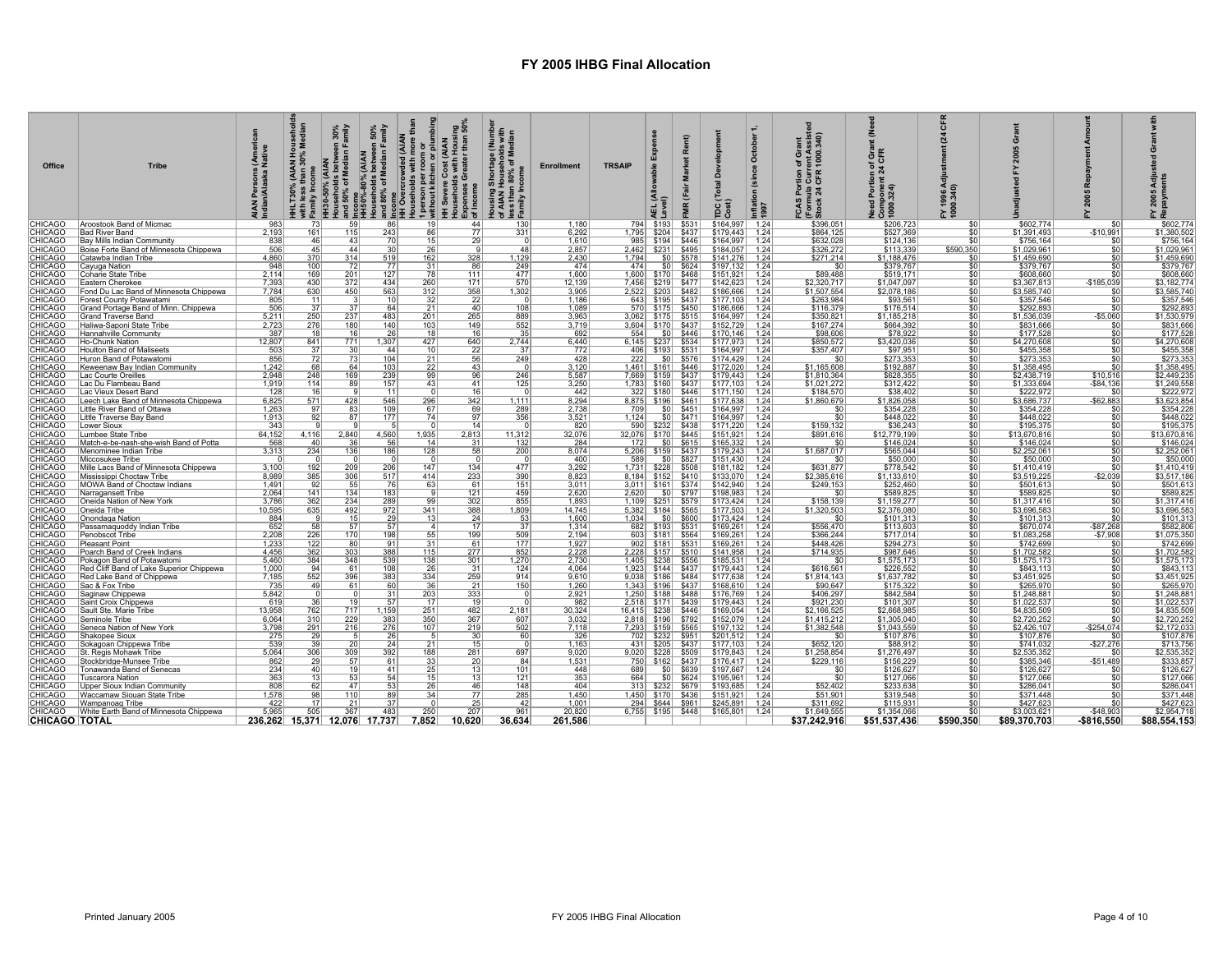| Office              | <b>Tribe</b>                           |                | εm              | 30%<br>Imily | 50%<br>amily<br>≃ய<br><b>CAIAN</b><br>Betwee<br>Median<br>$rac{80%}{60}$<br>នី និ<br>콩 혼 | owd<br>ξò<br>a £<br>蛋 일 <u>로</u> 로<br>$-3$ | ខ្នួន<br>$\frac{3}{2}$ $\frac{3}{2}$ $\frac{3}{2}$ $\frac{3}{2}$ $\frac{3}{2}$ $\frac{3}{2}$ $\frac{3}{2}$ $\frac{3}{2}$ $\frac{3}{2}$ $\frac{3}{2}$ $\frac{3}{2}$ $\frac{3}{2}$ $\frac{3}{2}$ $\frac{3}{2}$ $\frac{3}{2}$ $\frac{3}{2}$ $\frac{3}{2}$ $\frac{3}{2}$ $\frac{3}{2}$ $\frac{3}{2}$ $\frac{3}{2}$ $\frac{3}{2}$ | ਉ € ∈<br>e (Num<br>»Ids wit<br>Mediar<br>nortage<br>usehold<br>D% of M<br>of AIAM<br>less th<br>Family | <b>Enrollment</b> | <b>TRSAIP</b> |                        |                                                 | Ō<br>otal<br>TDC <sub>1</sub>             | $\circ$<br>Inflati<br>1997 | ant<br>ssist<br>340)<br>of Gr.<br>ent A<br>1000.<br>ទំ ទួ ជិ<br>FCAS<br>(Form<br>Stock | ទី ទី<br>⊃ ت خ | $\epsilon$<br>FY 1800 |              |                 |              |
|---------------------|----------------------------------------|----------------|-----------------|--------------|------------------------------------------------------------------------------------------|--------------------------------------------|------------------------------------------------------------------------------------------------------------------------------------------------------------------------------------------------------------------------------------------------------------------------------------------------------------------------------|--------------------------------------------------------------------------------------------------------|-------------------|---------------|------------------------|-------------------------------------------------|-------------------------------------------|----------------------------|----------------------------------------------------------------------------------------|----------------|-----------------------|--------------|-----------------|--------------|
| <b>DENVER</b>       | <b>Blackfeet Tribe</b>                 | 9,315          | 697             | 428          | 561                                                                                      | 525                                        | 280                                                                                                                                                                                                                                                                                                                          | 666                                                                                                    | 15.410            |               | 9,366 \$148 \$495      |                                                 | \$158,043                                 | 1.24                       | \$4,412,715                                                                            | \$1,760,571    | \$0                   | \$6,173,286  | $-$ \$290.177   | \$5,883,109  |
| <b>DENVER</b>       | <b>Chevenne River Sioux</b>            | 6,895          | 595             | 304          | 391                                                                                      | 410                                        | 293                                                                                                                                                                                                                                                                                                                          | 465                                                                                                    | 13.270            |               | 10,293 \ \$153 \ \$460 |                                                 | \$158,913                                 | 1.24                       | \$3,513,903                                                                            | \$1,461,974    | S <sub>0</sub>        | \$4,975,877  | $-$29,213$      | \$4,946,664  |
| <b>DENVER</b>       | Crow Creek Sioux                       | 2,092          | 257             | -771         | 81                                                                                       | 140                                        | 55                                                                                                                                                                                                                                                                                                                           | 177                                                                                                    | 3.507             |               |                        |                                                 | 3,002   \$158   \$464   \$156,639         | 1.24                       | \$1,003,514                                                                            | \$434,889      | \$0                   | \$1,438,403  | $-$439,040$     | \$999,363    |
| <b>DENVER</b>       | Crow Tribe                             | 5.764          | 225             | 283          | 240                                                                                      | 389                                        | 114                                                                                                                                                                                                                                                                                                                          | 355                                                                                                    | 10.294            |               |                        |                                                 | 7,401 \ \ \$206 \ \ \$497 \ \ \$157,191 \ | 1.24                       | \$1,439,800                                                                            | \$942,233      | S <sub>0</sub>        | \$2,382,034  | $-$132.163$     | \$2,249.871  |
| <b>DENVER</b>       | Flandreau Santee Sioux                 | 1,450          | 11              | 17           | 16                                                                                       | 11                                         | $\Omega$                                                                                                                                                                                                                                                                                                                     | $\bigcap$                                                                                              | 725               |               |                        |                                                 | 1,910   \$204   \$460   \$159,783         | 1.24                       | \$297.952                                                                              | \$59,455       | S <sub>0</sub>        | \$357,407    | $-$18,309$      | \$339,098    |
| <b>DENVER</b>       | Fort Belknap Indian Community          | 3,015          | 233             | 172          | 159                                                                                      | 189                                        | 98                                                                                                                                                                                                                                                                                                                           | $\Delta$                                                                                               | 5.426             |               | 4,921   \$184   \$495  |                                                 | \$158,043                                 | 1.24                       | \$2,030,275                                                                            | \$554,093      | \$0                   | \$2,584,368  | $-$66,105$      | \$2,518,263  |
| <b>DENVER</b>       | Fort Peck Assiniboine and Sioux        | 7.170          | 564             | 436          | 397                                                                                      | 289                                        | 256                                                                                                                                                                                                                                                                                                                          | 579                                                                                                    | 11.248            |               |                        |                                                 | 7,874 \$145 \$495 \$157,191               | 1.24                       | \$3,296,027                                                                            | \$1,355,818    | \$0                   | \$4,651,845  | \$0             | \$4,651,845  |
| <b>DENVER</b>       | <b>Ft. Berthold Affiliated Tribes</b>  | 4.470          | 307             | 196          | 314                                                                                      | 232                                        | 95                                                                                                                                                                                                                                                                                                                           | 150                                                                                                    | 10.789            |               |                        |                                                 | 8,397   \$159   \$404   \$158,713         | 1.24                       | \$2,427,422                                                                            | \$735,121      | \$0                   | \$3,162,543  |                 | \$3,162,543  |
| <b>DENVER</b>       | Goshute Reservation                    | 102            | 17 <sup>1</sup> | $\Delta$     | $\vert$ 4                                                                                | $\Omega$                                   | 4 <sup>1</sup>                                                                                                                                                                                                                                                                                                               | 13 <sup>1</sup>                                                                                        | 433               |               |                        |                                                 | 175   \$402   \$573   \$161,253           | 1.24                       | \$94,080                                                                               | \$21,129       | \$0 <sub>0</sub>      | \$115,208    | \$0             | \$115,208    |
| <b>DENVER</b>       | Lower Brule Sioux                      | 1,398          | 104             | 80           | $\overline{72}$                                                                          | 130                                        | 46                                                                                                                                                                                                                                                                                                                           | 39                                                                                                     | 2.627             |               |                        |                                                 | 1,387 \ \$177 \ \$460 \ \$157,173         | 1.24                       | \$877,250                                                                              | \$300,243      | 30                    | \$1,177,493  | $-$74,500$      | \$1,102,993  |
| <b>DENVER</b>       | Northern Arapahoe                      | 4.826          | 431             | 202          | 300                                                                                      | 292                                        | 155                                                                                                                                                                                                                                                                                                                          | 546                                                                                                    | 7.137             | 7.002         |                        | $\overline{\text{S0}}$ $\overline{\text{S470}}$ | \$156,641                                 | 1.24                       | \$1,352,969                                                                            | \$1,004.534    | \$0                   | \$2,357,502  | SO I            | \$2,357,502  |
| <b>DENVER</b>       | Northern Chevenne                      | 4,518          | 333             | 213          | 216                                                                                      | 393                                        | 157                                                                                                                                                                                                                                                                                                                          | 225                                                                                                    | 8,036             |               |                        |                                                 | 5.030 \ \$148 \ \$495 \ \$157.191         | 1.24                       | \$2,030,582                                                                            | \$963,573      | S <sub>0</sub>        | \$2,994,154  | $-$199,337$     | \$2,794,817  |
| <b>DENVER</b>       | INW Band of Shoshone Nation            | 706            | 19              | 27           | 59                                                                                       | 45                                         | 19                                                                                                                                                                                                                                                                                                                           | -90                                                                                                    | 437               |               |                        |                                                 | 303 \ \$0 \ \$496 \ \$164,664             | 1.24                       | \$72,055                                                                               | \$138,458      | \$0                   | \$210,513    | -90             | \$210,513    |
| <b>DENVER</b>       | Oglala Sioux of Pine Ridge Reservation | 15,861         | 1,203           | 640          | 597                                                                                      | 1,692                                      | 306                                                                                                                                                                                                                                                                                                                          | 884                                                                                                    | 43,925            |               | 45,206   \$151   \$460 |                                                 | \$156,839                                 | 1.24                       | \$6,282,150                                                                            | \$3,277,849    | \$0                   | \$9,559,999  | $-$18,974$      | \$9,541,025  |
| <b>DENVER</b>       | Omaha Tribe                            | 2,626          | 142             | 97           | 132                                                                                      | 219                                        | 48                                                                                                                                                                                                                                                                                                                           | 170                                                                                                    | 5,427             |               |                        |                                                 | 2,476 \ \$194 \ \$416 \ \$170,146         | 1.24                       | \$902,711                                                                              | \$513,394      | S <sub>0</sub>        | \$1,416,105  | $-$62,335$      | \$1,353,770  |
| <b>DENVER</b>       | Ponca Tribe of Nebraska                | 4.170          | 356             | 279          | 412                                                                                      | 147                                        | 231                                                                                                                                                                                                                                                                                                                          | 975                                                                                                    | 2.085             |               | 2,687 \$256 \$581      |                                                 | \$170.146                                 | 1.24                       | \$308,274                                                                              | \$1,179.514    | \$0 <sub>0</sub>      | \$1,487,788  | \$0             | \$1,487,788  |
| <b>DENVER</b>       | Rocky Boy Chippewa-Cree                | 3,119          | 387             | 132          | 88                                                                                       | 360                                        | 40                                                                                                                                                                                                                                                                                                                           | 170                                                                                                    | 5.728             |               |                        |                                                 | 4.372 \ \$217 \ \$495 \ \$158.043         | 1.24                       | \$1,775,618                                                                            | \$706,856      | S <sub>0</sub>        | \$2,482,474  | $-$90,443$      | \$2,392,031  |
| <b>DENVER</b>       | Rosebud Sioux                          | 22.214         | 873             | 511          | 487                                                                                      | 774                                        | 297                                                                                                                                                                                                                                                                                                                          | 803                                                                                                    | 24.134            |               |                        |                                                 | 20,514 \ \$127 \ \$460 \ \$157,173        | 1.24                       | \$4,357,058                                                                            | \$2,411,675    | \$0                   | \$6,768,733  | $-$174,752$     | \$6,593,981  |
| <b>DENVER</b>       | Salish and Kootenai Tribes             | 8.577          | 609             | 421          | 677                                                                                      | 293                                        | 268                                                                                                                                                                                                                                                                                                                          | 1.149                                                                                                  | 6.950             |               | 6,163 \$211 \$498      |                                                 | \$159.113                                 | 1.24                       | \$2,535,377                                                                            | \$1,635,928    | \$0 <sub>0</sub>      | \$4,171,305  | SO I            | \$4,171,305  |
| <b>DENVER</b>       | Santee Sioux Tribe                     | 636            | 75              | 31           | 54                                                                                       | 22                                         | 18                                                                                                                                                                                                                                                                                                                           | $\bigcap$                                                                                              | 2,662             |               |                        |                                                 | 670 \ \$169 \ \$416 \ \$160.383           | 1.24                       | \$630,634                                                                              | \$114,413      | \$204,663             | \$949,710    | sol.            | \$949,710    |
| <b>DENVER</b>       | Shoshone Tribe of the Wind River Reser | 2.587          | 231             | 108          | 161                                                                                      | 156                                        | 83                                                                                                                                                                                                                                                                                                                           | 199                                                                                                    | 3.400             |               |                        |                                                 | 3,809 \ \$149 \ \$470 \ \$158,313         | 1.24                       | \$1,072,983                                                                            | \$523,659      | \$0                   | \$1,596,642  |                 | \$1,596,642  |
| <b>DENVER</b>       | Sisseton-Wahpeton Sioux                | 3.944          | 306             | 235          | 190                                                                                      | 182                                        | 104                                                                                                                                                                                                                                                                                                                          | 55                                                                                                     | 10.709            |               | 4,667 \ \$133 \ \$460  |                                                 | \$157,508                                 | 1.24                       | \$2,797,966                                                                            | \$646,669      | \$0                   | \$3,444,635  |                 | \$3,444,635  |
| <b>DENVER</b>       | Skull Valley Band of Goshute           | 32             | $\Omega$        |              |                                                                                          |                                            |                                                                                                                                                                                                                                                                                                                              |                                                                                                        | 118               | 26            |                        |                                                 | $$0 $5616$$ $$162,106]$                   | 1.24                       | \$0                                                                                    | \$50,000       | \$0                   | \$50,000     | \$0             | \$50,000     |
| <b>DENVER</b>       | Southern Ute Tribe                     | 1.781          | 119             | 99           | 145                                                                                      | 59                                         | 64                                                                                                                                                                                                                                                                                                                           | 164                                                                                                    | 1.375             |               | 3,561 \$160 \$790      |                                                 | \$157,090                                 | 1.24                       | \$948,729                                                                              | \$328,078      | \$0                   | \$1,276,806  | \$0             | \$1,276,806  |
| <b>DENVER</b>       | Spirit Lake Sioux Tribe                | 3,703          | 235             | 175          | 174                                                                                      | 289                                        | 68                                                                                                                                                                                                                                                                                                                           | 172                                                                                                    | 4.948             |               |                        |                                                 |                                           | 1.24                       | \$1,611,239                                                                            | \$661,176      | S <sub>0</sub>        | \$2,272,415  | $-$120,110$     | \$2,152,305  |
| <b>DENVER</b>       | Standing Rock Sioux                    | 6,581          | 444             | 266          | 350                                                                                      | 417                                        | 104                                                                                                                                                                                                                                                                                                                          | 209                                                                                                    | 15,429            |               |                        |                                                 | 8,693 \$164 \$428 \$158,713               | 1.24                       | \$3,297,533                                                                            | \$1,064,182    | \$0                   | \$4,361,715  | <b>SO</b>       | \$4,361,715  |
| <b>DENVER</b>       | Turtle Mountain Band of Chippewa       | 8.723          | 781             | 368          | 372                                                                                      | 389                                        | 341                                                                                                                                                                                                                                                                                                                          | 250                                                                                                    | 30.188            |               |                        |                                                 | 13,956  \$188  \$415  \$158,178           | 1.24                       | \$4,755,192                                                                            | \$1,587,729    | S <sub>0</sub>        | \$6,342,921  | $-$393,601$     | \$5,949,320  |
| <b>DENVER</b>       | Uintah & Ourav Ute Indian Tribe        | 3,398          | 351             | 191          | 208                                                                                      | 192                                        | 123                                                                                                                                                                                                                                                                                                                          | 566                                                                                                    | 3.174             |               |                        |                                                 | 3,174 \$136 \$498 \$162,106               | 1.24                       | \$729,586                                                                              | \$817,887      | \$0 <sub>0</sub>      | \$1,547,473  | \$0             | \$1,547,473  |
| <b>DENVER</b>       | Utah Paiute Tribe                      | 1.640          | 99              | 85           | 132                                                                                      | 105                                        | 84                                                                                                                                                                                                                                                                                                                           | 145                                                                                                    | 820               |               |                        |                                                 | 1,215   \$218   \$595   \$160,400         | 1.24                       | \$1,241,669                                                                            | \$377,533      | \$0                   | \$1,619,203  | $-$50,000$      | \$1,569,203  |
| <b>DENVER</b>       | Ute Mountain Tribe                     | 1.781          | 178             | $124$        | 104                                                                                      | 107                                        | 33                                                                                                                                                                                                                                                                                                                           | 140                                                                                                    | 2.012             |               |                        |                                                 | 1,791 \ \$167 \ \$536 \ \$157,625         | 1.24                       | \$1,054,126                                                                            | \$348,027      | 50                    | \$1,402.153  | \$ſ             | \$1,402,153  |
| <b>DENVER</b>       | Winnebago Tribe                        | 1.985          | 127             | 109          | 121                                                                                      | 145                                        | 29                                                                                                                                                                                                                                                                                                                           | 129                                                                                                    | 4.104             |               |                        |                                                 | 1,688 \ \$140 \ \$416 \ \$170,146         | 1.24                       | \$920,766                                                                              | \$384,319      | \$0 <sub>0</sub>      | \$1,305,086  | \$0             | \$1,305,086  |
| <b>DENVER</b>       | Yankton Sioux                          | 3,096          | 258             | 145          | 201                                                                                      | 212                                        | 130                                                                                                                                                                                                                                                                                                                          | 301                                                                                                    | 7.570             |               |                        |                                                 | 6,426 \$189 \$460 \$157,610 1.24          |                            | \$1,272,144                                                                            | \$698,263      | $\overline{50}$       | \$1,970,407  | \$0             | \$1,970,407  |
| <b>DENVER TOTAL</b> |                                        | 148.176 10.569 |                 | 6.454        | 7.413                                                                                    | 8.805                                      | 3.943                                                                                                                                                                                                                                                                                                                        | 9.790                                                                                                  | 264.097           | 204.434       |                        |                                                 |                                           |                            | \$59.342.297                                                                           | \$27.059.244   | \$204.663             | \$86,606,204 | $-$ \$2.159.059 | \$84.447.145 |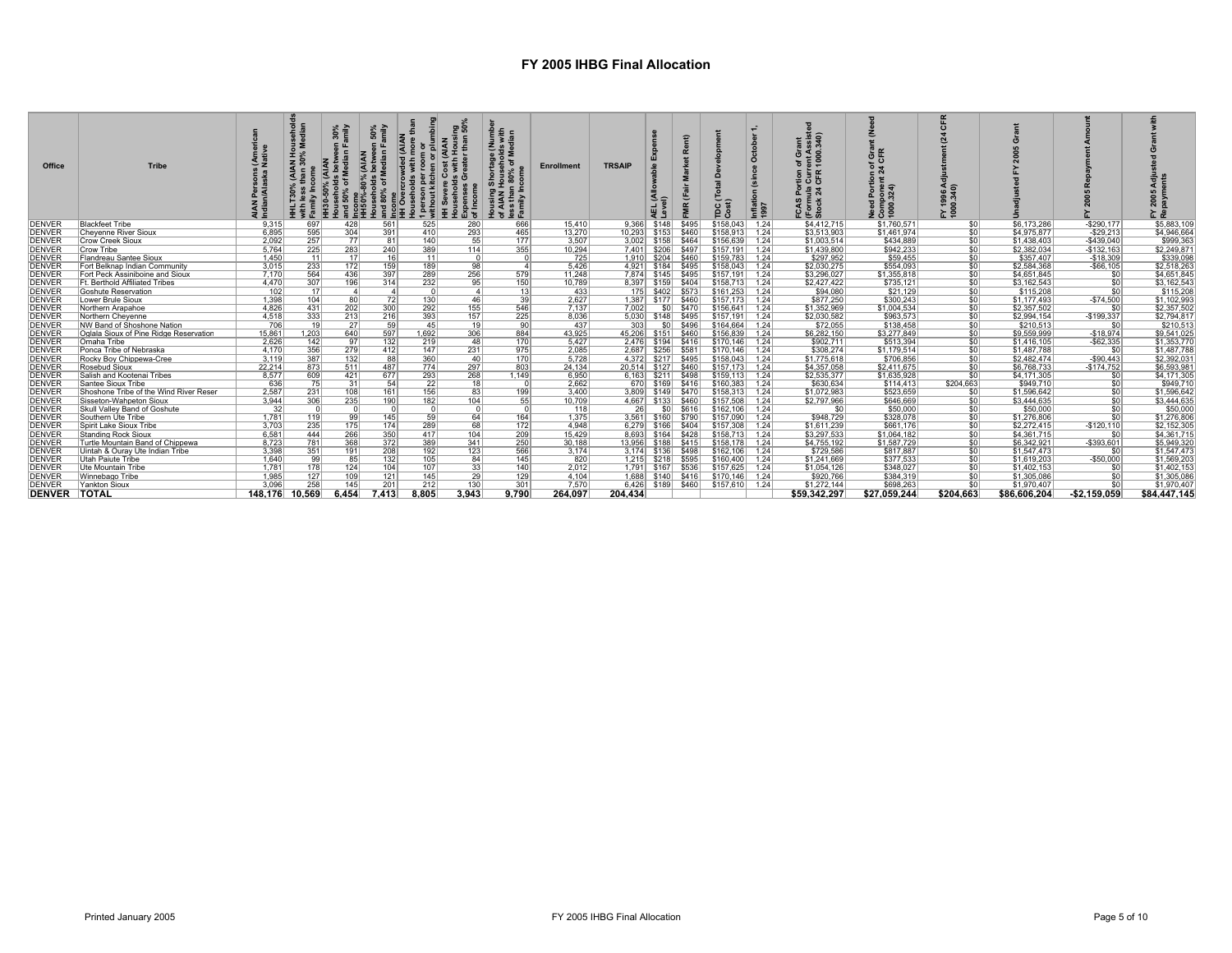| <b>Office</b>           | <b>Tribe</b>                                   | 들                                   | ≫ Ž             | 30%<br>amily<br>HH30-50% (AIAN<br>৳<br>iseho<br>50% | 50%<br>Imily<br>(AIAN<br>betwee<br>Median<br>-80%<br>olds<br>6 of M<br>louseho<br>nd 80%<br>Income<br>HH50% | $\circ$<br>persor<br>ithout<br>ò<br>— ≩ | $\mathbf{C}$<br>Expenses<br>of Income<br>မီ<br>ェᇹ | $\frac{3}{5}$<br>$\frac{2}{9}$ $\frac{3}{9}$ $\frac{3}{9}$<br>g Shortage<br>  Household<br> n 80% of M<br> ncome<br>Housing <b>:</b><br>of AIAN H<br>less than<br>Family In | <b>Enrollment</b> | <b>TRSAIP</b> |                           | œ           | Dev<br>TDC <sub>1</sub>        | October<br>Inflati<br>1997 | of Grant<br>rent Assist<br>1000.340)<br>들 들 또<br>FCAS<br>(Formu<br>Stock | ᅙᅂ<br>a.<br>≂ ت |                  |               |             |                          |
|-------------------------|------------------------------------------------|-------------------------------------|-----------------|-----------------------------------------------------|-------------------------------------------------------------------------------------------------------------|-----------------------------------------|---------------------------------------------------|-----------------------------------------------------------------------------------------------------------------------------------------------------------------------------|-------------------|---------------|---------------------------|-------------|--------------------------------|----------------------------|--------------------------------------------------------------------------|-----------------|------------------|---------------|-------------|--------------------------|
|                         | OKLAHOMA Absentee-Shawnee                      | 2.266                               | 98              | 116                                                 | 193                                                                                                         | 59                                      | 92                                                |                                                                                                                                                                             | 3.013             |               | $1.117$ \$138             | \$561       | $$142.591$ 1.24                |                            | \$2,388,650                                                              | \$312,397       | \$0              | \$2.701.047   | $-$105.022$ | \$2,596,025              |
|                         | OKLAHOMA Alabama-Coushatta                     | 488                                 |                 | 23                                                  | 46                                                                                                          | 17                                      | 15                                                | 51                                                                                                                                                                          | 993               | 771           | \$0                       | \$419       | \$145.204                      | 1.24                       | \$124,790                                                                | \$81,237        | \$0              | \$206,027     | $-$77,852$  | \$128,175                |
|                         | OKLAHOMA   Alabama-Quassarte Tribal Town       | 511                                 | 26              |                                                     | 44                                                                                                          | 14                                      | 18                                                | 98                                                                                                                                                                          | 422               | 474           | SO <sub>1</sub>           | \$595       | \$137,331                      | 1.24                       | SO.                                                                      | \$88,315        | \$0              | \$88,315      |             | \$88,315                 |
| OKLAHOMA Apache Tribe   |                                                | 1.598                               |                 | 70                                                  | 112                                                                                                         | 56                                      | 59                                                | 136                                                                                                                                                                         | 1.854             | 1.930         | SO I                      | \$381       | \$135,998                      | 1.24                       | \$331,464                                                                | \$245.185       | \$570,163        | \$1,146,812   |             | \$1,146,812              |
| OKLAHOMA Caddo Tribe    |                                                | 2.969                               | 176             | 130                                                 | 208                                                                                                         | 104                                     | 109                                               | 493                                                                                                                                                                         | 3,261             |               | 3.587 \$143 \$383         |             | \$135,998                      | 1.24                       | \$80,528                                                                 | \$498,765       | \$0              | \$579,293     |             | \$579,293                |
|                         | OKLAHOMA Cherokee Nation                       | 106,273                             | 5,867           | 5,590                                               | 8.244                                                                                                       | 2,942                                   | 4,126                                             | 17,269                                                                                                                                                                      | 228,307           |               | 163,430   \$163   \$450   |             | \$137,331                      | 1.24                       | \$12,356,776                                                             | \$17,845,744    | \$0              | \$30,202,520  | \$129,182   | \$30,331,702             |
|                         | OKLAHOMA Cheyenne-Arapaho Tribes               | 11,137                              | 601             | 518                                                 | 837                                                                                                         | 466                                     | 491                                               | 1,702                                                                                                                                                                       | 11,459            | 9,729         | SO I                      | \$460       | \$136,822                      | 1.24                       | \$615,909                                                                | \$1,999,762     | \$0              | \$2,615,671   | $-$16,843$  | \$2,598,828              |
| OKLAHOMA Chickasaw      |                                                | 34,946                              | 1,912           | 1,946                                               | 3,073                                                                                                       | 868                                     | 1,374                                             | 5,424                                                                                                                                                                       | 46,065            | 28,543        | \$171 \$397               |             | \$135,998                      | 1.24                       | \$6,303,030                                                              | \$5,805,706     | \$0              | \$12,108,736  | $-$31,762$  | \$12,076,974             |
|                         | OKLAHOMA Chitimacha Tribe                      | 312                                 | 13 <sup>1</sup> | $\Delta$                                            | 21                                                                                                          | $\boldsymbol{\Lambda}$                  | $\sim$ 4                                          |                                                                                                                                                                             | 1,026             | 334           | SO I                      | \$423       | \$137,173                      | 1.24                       | \$88,411                                                                 | \$24,812        | \$0              | \$113,223     | \$ſ         | \$113,223                |
|                         | OKLAHOMA Choctaw Nation                        | 42,996                              | 2,629           | 2,613                                               | 3,569                                                                                                       | 1,247                                   | 1,729                                             | 7,275                                                                                                                                                                       | 158,768           |               | 84,916 \ \$137 \ \$381    |             | \$137,822                      | 1.24                       | \$5,045,304                                                              | \$7,658,923     | \$0              | \$12,704,226  | $-$196,488$ | \$12,507,738             |
|                         | OKLAHOMA Citizen Band Potawatomi Tribe         | 21.540                              | 933             | 1.106                                               | 1,832                                                                                                       | 558                                     | 873                                               | 3,846                                                                                                                                                                       | 23,557            | 10.617        | SO I                      | \$441       | \$142,591                      | 1.24                       | \$105,411                                                                | \$3,808,071     | \$0              | \$3,913,481   | \$ſ         | \$3,913,481              |
|                         | OKLAHOMA Comanche Tribe                        | 6,334                               | 376             | 277                                                 | 444                                                                                                         | 223                                     | 233                                               | 654                                                                                                                                                                         | 11,523            | 7,652         |                           | $$0 $ \$381 | \$135,998                      | 1.24                       | \$1,239,607                                                              | \$986,967       | \$0              | \$2,226,574   | $-$105,650$ | \$2,120,924              |
|                         | OKLAHOMA Coushatta Tribe                       | 21                                  | $\vert$ 4       |                                                     | 11                                                                                                          |                                         |                                                   |                                                                                                                                                                             | 676               | 375           |                           | \$0 \$385   | \$136,349                      | 1.24                       | \$37,762                                                                 | \$50,000        | \$0              | \$87,762      | -SI         | \$87,762                 |
|                         | OKLAHOMA   Delaware Nation of West Oklahoma    | 393                                 | 23              | 17 <sup>1</sup>                                     | 28                                                                                                          | 14 <sup>1</sup>                         | 14                                                | 53                                                                                                                                                                          | 1.369             | 475           |                           | $$0$ $$381$ | \$135,998                      | 1.24                       | \$35,262                                                                 | \$64,342        | \$0              | \$99,604      |             | \$99,604                 |
|                         | OKLAHOMA   Delaware Tribe of Indians (Eastern) | 2,439                               | 135             | 128                                                 | 189                                                                                                         | 67                                      | 95                                                | 268                                                                                                                                                                         | 10,500            |               | 3,750 \ \$158 \ \$381     |             | \$137,331                      | 1.24                       | \$546,918                                                                | \$385,762       | \$0              | \$932,680     | $-$2,062$   | \$930,618                |
|                         | OKLAHOMA   Eastern Shawnee Tribe               | 146                                 | 13              | $\Delta$                                            | $\Delta$                                                                                                    | $\vert$                                 | 13                                                |                                                                                                                                                                             | 2.101             | 473           | SO I                      | \$381       | \$134,034                      | 1.24                       | \$27,873                                                                 | \$28,707        | \$0              | \$56,580      | \$C         | \$56,580                 |
|                         | OKLAHOMA   Fort Sill Apache Tribe              | 414                                 | 25              | 18                                                  | 29                                                                                                          | 15 <sub>1</sub>                         | 15                                                | 57                                                                                                                                                                          | 488               | 500           | S <sub>0</sub>            | \$381       | \$135,998                      | 1.24                       | \$35,262                                                                 | \$67,888        | \$0              | \$103,151     | \$C         | \$103,151                |
|                         | OKLAHOMA   lowa Tribe of Kansas and Nebraska   | 828                                 | 39              | 62                                                  | 69                                                                                                          | 17 <sup>1</sup>                         | 31                                                | 108                                                                                                                                                                         | 2,997             |               | 2,897   \$170   \$417     |             | \$154,392                      | 1.24                       | \$262,505                                                                | \$147.578       | \$0              | \$410,083     | \$ſ.        | \$410,083                |
|                         | OKLAHOMA llowa Tribe of Oklahoma               | 558                                 | 39              | 21                                                  | 58                                                                                                          | 30                                      | 17                                                | 118                                                                                                                                                                         | 491               |               | 3.478 \$131 \$428         |             | \$141,609                      | 1.24                       | \$12,407                                                                 | \$113,605       | S <sub>0</sub>   | \$126,013     | \$0         | \$126,013                |
|                         | OKLAHOMA Jena Band of Choctaw                  | 426                                 | 20              | 39                                                  | 31                                                                                                          | 17                                      | 16                                                | 90                                                                                                                                                                          | 213               | 118           | SO I                      | \$438       | \$138,804                      | 1.24                       | .sr                                                                      | \$83,826        | \$0              | \$83,826      | \$C         | \$83,826                 |
| OKLAHOMA Kaw Tribe      |                                                | 3.000                               | 197             | 168                                                 | 282                                                                                                         | 86                                      | 121                                               | 538                                                                                                                                                                         | 2.742             | 3.621         | SO I                      | \$410       | \$135,840                      | 1.24                       | \$258.635                                                                | \$543.299       | \$0              | \$801.934     | \$ſ         | \$801.934                |
|                         | OKLAHOMA Kialegee Tribal Town                  | 298                                 | 15              | 17                                                  | 26                                                                                                          |                                         | 11                                                | 58                                                                                                                                                                          | 432               | 277           | SO I                      | \$595       | \$139,295                      | 1.24                       | \$0                                                                      | \$52,348        | \$0              | \$52,348      | \$C         | \$52,348                 |
|                         | OKLAHOMA Kickapoo Tribe                        | 825                                 | 52              | 40                                                  | 66                                                                                                          | 24                                      | 15                                                | 86                                                                                                                                                                          | 1,605             |               | 1,647   \$128   \$418     |             | \$149,482                      | 1.24                       | \$298,290                                                                | \$123,357       | \$398,768        | \$820,415     |             | \$820,415                |
|                         | OKLAHOMA Kickapoo Tribe of Oklahoma            | 2.519                               | 161             | 145                                                 | 220                                                                                                         | 64                                      | 111                                               | 508                                                                                                                                                                         | 2.635             | 2.502         |                           | $$0$ \$505  | \$135,998                      | 1.24                       | \$79,928                                                                 | \$470.586       | \$0              | \$550.513     | \$0         | \$550,513                |
| OKLAHOMA Kiowa Tribe    |                                                | 9.173                               | 545             | 401                                                 | 643                                                                                                         | 323                                     | 337                                               | 1.412                                                                                                                                                                       | 11.088            | 11.081        | SO I                      | \$462       | \$135,998                      | 1.24                       | \$463.075                                                                | \$1,516,867     | \$0              | \$1,979,943   | s           | \$1,979,943              |
| OKLAHOMA Miami Tribe    |                                                | 1,163                               | 42              | 46                                                  | 99                                                                                                          | 14                                      | 41                                                | 187                                                                                                                                                                         | 2,677             | 2,677         |                           | $$0$ $$381$ | \$134,034                      | 1.24                       | \$0                                                                      | \$164,151       | \$0              | \$164,151     | \$C         | \$164,151                |
| OKLAHOMA   Modoc Tribe  |                                                | 77                                  | $\mathbf{A}$    |                                                     |                                                                                                             |                                         |                                                   | -4                                                                                                                                                                          | 156               |               | 156 \ \$152 \ \$381       |             | \$134,034                      | 1.24                       | \$56,966                                                                 | \$4,013         | \$0              | \$60,979      | \$C         | \$60,979                 |
|                         | OKLAHOMA   Muscogee (Creek) Nation             | 84,543                              | 4,245           | 4.712                                               | 7,334                                                                                                       | 2,285                                   | 3,038                                             | 15,210                                                                                                                                                                      | 56,567            |               | 78,477   \$144   \$526    |             | \$137,331                      | 1.24                       | \$3,347,190                                                              | \$14,263,262    | \$0              | \$17,610,452  |             | \$17,610,452             |
| OKLAHOMA   Osage Tribe  |                                                | 9,683                               | 567             | 621                                                 | 825                                                                                                         | 177                                     | 256                                               | 1.804                                                                                                                                                                       | 19.415            | 10.919        | S <sub>0</sub>            | \$595       | \$135,016                      | 1.24                       | \$534,803                                                                | \$1,504,470     | \$0 <sub>1</sub> | \$2,039,273   | $-$87,618$  | \$1,951,655              |
|                         | OKLAHOMA   Otoe-Missouria Tribe                | 425                                 | 38              | 33                                                  | 40                                                                                                          | 13                                      | 15                                                | 63                                                                                                                                                                          | 1,505             |               | 841   \$146   \$381       |             | \$135,840                      | 1.24                       | \$181.701                                                                | \$77,132        | \$0              | \$258,833     | \$ſ         | \$258,833                |
| OKLAHOMA   Ottawa Tribe |                                                | 1.289                               | 86              | 121                                                 | 100                                                                                                         | 32                                      | 70                                                | 306                                                                                                                                                                         | 2,290             | 700           |                           | $$0$ $$381$ | \$134,034                      | 1.24                       | \$0                                                                      | \$271.143       | \$0              | \$271.143     | \$C         | \$271,143                |
| OKLAHOMA   Pawnee Tribe |                                                | 2,812                               | 141             | 139                                                 | 189                                                                                                         | 88                                      | 112                                               | 415                                                                                                                                                                         | 2,896             |               | 1.013 \ \$138 \ \$394     |             | \$135,840                      | 1.24                       | \$161,451                                                                | \$456.171       | \$0              | \$617.621     | -90         | \$617,621                |
| OKLAHOMA   Peoria Tribe |                                                | 1,163                               | 42 <sub>1</sub> | 46                                                  | 99                                                                                                          | 14                                      | 41                                                |                                                                                                                                                                             | 2,678             | 2.678         | $$137$ \$381              |             | \$134,034                      | 1.24                       | \$1,189,171                                                              | \$125,959       | \$0              | \$1,315,130   | $-$47,055$  | \$1,268,075              |
| OKLAHOMA   Ponca Tribe  |                                                | 1,520                               | 100             | 85                                                  | 143                                                                                                         | 44                                      | 61                                                | 278                                                                                                                                                                         | 2.618             |               | 1,834   \$129   \$408     |             | \$135,840                      | 1.24                       | \$172,200                                                                | \$273,797       | \$0              | \$445,997     | \$C         | \$445,997                |
|                         | OKLAHOMA   Prairie Band of Potawatomi          | 596                                 | $\mathbf{Q}$    | 42                                                  | 29                                                                                                          | 47                                      |                                                   |                                                                                                                                                                             | 4,870             |               | 2,018 \ \$166 \ \$418     |             | \$149,482                      | 1.24                       | \$292,649                                                                | \$84,897        | \$0              | \$377,547     |             | \$377,547                |
| OKLAHOMA Quapaw Tribe   |                                                | 1,802                               | 102             | 123                                                 | 170                                                                                                         | 42                                      | 58                                                | 379                                                                                                                                                                         | 2.667             | 2.667         | - SO I                    | \$381       | \$134.034                      | 1.24                       | \$34,841                                                                 | \$311.279       | \$0              | \$346,120     | \$0         | \$346,120                |
|                         | OKLAHOMA Sac and Fox of Missouri               | 55                                  | $\overline{a}$  |                                                     | $\vert$ 4                                                                                                   |                                         | - 0                                               |                                                                                                                                                                             | 433               | 433           | \$163                     | \$418       | \$149,482                      | 1.24                       | \$157.187                                                                | \$3,959         | \$0              | \$161,146     | \$0         | \$161,146                |
|                         | OKLAHOMA   Sac and Fox Tribe                   | 6,050                               | 416             | 449                                                 | 453                                                                                                         | 163                                     | 250                                               | 1,019                                                                                                                                                                       | 3,025             |               | 5.334 \$131 \$507         |             | \$142.591                      | 1.24                       | \$908,893                                                                | \$1,143,493     | \$0              | \$2,052,385   |             | \$2,052,385              |
|                         | OKLAHOMA Seminole Nation                       | 4.666                               | 234             | 260                                                 | 405                                                                                                         | 126                                     | 168                                               | 762                                                                                                                                                                         | 13.642            |               | 4.331 \ \ \$157 \ \ \$381 |             | \$135,998                      | 1.24                       | \$780.873                                                                | \$762,203       | \$0              | \$1,543,077   | \$0         | \$1,543,077              |
|                         | OKLAHOMA Seneca-Cayuga                         | 730                                 | 26              | 45                                                  | 77                                                                                                          | 26                                      | 26                                                | 148                                                                                                                                                                         | 3,674             | 1,051         | \$0                       | \$381       | \$134,034                      | 1.24                       | \$0                                                                      | \$128,334       | \$0              | \$128,334     |             | \$128,334                |
| OKLAHOMA Shawnee        |                                                | 419                                 | 23              | 22                                                  | 33                                                                                                          | 12                                      | 16                                                | 78                                                                                                                                                                          | 1.433             | 645           | SO I                      | \$381       | \$137.331                      | 1.24                       | $\overline{30}$                                                          | \$73.165        | \$0              | \$73.165      | \$0         | \$73.165                 |
|                         | OKLAHOMA Texas Band of Kickapoo Indians        | 697                                 | 140             | 38                                                  | - q                                                                                                         | 84                                      | 18                                                | 167                                                                                                                                                                         | 880               |               | 785 \$180 \$412           |             | \$133,672                      | 1.24                       | \$78,058                                                                 | \$190,565       | \$0              | \$268.623     | \$0         | \$268,623                |
|                         | OKLAHOMA Thlopthlocco Tribal Town              | 696                                 | 35              | 39                                                  | 60                                                                                                          | 19                                      | 25                                                | 134                                                                                                                                                                         | 646               | 646           |                           | $$0$ \$595  | \$139,295                      | 1.24                       | \$0                                                                      | \$122,082       | \$0              | \$122,082     | \$0         | \$122,082                |
|                         | OKLAHOMA Tonkawa Tribe                         | 530                                 | 59              | 21                                                  | 33                                                                                                          | 17                                      | 28                                                | 28                                                                                                                                                                          | 420               |               |                           |             | \$135,840                      | 1.24                       | \$279,323                                                                | \$94,343        | S <sub>0</sub>   | \$373,665     | \$0         | \$373,665                |
|                         | OKLAHOMA Tunica-Biloxi Tribe                   | 1,533                               | 143             | 30                                                  | 110                                                                                                         | 48                                      | 107                                               | 283                                                                                                                                                                         | 920               | 285           |                           | \$0 \$433   | \$138,804                      | 1.24                       |                                                                          | \$335,574       | \$0              | \$335,574     | \$0         | \$335.574                |
|                         | OKLAHOMA United Keetoowah                      | 4.710                               | 260             | 248                                                 | 365                                                                                                         | 130                                     | 183                                               | 873                                                                                                                                                                         | 8,819             | 7,243         |                           | $$0 $ \$381 | \$137,331                      | 1.24                       | $\overline{30}$                                                          | \$821,606       | \$0              | \$821,606     | ۹ſ          | \$821,606                |
| OKLAHOMA Wichita Tribe  |                                                | 744                                 | 44              | 33                                                  | 52                                                                                                          | 26                                      | 27                                                | 30                                                                                                                                                                          | 2,174             | 899           |                           | $$0 $ \$381 | \$135,998                      | 1.24                       | \$291,729                                                                | \$107,446       | \$0              | \$399,175     | \$ſ.        | \$399,175                |
| OKLAHOMA Wyandotte      |                                                | 2,681                               | 170             | 125                                                 | 243                                                                                                         | 81                                      | 167                                               | 523                                                                                                                                                                         | 3,860             | 2,134         |                           |             | \$0 \ \$414 \ \$134,034 \ 1.24 |                            | \$35,366                                                                 | \$546,853       | \$0              | \$582,219     | \$0         | \$582,219                |
| <b>OKLAHOMTOTAL</b>     |                                                | 380.995 20.954 20.761 31.152 10.713 |                 |                                                     |                                                                                                             |                                         | 14.635                                            | 62.946                                                                                                                                                                      | 665,850           | 472.381       |                           |             |                                |                            | \$39.240.197                                                             | \$64.869.946    | \$968.931        | \$105.079.074 |             | -\$541.170 \$104.537.904 |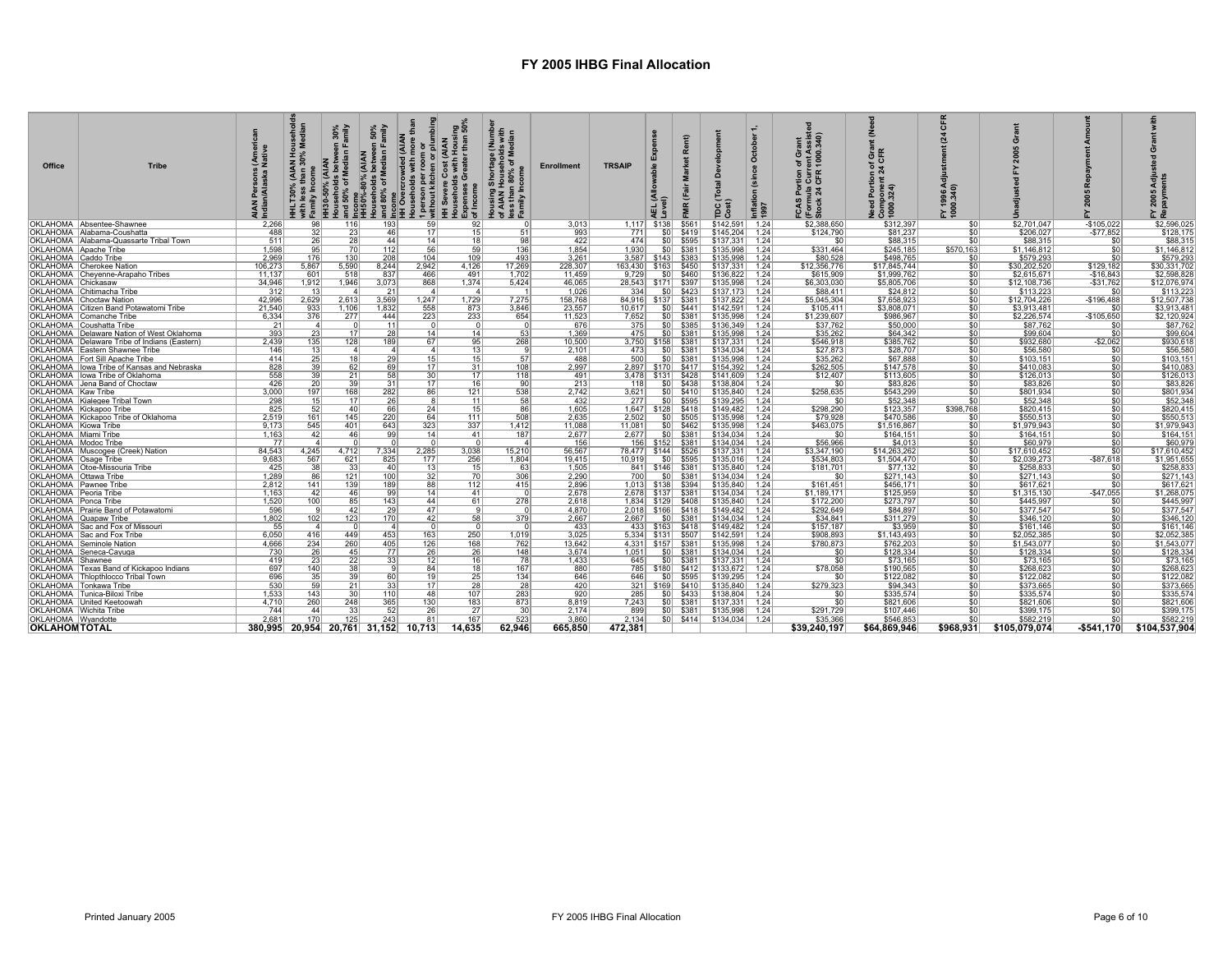| Office                           | <b>Tribe</b>                                                       | s (Ameri<br>I Native<br><b>AIAN Persons (</b><br>Indian/Alaska N | HHLT30% (AIAN Household<br>with less than 30% Median<br>with les<br>Family I |                 |                                     |                       | ವೃಹ≀H30-50% (AIAN<br>  Households batween 30%<br>  Households batween 50%<br>  Households batween 50%<br>  Hisp%-80% (AIAN<br>  Hisp%-80% (AIAN<br>  Hisp%of Median Family<br>  Signal Movement Cost (AIAN<br>  Hispwere Cost (AIAN<br>  Hispwere Cost | Housing Shortage (Number<br>of AIAN Households with<br>less than 80% of Median<br>pramily Income | <b>Enrollment</b>          | <b>TRSAIP</b>              |                                                                                                                                   | Rent)                                               | ്ദ<br>pc                                      | October 1<br>(since<br>Inflation<br>1997 | FCAS Portion of Grant<br>(Formula Current Assiste<br>[]Stock 24 CFR 1000.340) | Need Portion of Grant<br>Component 24 CFR<br>1000.324) | $\boldsymbol{z}$<br>FY 1996 A<br>1000.340) | ò                                       | 2005                          | FY 2005<br>Repaym                                                          |
|----------------------------------|--------------------------------------------------------------------|------------------------------------------------------------------|------------------------------------------------------------------------------|-----------------|-------------------------------------|-----------------------|--------------------------------------------------------------------------------------------------------------------------------------------------------------------------------------------------------------------------------------------------------|--------------------------------------------------------------------------------------------------|----------------------------|----------------------------|-----------------------------------------------------------------------------------------------------------------------------------|-----------------------------------------------------|-----------------------------------------------|------------------------------------------|-------------------------------------------------------------------------------|--------------------------------------------------------|--------------------------------------------|-----------------------------------------|-------------------------------|----------------------------------------------------------------------------|
| PHOENIX<br><b>PHOENIX</b>        | Acoma Pueblo<br>Aqua Caliente Band of Cahuilla                     | 2,944<br>$\frac{310}{702}$                                       | 116<br>$\frac{37}{51}$                                                       | 18              | 31                                  | 18                    | 37                                                                                                                                                                                                                                                     | 149<br>86                                                                                        | 6,344<br>$\frac{379}{679}$ | 2,802<br>$\frac{379}{679}$ | \$0 <br>\$0                                                                                                                       | \$422<br>\$729                                      | \$150,353<br>$$182,321$ 1.24                  | 1.24                                     | \$588,063<br>\$0                                                              | \$470,326<br>\$138,891<br>\$155,737                    | <u>\$0</u>                                 | \$1,058,389<br>\$138,891                | \$0<br>\$0                    | \$1,058,389                                                                |
| <b>PHOENIX</b><br><b>PHOENIX</b> | Ak-Chin<br>Alturas Rancheria                                       |                                                                  |                                                                              |                 | 64                                  | 66                    |                                                                                                                                                                                                                                                        | 119                                                                                              |                            | 11                         | S0                                                                                                                                | $$329$ \$835<br>\$0 \$537                           | $$165,416$<br>$$192,867$                      | 1.24<br>1.24                             | \$205,658<br>\$0                                                              | \$50,000                                               | \$0<br>\$0                                 | \$361,395<br>\$50,000                   |                               | $$138,891$<br>$$361,395$<br>$$50,000$                                      |
| <b>PHOENIX</b>                   | Auburn Rancheria                                                   | 488                                                              | 24                                                                           |                 |                                     |                       | 33                                                                                                                                                                                                                                                     | 75                                                                                               | 244                        | 188                        |                                                                                                                                   | $\frac{$0}{$0}{$0}{$729}$                           | $$193,402$<br>$$182,321$                      | $\frac{1.24}{1.24}$                      | \$0                                                                           | \$134,782                                              | $\frac{$0}{$0}$                            | \$134,782                               |                               | \$134.782                                                                  |
| <b>PHOFNIX</b><br><b>PHOENIX</b> | Augustine Band of Cahuilla<br>Barona Group of Capitan Grande       | 420                                                              |                                                                              |                 |                                     | $\Omega$              | $\Omega$<br>15                                                                                                                                                                                                                                         | $\Omega$                                                                                         | -8<br>362                  | 8                          | 459 \$395 \$1,175                                                                                                                 |                                                     | $$192,980$<br>$$192,867$                      | 1.24                                     | $\overline{50}$<br>$$72,251$<br>$$217,474$                                    | -SC<br>\$56,052<br>\$337,126                           | \$48,525                                   | \$0<br>\$176,828                        | \$0<br>$-$100,951$            | \$75,877                                                                   |
| <b>PHOENIX</b><br>PHOENIX        | Berry Creek Rancheria<br>Big Lagoon Rancheria                      | 928<br>22                                                        |                                                                              |                 |                                     |                       | 78                                                                                                                                                                                                                                                     | 185<br>$\overline{17}$                                                                           | 464<br>$\overline{18}$     | 464<br>20                  | \$380                                                                                                                             | \$660<br>$$0$ \$638                                 | \$205,791                                     | 1.24<br>1.24                             | $\overline{50}$                                                               | \$34,289                                               | $\overline{\mathbf{s}}$                    | \$554,600<br>\$34,289                   |                               | \$554,600<br>\$34,289                                                      |
| <b>PHOENIX</b>                   | Big Pine Band                                                      | $\frac{333}{95}$                                                 | $\frac{33}{17}$                                                              |                 | 21                                  |                       | 16                                                                                                                                                                                                                                                     | $\frac{35}{1}$                                                                                   | $\frac{398}{331}$          |                            | 405 \$233 \$612                                                                                                                   |                                                     | \$195,542                                     | 1.24                                     | \$161,850                                                                     | \$86,070<br>\$44,153                                   | \$57,068                                   | \$304,988                               | $-$132,416$                   | \$172,572                                                                  |
| <b>PHOFNIX</b><br><b>PHOENIX</b> | Big Sandy Rancheria<br>Big Valley Rancheria                        | 824                                                              | 62                                                                           | 49              | 61                                  |                       | 64                                                                                                                                                                                                                                                     | -26<br>172                                                                                       | 696                        | 298<br>382                 |                                                                                                                                   | $$0$ $$603$<br>$$0 $ \$653                          | \$188,155<br>\$204,100                        | 1.24<br>1.24                             | \$0<br>$\overline{\$0}$                                                       | \$303,060                                              | .sn<br>\$0                                 | \$44.153<br>\$303,060                   | \$0                           | \$303,060                                                                  |
| <b>PHOENIX</b><br>PHOENIX        | Blue Lake Rancheria<br>Bridgeport Paiute Indian Colony             | 45<br>36                                                         |                                                                              |                 |                                     |                       |                                                                                                                                                                                                                                                        |                                                                                                  | 48<br>134                  |                            | 84 \$0 \$638                                                                                                                      |                                                     | $$205,791$<br>$$195,542$                      | $\frac{1.24}{1.24}$                      | \$144,140                                                                     | $\frac{$9,053}{$24,191}$                               | \$0<br>\$0                                 | $$9,053$<br>$$168,331$                  |                               | \$9,053<br>\$168,331                                                       |
| <b>PHOENIX</b>                   | Buena Vista Rancheria                                              | 24                                                               |                                                                              |                 |                                     |                       |                                                                                                                                                                                                                                                        |                                                                                                  | $\frac{12}{30}$            | $\frac{12}{34}$            |                                                                                                                                   | $$0$ \$692                                          | \$193,402                                     | 1.24                                     | \$0                                                                           | $\frac{$4,168}{$50,000}$                               | <u>\$0</u>                                 | \$4,168                                 | \$0                           | \$4,168<br>\$50,000                                                        |
| PHOENIX<br><b>PHOENIX</b>        | Cabazon Band<br>Cahuilla Band                                      | 20<br>127                                                        |                                                                              |                 |                                     |                       |                                                                                                                                                                                                                                                        |                                                                                                  | 297                        |                            | 278 \$395 \$729                                                                                                                   | $$0 $ \$729                                         | \$182,321<br>\$182,321                        | 1.24<br>1.24                             | \$0<br>\$45,951                                                               |                                                        | \$0                                        | \$50,000<br>\$83,555                    | $\overline{50}$               |                                                                            |
| PHOENIX<br>PHOENIX               | California Valley<br>Campo Band                                    | 278                                                              |                                                                              | $\overline{29}$ | 15                                  | 24                    | $\overline{22}$                                                                                                                                                                                                                                        | 27                                                                                               | 294                        |                            | $\frac{218}{5}$ \$0 \$635<br>314 \$391 \$1,175                                                                                    |                                                     | $\frac{$190,728}{$188,561}$                   | $\frac{1.24}{1.24}$                      | \$367,404                                                                     | $\frac{$37,604}{$50,000}$                              | \$192,780                                  | $\frac{$50,000}{$50,000}$               |                               | $\frac{$83,555}{\$50,000}$                                                 |
| <b>PHOENIX</b>                   | Cedarville Rancheria                                               | $\frac{24}{177}$                                                 |                                                                              |                 |                                     |                       |                                                                                                                                                                                                                                                        | 13                                                                                               | 30                         | $\frac{35}{153}$           |                                                                                                                                   | \$0 \$537                                           | \$192,867                                     | 1.24                                     | \$0                                                                           | \$13,054                                               |                                            | \$13,054                                |                               |                                                                            |
| <b>PHOENIX</b><br><b>PHOENIX</b> | Chemehuevi<br>Chicken Ranch Rancheria                              |                                                                  | 29                                                                           |                 | 31                                  |                       |                                                                                                                                                                                                                                                        |                                                                                                  | 708<br>$\frac{2,121}{405}$ |                            |                                                                                                                                   | \$374 \$729<br>$\frac{100}{100}$ $\frac{1000}{100}$ | \$182,321<br>$\frac{$189,658}{$192,867}$      | 1.24                                     | \$463,301<br>\$51,672                                                         | \$46,041<br>5C                                         | \$353,947                                  | \$863,289                               | $\overline{\text{SO}}$<br>\$0 | \$006,233<br>\$13,054<br>\$863,289<br>\$51,672<br>\$306,846                |
| PHOENIX<br><b>PHOENIX</b>        | Chico Rancheria<br>Cloverdale Rancheria                            | 810<br>808                                                       | 61<br>49                                                                     | 54<br>52        | $\frac{80}{74}$                     | 40<br>45              | 68<br>56                                                                                                                                                                                                                                               | 196<br>175                                                                                       | 404                        | $\frac{2,121}{380}$<br>404 |                                                                                                                                   | $$0 \, 1,163$                                       | \$209,217                                     | $\frac{1.24}{1.24}$<br>1.24              | $rac{$0}{$0}$                                                                 | \$306,846<br>\$300,516                                 | $rac{$0}{$0}$                              | $$51,672$<br>$$306,846$<br>\$300,516    |                               |                                                                            |
| <b>PHOENIX</b>                   | Cochiti Pueblo                                                     | 765                                                              | 25<br>$\overline{55}$                                                        | 46              | 46                                  | 39                    | 15                                                                                                                                                                                                                                                     | 97                                                                                               | 1,189                      | 1,333                      |                                                                                                                                   | $$0$ \$673                                          | \$150,353                                     | 1.24                                     | \$56,985                                                                      | \$123,167                                              | \$0                                        | \$180,153                               | $-$15,685$                    | \$164,468                                                                  |
| <b>PHOENIX</b><br>PHOENIX        | Cocopah Tribe<br>Cold Springs Rancheria                            | 569<br>203                                                       | 13                                                                           | 46<br>11        | $\overline{31}$<br>$\frac{19}{155}$ | 48                    | $\mathbf{A}$                                                                                                                                                                                                                                           | 57<br>6                                                                                          | 880<br>271                 | 477<br>271                 | \$376                                                                                                                             | \$659<br>$$378$ \$603                               | \$160,284                                     | 1.24                                     | \$481,904<br>\$230,512                                                        | \$120,281                                              | $\overline{50}$<br>\$0                     | \$602.185                               | \$78,633<br>$\overline{30}$   | \$523,552<br>$$273,980$<br>\$2,044,696                                     |
| PHOENIX<br>PHOENIX               | Colorado River Indian Tribes<br>Colusa Rancheria                   | 2,639<br>69                                                      | 174<br>13                                                                    | 113             |                                     | 87                    | 74<br>$\Omega$                                                                                                                                                                                                                                         | 44<br>22                                                                                         | 3,526<br>100               | 100                        | 2,442 \$194 \$541                                                                                                                 | $$0 $ \$537                                         | \$188,155 1.24<br>\$182,321 1.24<br>\$192,867 | 1.24                                     | <u>\$1,727,698</u><br>\$0                                                     | $\frac{$43,468}{$451,592}$                             | \$0                                        | \$273,980<br>\$27,081                   | $-$134.594$                   | \$27,081                                                                   |
| <b>PHOENIX</b>                   | Cortina Rancheria                                                  | $\frac{272}{716}$                                                | 17                                                                           | 46              |                                     |                       | $\overline{21}$                                                                                                                                                                                                                                        | 56                                                                                               | $\frac{136}{358}$          | 109                        |                                                                                                                                   |                                                     | \$193,402                                     | 1.24                                     |                                                                               | \$91,583                                               | \$0                                        | \$91,583                                |                               | \$91,583<br>\$437,996                                                      |
| <b>PHOENIX</b><br>PHOENIX        | Coyote Valley Band<br>Death Valley Timba-Sha                       | 540                                                              | 43<br>69                                                                     | 34              | 66<br>50                            | 40<br>10              | 49<br>36                                                                                                                                                                                                                                               | 125<br>153                                                                                       | 270                        | 358<br>270                 |                                                                                                                                   | $$0$ $$612$                                         | \$204,100<br>\$195,542                        | 1.24<br>1.24                             | \$189,755<br>\$0                                                              | \$248,241<br>\$194,741                                 | \$0<br>\$0                                 | \$437,996<br>\$194,741                  | \$0                           |                                                                            |
| <b>PHOENIX</b><br><b>PHOENIX</b> | Dry Creek Rancheria<br>Duck Valley Shoshone-Paiute                 | 1,166<br>1,063                                                   | 142                                                                          | 75<br>64        | $\frac{107}{79}$                    | 65<br>42              | $\frac{80}{17}$                                                                                                                                                                                                                                        | $\frac{252}{141}$                                                                                | $\frac{583}{1,888}$        | 1,694                      | 583 \$380 \$1,163<br>,694 \$377 \$626                                                                                             |                                                     | $$209,217$ 1.24<br>$$174,161$ 1.24            |                                          | \$0<br>\$734,326                                                              | \$433,665<br>\$238,504                                 | $\overline{30}$                            | \$433,665<br>\$972,830                  |                               | \$194,741<br>\$433,665<br>\$972,830                                        |
| PHOENIX<br>PHOENIX               | Duckwater Shoshone                                                 | 123<br>$\overline{48}$                                           | 19                                                                           |                 | 10                                  |                       |                                                                                                                                                                                                                                                        | $\frac{12}{27}$                                                                                  | $\frac{337}{100}$          |                            | 106 \$402 \$856<br>45 \$0 \$635                                                                                                   |                                                     | \$178,021                                     | 1.24                                     | \$154,354<br>$\overline{50}$                                                  | \$31,530<br>\$23,723                                   |                                            | \$185,884<br>\$23,723                   | \$0                           | \$185,884<br>\$23,723                                                      |
| PHOENIX                          | <b>Elk Valley Rancheria</b><br>Ely Shoshone                        | 112                                                              | 13                                                                           |                 | 11                                  |                       |                                                                                                                                                                                                                                                        | $\Omega$                                                                                         | 461                        | 286                        |                                                                                                                                   | \$402 \$663                                         | \$199,821<br>\$171,603                        | 1.24<br>$\frac{1.24}{1.24}$              | \$228,469                                                                     | \$28,483                                               | $\overline{50}$<br>\$19,423                |                                         | \$0                           |                                                                            |
| <b>PHOENIX</b><br><b>PHOENIX</b> | <b>Enterprise Rancheria</b><br>Ewiiaapaayp Band of Kumeyaay        | 828                                                              | 63                                                                           | 56              | 82                                  | 41                    | 70                                                                                                                                                                                                                                                     | 200                                                                                              | 414                        | 438                        |                                                                                                                                   | $$0 $ \$660<br>\$0 \$1,175                          | \$192,867<br>\$192,980                        | 1.24                                     | \$0                                                                           | \$313,665                                              |                                            | \$276,374<br>\$313,665                  |                               | \$276,374<br>\$313,665<br>\$C                                              |
| <b>PHOENIX</b><br><b>PHOENIX</b> | Fallon Paiute-Shoshone                                             | 717<br>59                                                        | 67                                                                           | 61              | 50                                  |                       | 17                                                                                                                                                                                                                                                     | 24                                                                                               | 1,002                      |                            | 1,692 \$336 \$664<br>87 \$387 \$537                                                                                               |                                                     | $\frac{$172,355}{$193,720}$                   | 1.24                                     | $$671,226$<br>$$157,085$                                                      | \$134,450<br>\$16,610                                  | \$172,372<br>\$52,168                      | $\frac{$978,047}{$225,864}$             |                               |                                                                            |
| <b>PHOENIX</b>                   | <b>Fort Bidwell</b><br>Fort Independence                           | 51                                                               |                                                                              |                 |                                     |                       | $\overline{a}$                                                                                                                                                                                                                                         | $\Omega$                                                                                         | 266<br>135                 | 132                        |                                                                                                                                   |                                                     | \$195,542                                     | 1.24<br>$\frac{1.24}{1.24}$              | \$50,390                                                                      | \$16,544<br>\$132,662                                  | \$O                                        | \$66,935                                | $-$12,993$                    | \$978,047<br>\$212,871<br>\$66,935<br>\$132,662                            |
| <b>PHOENIX</b><br><b>PHOENIX</b> | Fort McDermitt Paiute and Shoshone<br>Fort McDowell Yavapai Nation | 316<br>866                                                       | 34                                                                           | 34<br>20        | 24<br>37                            | 51                    | 15<br>17                                                                                                                                                                                                                                               | 97<br>91                                                                                         | 928<br>939                 | 907<br>939                 |                                                                                                                                   | $$315$ $$835$                                       | \$178,975<br>\$165,416                        | 1.24                                     |                                                                               | \$142,669                                              | \$0<br>\$0                                 | \$132,662<br>\$142,669                  | \$0                           | \$142,669                                                                  |
| <b>PHOENIX</b><br>PHOENIX        | Fort Mojave Tribe<br>Gila River                                    | 646                                                              | 41                                                                           | 45              | 43<br>464                           |                       | 17<br>255                                                                                                                                                                                                                                              | 1,171                                                                                            | $\frac{1,082}{20,479}$     |                            | $\begin{array}{c c c c c} \hline 1,082 & \$359 & \$810 \\ \hline 14,966 & \$187 & \$835 \\ \hline \end{array}$                    |                                                     | $\frac{$170,084}{$164,346}$                   | $\frac{1.24}{1.24}$                      | \$1,001,293<br>\$5,567,142                                                    | $\frac{$101,733}{$2,845,772}$                          | <u>\$0</u><br>\$0                          | \$1,103,026<br>\$8,412,914              | sni                           | $\frac{$1,103,026}{\$8,412,914}$                                           |
| <b>PHOENIX</b>                   | Graton Rancheria                                                   | 18,269<br>737                                                    | 1,249<br>44                                                                  | 504<br>47       | 68                                  | 1,035<br>41           | 51                                                                                                                                                                                                                                                     | 159                                                                                              | 526                        | 263                        |                                                                                                                                   | \$0 \$1,775                                         | \$260,559                                     | 1.24                                     | \$0                                                                           | \$341,590                                              | \$0                                        | \$341,590                               |                               | \$341,590                                                                  |
| <b>PHOENIX</b><br><b>PHOENIX</b> | Greenville Rancheria<br><b>Grindstone Rancheria</b>                | $\frac{336}{314}$                                                | $\frac{25}{28}$                                                              | $\frac{29}{29}$ | $\frac{33}{28}$                     | 12<br>$\overline{23}$ | $\frac{25}{21}$                                                                                                                                                                                                                                        | $\frac{87}{53}$                                                                                  | $\frac{168}{157}$          | 145<br>157                 |                                                                                                                                   | $\frac{$0] \times 537}{\$387}$                      | \$192,867<br>\$193,720                        | $\frac{1.24}{1.24}$                      | \$221,739                                                                     | $\frac{$120,663}{$115,118}$                            | \$0<br>$\overline{30}$                     | $\frac{$120,663}{$336,856}$             |                               | \$120,663<br>\$336,856                                                     |
| <b>PHOENIX</b><br>PHOENIX        | Guidiville Rancheria                                               | 131<br>494                                                       | 20<br>60                                                                     | 40<br>26        | 13<br>20                            | 19<br>99              | 19<br>$\overline{a}$                                                                                                                                                                                                                                   | 53<br>106                                                                                        | 114<br>674                 |                            | 114 \$380 \$698<br>674 \$0 \$887                                                                                                  |                                                     | $$204,100$<br>$$278,454$                      | $\frac{1.24}{1.24}$                      | \$135,865<br>\$0                                                              | $$103,486$<br>$$305,267$                               | \$0<br>\$0                                 | \$239,352<br>\$305,267                  | \$0<br>$\overline{30}$        | \$239,352<br>\$305,267                                                     |
| <b>PHOENIX</b>                   | Havasupai<br>Hoopa Valley                                          | 2,493                                                            | 187                                                                          | 144             | 176                                 | 135                   | 87                                                                                                                                                                                                                                                     | 273<br>916                                                                                       | $\frac{2,177}{11,354}$     |                            | 1,983 \$381 \$638<br>6,948 \$311 \$597                                                                                            |                                                     |                                               |                                          | \$1,063,524                                                                   | \$674,999                                              |                                            |                                         |                               |                                                                            |
| PHOENIX<br><b>PHOENIX</b>        | Hopi<br>Hopland Rancheria                                          | 7,166<br>570                                                     | $\frac{1}{581}$                                                              | $\frac{1}{322}$ | $\frac{291}{47}$                    | $\frac{968}{27}$      | $\frac{189}{72}$                                                                                                                                                                                                                                       | 201                                                                                              | 692                        | 692                        |                                                                                                                                   | $$380$ $$698$                                       | \$205,791<br>\$163,796<br>\$204,100           | $\frac{1.24}{1.24}$                      | $\frac{$940,566}{$141,516}$                                                   | $\frac{$1,000}{$1,950,040}$<br>\$326,502               | $rac{$0}{$0}$<br>$rac{$0}{$0}$             | \$1,738,523<br>\$2,890,607<br>\$468,018 | \$0                           | $$1,738,523$<br>$$2,890,607$<br>$$468,018$                                 |
| <b>PHOENIX</b><br><b>PHOENIX</b> | Hualapai<br>Inaia Band                                             | 1,493                                                            | 202                                                                          | 66              | 60                                  | 320                   | 45                                                                                                                                                                                                                                                     | 95                                                                                               | 1,921<br>18                | 2,220<br>18                |                                                                                                                                   | \$358 \$856<br>\$0 \$1,175]                         | \$174,060<br>\$192,980                        | 1.24<br>1.24                             | \$1,234,026                                                                   | \$567,712<br>\$0                                       | \$0<br>\$0                                 | \$1,801,739<br>\$0                      | \$0                           | \$1,801,739                                                                |
| <b>PHOENIX</b>                   | Ione Band of Miwok Indians                                         | $\frac{1,098}{3,122}$                                            | 23                                                                           | 41              | 46                                  |                       | $\frac{30}{58}$                                                                                                                                                                                                                                        | 111                                                                                              | $\frac{563}{4,441}$        | 536                        |                                                                                                                                   | $\frac{$0}{$0}$ $\frac{$692}{$673}$                 | $$193,402$<br>$$152,912$                      | $\frac{1.24}{1.24}$                      | \$Ō                                                                           | \$190,764                                              | \$0                                        | \$190.764                               |                               |                                                                            |
| <b>PHOENIX</b><br>PHOENIX        | Isleta Pueblo<br>Jackson Rancheria                                 |                                                                  | 205                                                                          | 180             | 242                                 | 85                    |                                                                                                                                                                                                                                                        | $\frac{1}{566}$<br>$\Omega$                                                                      | 24                         | 4,441<br>24                |                                                                                                                                   | $$0 $ \$692                                         | $$193,402$ 1.24                               |                                          | \$253,230<br>\$0                                                              | \$50,000                                               | \$0<br>\$0                                 | \$789,865<br>\$50,000                   | \$12,447<br>\$0               | \$190,764<br>\$802,312<br>\$50,000                                         |
| <b>PHOENIX</b><br><b>PHOENIX</b> | Jamul Indian Village<br>Jemez Pueblo                               | 2,089                                                            | 116                                                                          | 75              | 120                                 | 159                   | 42                                                                                                                                                                                                                                                     | 233                                                                                              | 56<br>3,486                | 56<br>3.083                |                                                                                                                                   | \$0 \$1,175<br>$$0$ $$673$                          | $$192,980$<br>$$150,353$                      | $\frac{1.24}{1.24}$                      | \$0<br>\$224,572                                                              | $\frac{$32}{\$377,151}$                                | \$0<br>\$0                                 | $rac{$32}{$601,724}$                    |                               |                                                                            |
| <b>PHOENIX</b>                   | Jicarilla Reservation                                              | 2,677                                                            | 157                                                                          | 71              | 149                                 | 127                   | 49                                                                                                                                                                                                                                                     | 139                                                                                              | 3,403                      | 2,700                      | $\begin{array}{ c c c c }\n \hline \text{$} 5225 & \text{$} 5429 \\  \hline \text{$} 5346 & \text{$} 5856 \\  \hline \end{array}$ |                                                     | \$150,353                                     | 1.24                                     | \$907,018                                                                     | \$375,030                                              | \$0                                        | \$1,282,048                             |                               |                                                                            |
| <b>PHOENIX</b><br>PHOENIX        | Kaibab Band of Paiute<br>Karuk                                     | 150<br>6,532                                                     | 18<br>445                                                                    | 26<br>416       | $\frac{21}{620}$                    | 271                   | 456                                                                                                                                                                                                                                                    | 1,329                                                                                            | 252<br>3,266               | 165                        | 5,250 \$380 \$635                                                                                                                 |                                                     | $$163,796$ 1.24<br>$$205,791$ 1.24            |                                          | \$1,083,938                                                                   | \$39,071<br>\$2,277,626                                | \$0<br>\$0                                 | \$368,263<br>\$3,361,564                | $-$ \$29,062<br>\$4,025,825   | $\frac{$30,000}{$32$}$ $\$601,724$ $\$1,282,048$ $\$339,201$ $\$7,387,389$ |
| <b>PHOENIX</b><br>PHOENIX        | La Jolla Band<br>La Posta Band                                     | $\frac{338}{16}$                                                 | 13                                                                           | 13              | 36                                  | 24<br>$\Delta$        |                                                                                                                                                                                                                                                        | $\overline{13}$                                                                                  | $\frac{696}{20}$           |                            | 482 \$395 \$1,175<br>20 \$0 \$1,175                                                                                               |                                                     | $$192,980$<br>$$180,705$                      | $\frac{1.24}{1.24}$                      | \$232,754<br>$\overline{\text{sn}}$                                           | $\frac{571.835}{13,633}$                               | \$O                                        | $\frac{$304,589}{$13,633}$              | \$0<br>$\overline{\$0}$       |                                                                            |
| PHOENIX                          | Laguna Pueblo                                                      | 3,997                                                            | 187                                                                          | 166             | 186                                 | 212                   | 53                                                                                                                                                                                                                                                     | 458                                                                                              | 7,825                      |                            | 5,475 \$203 \$423                                                                                                                 |                                                     | \$152,912                                     | 1.24                                     | \$283,113                                                                     | \$612,349                                              | \$614,658                                  | \$1,510,121                             |                               | $\frac{$304,580}{$304,580}{$13,633$<br>$$1,510,121$<br>$$50,000$           |
| <b>PHOENIX</b><br><b>PHOENIX</b> | Las Vegas Colony<br>Laytonville Rancheria                          | 11(<br>162                                                       | 10                                                                           | 10              | 13<br>15                            |                       | 11                                                                                                                                                                                                                                                     | 30                                                                                               | 81                         | 69<br>293                  |                                                                                                                                   |                                                     | $\frac{$178,021}{$204,100}$                   | $\frac{1.24}{1.24}$                      | \$227,890                                                                     | $$50,000$<br>\$48,419                                  | \$0                                        | $$50,000$<br>$$276,309$                 |                               | \$276,309                                                                  |
| <b>PHOENIX</b><br><b>PHOFNIX</b> | Lone Pine Paiute-Shoshone<br>Los Coyotes Band of Cahuilla          | 502<br>64                                                        | $\frac{30}{13}$                                                              | 32<br>$\sim$ 4  | 24                                  |                       | 13<br>$\mathbf{A}$                                                                                                                                                                                                                                     | $\frac{30}{22}$                                                                                  | $\frac{295}{286}$          |                            | 350 \$233 \$768<br>286 \$0 \$1,175                                                                                                |                                                     | $\frac{$196,395}{$192,980}$ 1.24              |                                          | \$333,737<br>\$0                                                              | $\frac{$87,970}{$29,220}$                              | $rac{$0}{$0}$                              | $\frac{$421,707}{$29,220}$              | \$0                           | $\frac{$421,707}{$29,220}$                                                 |
| <b>PHOENIX</b>                   | Lovelock Colony                                                    | 119                                                              | 16                                                                           |                 |                                     |                       |                                                                                                                                                                                                                                                        | <u>27</u>                                                                                        | 369                        | 241                        |                                                                                                                                   | $\frac{$0}{$0}{$0$}$ \$677                          | \$173,207 1.24                                |                                          | \$0                                                                           | \$47,968<br>\$50,000                                   | <b>\$0</b>                                 | \$47,968                                | $-$12,276$                    |                                                                            |
| <b>PHOENIX</b><br>PHOFNIX        | Lower Lake Rancheria<br>Lytton Rancheria of California             | 62<br>492                                                        | $\overline{30}$                                                              | $\overline{32}$ | 45                                  | 28                    | 34                                                                                                                                                                                                                                                     | 106                                                                                              | 44<br>246                  | 246                        |                                                                                                                                   | \$0 \$1,163                                         | \$211,210<br>$$209,217$ 1.24                  | 1.24                                     |                                                                               | \$182,987                                              | $\overline{\$}$<br>$\overline{30}$         | \$50,000<br>\$182,987                   | $\overline{30}$               | \$50,000<br>\$182,987                                                      |
| <b>PHOENIX</b><br><b>PHOFNIX</b> | Manchester Point Arena Rancheria<br>Manzanita Band                 | 1,242<br>60                                                      | 75                                                                           | 80              | 114                                 | 70                    | 86                                                                                                                                                                                                                                                     | 226                                                                                              | 621<br>98                  |                            | 734 \$380 \$698<br>98 \$0 \$1,175                                                                                                 |                                                     | $\frac{$204,100}{$192,980}$ 1.24              |                                          | \$288,185<br>\$0                                                              | $$433,459$<br>$$8,164$                                 | <u>\$0</u><br>\$0                          | $$721,644$<br>$$8,164$                  | \$0<br>\$0                    | \$721,644                                                                  |
| PHOENIX                          | Mesa Grande Band                                                   | 69                                                               | 13                                                                           |                 |                                     |                       |                                                                                                                                                                                                                                                        | $\overline{\mathbf{4}}$                                                                          | 628                        |                            |                                                                                                                                   |                                                     | \$192,980                                     | 1.24                                     | \$186,584                                                                     | \$29,781                                               | \$0                                        | \$216,365                               |                               | $\frac{$1,011}{88,164}$                                                    |
| PHOENIX                          | Mescalero Reservation<br>PHOENIX   Middletown Rancheria            | 3,225<br>152                                                     | 228<br>11                                                                    | 101             | $\frac{163}{11}$                    | 183                   | 48<br>12                                                                                                                                                                                                                                               | 128<br>$\overline{32}$                                                                           | 3,979<br>76                |                            | $\frac{4,019}{95}$ $\frac{$287}{$6}$ $\frac{$422}{96}$                                                                            |                                                     | $\frac{$148,864}{$204,100}$ 1.24              |                                          | \$1,804,063<br>\$0                                                            | \$468,415<br>\$55,915                                  | \$0<br>\$0                                 | \$2,272,478<br>\$55,915                 |                               | \$2,272,478<br>\$55,915                                                    |
|                                  | PHOENIX Moapa Band of Paiute                                       | 189                                                              |                                                                              |                 |                                     |                       |                                                                                                                                                                                                                                                        |                                                                                                  | 295                        |                            |                                                                                                                                   |                                                     | 297 \$388 \$856 \$178,021 1.24                |                                          | \$302.542                                                                     | \$40.952                                               | \$0                                        | \$343,494                               | SO I                          | \$343.494                                                                  |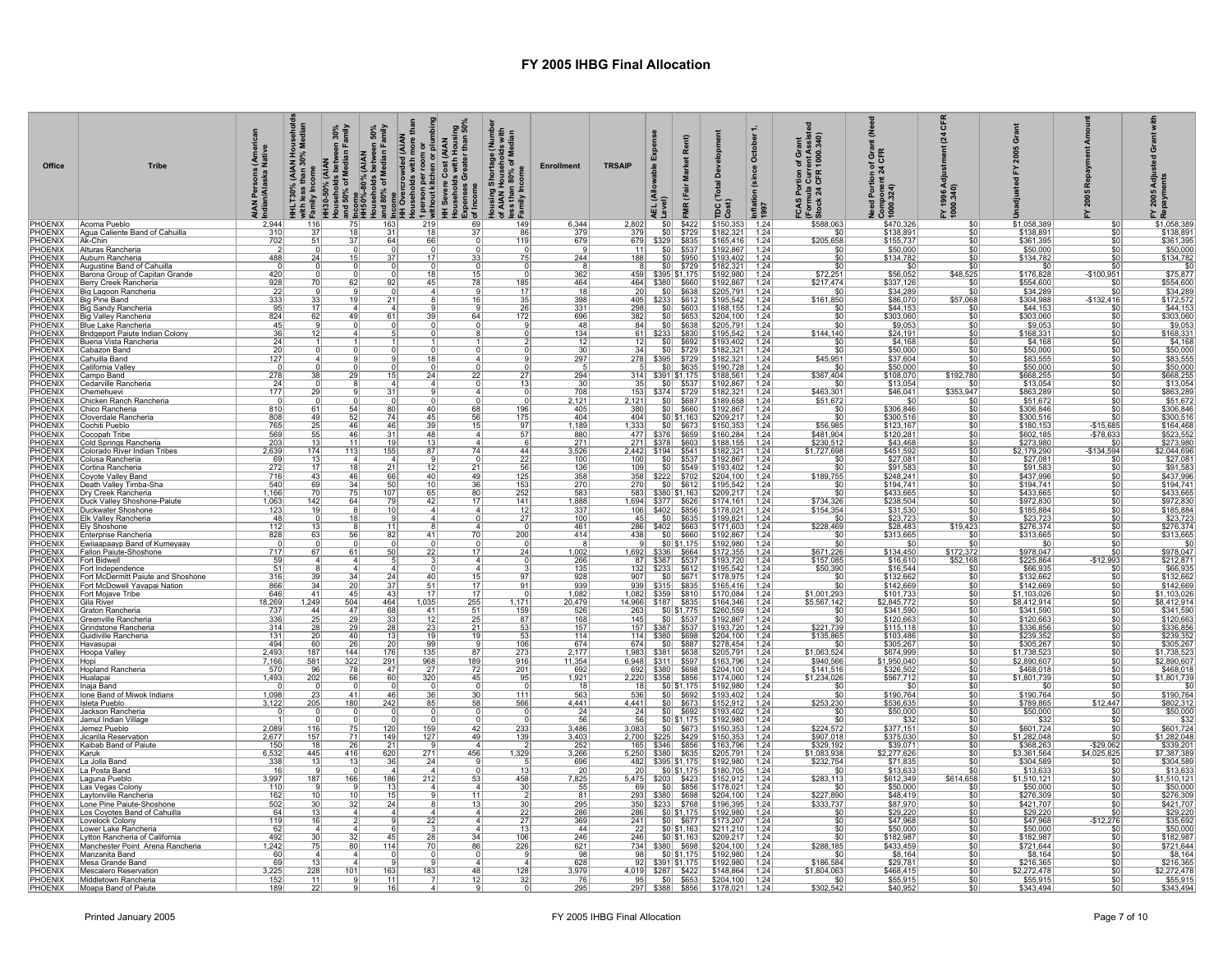| Office                                              | <b>Tribe</b>                                                | i (Ameri<br>Native<br>Persons<br>n/Alaska l<br>India | HHLT30% (AIAN House<br>with less than 30% Med<br>EFamily Income |                        |                       | with iess than 30% Median<br>and space of Median Family<br>Households between 30%<br>Households between 30%<br>Histor <sub>-80%</sub> (AJAN<br>and 50% of Median Family<br>in Histor-weed (AJAN<br>and 60% of Median Family<br>and 60% Median Family<br>HIS Sexenc | Housing Shortage (Number<br>of AIAN Households with<br>less than 80% of Median<br>ुनिamily Income | <b>Enrollment</b>            | <b>TRSAIP</b>                        |                                                                                                                   | œ                            | ്ദ                                                 | Octobe<br>(since<br>Inflati<br>1997 | ortion of Grant<br>a Current Assiste<br>LCFR 1000.340)<br>FCAS Port<br>(Formula C<br>Stock 24 C | f Grar<br>Need Portion<br>Component :<br>1000.324) | ম<br>FY 1996 A<br>1000.340)   |                                          |                        | FY 2005<br>Repayn                                            |
|-----------------------------------------------------|-------------------------------------------------------------|------------------------------------------------------|-----------------------------------------------------------------|------------------------|-----------------------|--------------------------------------------------------------------------------------------------------------------------------------------------------------------------------------------------------------------------------------------------------------------|---------------------------------------------------------------------------------------------------|------------------------------|--------------------------------------|-------------------------------------------------------------------------------------------------------------------|------------------------------|----------------------------------------------------|-------------------------------------|-------------------------------------------------------------------------------------------------|----------------------------------------------------|-------------------------------|------------------------------------------|------------------------|--------------------------------------------------------------|
| PHOENIX                                             | Mooretown Rancheria<br>Morongo Band of Cahuilla             | 2,386                                                | 181                                                             | 160                    | 235                   | 117<br>201<br>24                                                                                                                                                                                                                                                   | 528                                                                                               | 1,193<br>1,055               |                                      | 1,048 \$380<br>1,433 \$395 \$729                                                                                  | \$660                        | $$192,867$ 1.24<br>$$183,129$ 1.24                 |                                     | \$309,321<br>\$324,155                                                                          | \$880,254<br>\$88,747                              | \$O<br><u>\$0</u>             | \$1,189,574<br>\$412,902                 | \$0                    | \$1,189,574                                                  |
| PHOENIX<br>PHOENIX<br>PHOENIX                       | Nambe Pueblo                                                | $\frac{637}{555}$                                    | 104                                                             |                        |                       |                                                                                                                                                                                                                                                                    | $\frac{31}{51}$<br>-81                                                                            | 643                          | 448 \$0 \$798<br>178,557 \$293 \$553 |                                                                                                                   |                              | \$158,462                                          | 1.24                                | \$457,893                                                                                       | \$199,065<br>\$54,353,403                          | \$0                           | \$656,959                                |                        | $\frac{$41,100,014}{$412,902$}$<br>\$656,959<br>\$84,510,425 |
|                                                     | Navajo Nation<br>North Fork Rancheria                       | 189,393                                              | 16,170<br>180                                                   | 8,251                  | 8,680                 | 29,287<br>3,933<br>177                                                                                                                                                                                                                                             | 26,192                                                                                            | 250,010                      |                                      |                                                                                                                   |                              | \$163,796                                          | 1.24                                | \$30,157,022<br>\$0                                                                             | \$901,592                                          | \$0<br>\$0                    | \$84,510,425<br>\$901,592                |                        |                                                              |
| PHOENIX<br>PHOENIX<br>PHOENIX<br>PHOENIX<br>PHOENIX | Paiute-Shoshone of Bishop Colony                            | $\frac{2,658}{1,396}$                                | 442                                                             | $\frac{127}{208}$      | $\frac{195}{234}$     | $\frac{216}{128}$<br>128                                                                                                                                                                                                                                           | $\frac{502}{724}$                                                                                 | $\frac{1,329}{1,149}$        |                                      | $\frac{753}{914}$ $\frac{50}{3233}$ $\frac{603}{3612}$                                                            |                              | $\frac{$186,449}{$195,542}$                        | $\frac{1.24}{1.24}$                 | \$619.133                                                                                       | \$973,934                                          | $\overline{30}$               | \$1,593,068                              | $-$ \$22,314           | $\frac{$901,592}{$901,592}$<br>$$207,506$<br>$$228,369$      |
|                                                     | Pajoaque Pueblo<br>Pala Bank                                | $\frac{310}{775}$                                    | 42<br>$\overline{70}$                                           | -46                    | 32<br>60              | 17<br>42                                                                                                                                                                                                                                                           | 84<br>$\frac{13}{36}$<br>119                                                                      | $\frac{327}{891}$            | 255<br>1,044                         |                                                                                                                   | $$0 $ \$798<br>\$395 \$1,175 | $$158,462$ 1.24<br>\$188,561                       | 1.24                                | \$108,589<br>\$196,448                                                                          | \$98,917<br>\$216,537                              | \$0<br>\$0                    | \$207,506<br>\$412,986                   | \$0<br>$-$184,617$     |                                                              |
|                                                     | Pascua Yaqui Tribe                                          | 6,084                                                | 398                                                             | $\frac{25}{276}$       | 383                   | 384                                                                                                                                                                                                                                                                | 225<br>294                                                                                        | 13,231                       |                                      | 12,604 \$356 \$766                                                                                                |                              | \$160,819                                          | 1.24                                | \$3,574,129                                                                                     | \$1,206,642                                        | $\overline{30}$               | \$4,780,771                              |                        | \$4,780,771                                                  |
|                                                     | Paskenta Band of Nomlaki Indians<br>Pauma Band              | $\frac{564}{177}$                                    | 41                                                              | -49                    | $\frac{55}{15}$       | 20                                                                                                                                                                                                                                                                 | 145<br>42<br>$\overline{15}$<br>$\boldsymbol{\Lambda}$                                            | $\frac{282}{132}$            |                                      | 185 \$0 \$537                                                                                                     |                              | \$192,867<br>\$192.980                             | 1.24<br>1 24                        | \$0<br>\$67,892                                                                                 | $$202,542$<br>$$37,514$                            | \$0<br>-90                    | \$202,542<br>\$105,406                   | $-$6,909$              | \$202,542<br>\$98,497                                        |
| PHOENIX<br>PHOENIX<br>PHOENIX<br>PHOENIX<br>PHOENIX | Pechanga Band                                               | 387                                                  | 34                                                              | 18                     |                       | 33                                                                                                                                                                                                                                                                 | 13<br>67                                                                                          |                              | 970                                  |                                                                                                                   | \$0 \$729                    | \$182,321 1.24                                     |                                     | - \$0                                                                                           | \$109,333                                          | \$0                           | \$109,333                                | \$0                    | \$109,333                                                    |
|                                                     | Picayune Rancheria<br>Picuris Pueblo                        | 2,346<br>194                                         | 159<br>17                                                       | 112<br>$\overline{27}$ | $\frac{15}{172}$      | 191<br>21                                                                                                                                                                                                                                                          | 156<br>431<br>33                                                                                  | $\frac{1,372}{1,173}$<br>324 | 349                                  | 1,635 \$378 \$603                                                                                                 | $$0$ $$675$                  | $$186,449$<br>$$152,493$                           | $\frac{1.24}{1.24}$                 | \$81,500<br>\$69,316                                                                            | \$783,457<br>\$57,672                              | \$0<br>\$0                    | \$864,957<br>\$126,988                   | $-$2,503$              | \$864,957<br>\$124,485                                       |
| PHOENIX<br>PHOENIX<br>PHOENIX<br>PHOENIX            | Pinoleville Rancheria                                       | 372                                                  | 22                                                              | 24                     | $\frac{34}{395}$      | $\frac{21}{245}$                                                                                                                                                                                                                                                   | $\frac{26}{323}$<br>80                                                                            | 186                          |                                      | 186 \$380 \$698                                                                                                   |                              | \$204,100                                          | 1.24                                | \$0                                                                                             | \$134,972<br>\$1,570,086                           | \$0                           | \$134,972                                | $-$55,420$<br>\$0      | $$79,552$<br>\$1,570,086                                     |
|                                                     | Pit River Tribe<br>Potter Valley Rancheria                  | 4,580<br>388                                         | 290<br>23                                                       | 286<br>25              | 36                    | 22                                                                                                                                                                                                                                                                 | 972<br>84                                                                                         | 2,290<br>194                 | 9,315<br>194                         |                                                                                                                   | $$0 $ \$579<br>$$0 $ \$698   | \$193,720<br>$$204,100$ 1.24                       | 1.24                                | \$0<br>$\overline{50}$                                                                          | \$140,778                                          | \$0<br>\$0                    | \$1,570,086<br>\$140,778                 |                        | \$140,778                                                    |
| PHOENIX<br>PHOENIX                                  | Pvramid Lake Paiute                                         | $\frac{1.371}{273}$                                  | 19                                                              | $\overline{17}$        | $\frac{99}{26}$       | 28                                                                                                                                                                                                                                                                 | $\frac{27}{24}$<br>19<br>113<br>36                                                                | $\frac{2,133}{189}$          |                                      |                                                                                                                   |                              | $\frac{$176,619}{$198,837}$ 1.24                   |                                     | \$786,284<br>\$169,127                                                                          | \$232,887<br>\$87,217                              | \$4,311                       | $$1,023,482$<br>$$256,343$               | $-$ \$21.377           | $$1,023,482$<br>$$234,966$                                   |
| PHOENIX<br>PHOENIX                                  | Quartz Valley Reservation<br>Quechan Tribe                  | 1,527                                                | 84                                                              | 81                     | 128                   | 11<br>107                                                                                                                                                                                                                                                          | 25<br>86                                                                                          | 2,668                        |                                      | 2,668 \$389 \$594                                                                                                 |                              | \$181,513                                          | 1.24                                | \$1,070,206                                                                                     | \$313,554                                          | -90<br>\$0                    | \$1,383,759                              | -\$43,310              | \$1,340,449                                                  |
|                                                     | Ramona Band                                                 |                                                      |                                                                 |                        |                       |                                                                                                                                                                                                                                                                    | $\overline{0}$                                                                                    |                              |                                      |                                                                                                                   | $$0$ $$729$                  | \$182,321                                          | 1.24                                |                                                                                                 | -SC                                                | \$0                           | \$0                                      |                        | \$C                                                          |
| PHOENIX<br>PHOENIX<br>PHOENIX<br>PHOENIX<br>PHOENIX | Redding Rancheria<br>Redwood Valley Rancheria               | $\frac{562}{318}$<br>917                             | 36                                                              |                        | 49<br>$\frac{29}{25}$ | 30                                                                                                                                                                                                                                                                 | $\frac{40}{22}$<br>119<br>69                                                                      | $\frac{281}{159}$            | 4,364                                | 364 \$0 \$608<br>156 \$380 \$698                                                                                  |                              | \$193,720 1.24<br>\$204,100 1.24<br>\$176,619 1.24 |                                     | \$0<br>\$117,060                                                                                | \$192,661<br>\$114,442<br>\$272,325                | \$0<br>\$0                    | $$192,661$<br>$$231,502$<br>$$1,196,657$ | \$0                    | $$192,661$<br>$$231,502$<br>$$1,196,657$                     |
|                                                     | Reno-Sparks Colony<br>Resighini Rancheria                   | 40                                                   | 47                                                              | 296                    |                       | 39                                                                                                                                                                                                                                                                 | 167                                                                                               | 650<br>90                    | 74                                   | 839 \$260 \$828                                                                                                   | $$0 $ \$635                  | \$199,821 1.24                                     |                                     | \$924,331<br>\$0                                                                                |                                                    | \$0                           |                                          | \$0                    |                                                              |
|                                                     | Rincon Reservation                                          | 473                                                  | 67                                                              |                        | 29                    | 33                                                                                                                                                                                                                                                                 | 36                                                                                                | 639                          | 776                                  |                                                                                                                   | \$395 \$1,175                | \$188,561                                          | 1.24                                | \$402,241                                                                                       | $$1,236$<br>$$132,951$                             | \$0<br>\$0                    | $\frac{$1,236}{$535,192}$                |                        | $\frac{$1,236}{$535,192}$                                    |
|                                                     | Robinson Rancheria<br>Rohnerville Rancheria                 | 866<br>103                                           | 65                                                              | 52                     | 64                    | 41<br>10                                                                                                                                                                                                                                                           | 68<br>140<br>39                                                                                   | 433<br>265                   |                                      | 433 \$380 \$653                                                                                                   |                              | \$204,100                                          | 1.24                                | \$191,840<br>\$0                                                                                | \$303,225                                          | \$0                           | \$495,065                                |                        | $$495,065$<br>$$61,445$                                      |
| PHOENIX<br>PHOENIX<br>PHOENIX                       | Round Valley Reservation                                    | 6,988                                                | 419                                                             | 449                    | 643                   | 391<br>482                                                                                                                                                                                                                                                         | 1,397                                                                                             | 3,494                        |                                      | 127 \$0 \$638<br>3,427 \$222 \$699                                                                                |                              | $$205,791$ 1.24<br>\$204,100                       | 1.24                                | \$549,449                                                                                       | \$61,445<br>\$2,472,328                            | \$0                           | $$61,445$<br>\$3,021,776                 | \$0                    | \$3,021,776                                                  |
| PHOENIX<br>PHOENIX                                  | Rumsey Rancheria<br>Salt River Pima-Maricopa                | 4,525                                                | 280                                                             | 200                    | 181                   | 276                                                                                                                                                                                                                                                                | $\overline{18}$<br>302<br>67                                                                      | 44<br>7,371                  |                                      | 44   \$380   \$779  <br>7,371 \$333 \$835                                                                         |                              | \$193,402<br>\$164,346                             | 1.24<br>1.24                        | \$1,709,978                                                                                     | $\frac{$50,000}{$758,859}$                         | \$0<br>\$0                    | \$50,000<br>\$2,468,836                  |                        | \$50,000<br>\$2,468,836                                      |
| PHOENIX<br>PHOENIX<br>PHOENIX<br>PHOENIX            | San Carlos Apache                                           | 9,709                                                | 753                                                             | 394                    | 473                   | 1,005                                                                                                                                                                                                                                                              | 753<br>284                                                                                        | 11,916                       |                                      | 10,323   \$368   \$537                                                                                            |                              | $$158,462$ 1.24                                    |                                     | \$4,073,970                                                                                     | \$2,208,906                                        | \$0                           | \$6,282,876                              |                        | \$6,282,876                                                  |
|                                                     | San Felipe Pueblo<br>San Ildefonso Pueblo                   | 2,669<br>591                                         | 164<br>64                                                       | 105<br>46              | $\frac{63}{60}$       | $\frac{241}{17}$                                                                                                                                                                                                                                                   | $\frac{51}{13}$<br>332<br>68                                                                      | 3,248<br>628                 | 2,656<br>644                         |                                                                                                                   |                              | $$150,353$ 1.24<br>$$150,353$ 1.24                 |                                     | \$0<br>\$363,412                                                                                | \$504,287<br>\$111,938                             | $\overline{30}$               | \$504,287<br>\$475,350                   | $-$ \$48,991           | \$504,287<br>\$426,359                                       |
| <b>PHOENIX</b><br>PHOENIX                           | San Juan Pueblo                                             | $\frac{2,214}{508}$                                  | 64                                                              | 110                    | $\frac{83}{28}$       | 92                                                                                                                                                                                                                                                                 | $\frac{62}{18}$<br>183                                                                            | $\frac{2,723}{254}$          | 2,668                                |                                                                                                                   | $\frac{$0}{$0}{$0}{$887}$    | $$152,493$<br>$$163,796$                           | 1.24                                | \$232,331                                                                                       | \$324,483<br>\$116,916                             | \$0                           | \$556,814                                | $-$71,376$             | \$485,438                                                    |
|                                                     | San Juan Southern Paiute Tribe<br>San Manuel Band           | 47                                                   | 26                                                              | 19                     | $\Delta$              | 41                                                                                                                                                                                                                                                                 | 73<br>13<br>$\Delta$                                                                              | 151                          | 152                                  | 151 \$395 \$729                                                                                                   |                              |                                                    | 1.24                                | \$0<br>\$0                                                                                      |                                                    | \$0<br>\$0                    | \$116,916<br>\$50,000                    | SO.<br>\$0             | \$116,916<br>\$50,000                                        |
| PHOENIX<br>PHOENIX<br>PHOENIX                       | San Pasqual Band                                            | 414                                                  | 38                                                              | 15                     | 37                    | 13                                                                                                                                                                                                                                                                 | 11<br>14                                                                                          | 529                          |                                      | 723 \$395 \$1,175                                                                                                 |                              | \$182,321 1.24<br>\$192,980 1.24                   |                                     | \$393,916                                                                                       | $\frac{$50,000}{$82,723}$ \$17,448                 |                               | \$476,639                                |                        | \$476,639                                                    |
|                                                     | San Rosa Band of Cahuilla<br>Sandia Pueblo                  | 58<br>$\frac{565}{512}$                              |                                                                 | 34                     |                       |                                                                                                                                                                                                                                                                    | 104<br>25                                                                                         | 183<br>485                   | 409                                  | 198   \$395   \$729                                                                                               |                              | \$182,321                                          | 1.24<br>1.24                        | \$17,671<br>$\frac{$66.135}{$32,651}$                                                           |                                                    | \$0<br>\$0                    | \$35,119<br>\$184,799                    |                        | \$35,119                                                     |
| PHOENIX<br>PHOENIX<br>PHOENIX<br>PHOENIX            | <b>Santa Ana Pueblo</b>                                     |                                                      | -22                                                             | $\overline{15}$        | $\frac{56}{35}$       | 40                                                                                                                                                                                                                                                                 | 66                                                                                                | 716                          | 734                                  |                                                                                                                   | $\frac{$0]}{$00}$ \$673      | $\frac{$152,912}{$150,353}$                        | 1.24                                |                                                                                                 | $\frac{$118,665}{$90,755}$                         | \$0                           | \$123,406                                | $ $6,249$<br>$ $8,130$ | \$178,550<br>\$115,276                                       |
|                                                     | Santa Clara Pueblo<br>Santa Rosa Rancheria                  | 1,507<br>511                                         | 113<br>31                                                       |                        | 121<br>21             | 66<br>40                                                                                                                                                                                                                                                           | 52<br>226<br>23                                                                                   | 2,800<br>682                 | 2,800                                | 2,800 \$0 \$448                                                                                                   |                              | \$150,353<br>\$182,402 1.24                        | 1.24                                | \$230,574<br>\$297,730                                                                          | \$300,955<br>\$100,657                             | \$0<br>\$0                    | \$531,529<br>\$398,387                   | $$^{(1)}$$             | \$531,529<br>\$398,387                                       |
| PHOENIX                                             | Santa Ynez Band of Chumash                                  | 99                                                   |                                                                 |                        |                       |                                                                                                                                                                                                                                                                    |                                                                                                   | 159                          |                                      | 445 \ \$395 \ \$1,015                                                                                             |                              | $$202,914$ 1.24                                    |                                     | \$352,071                                                                                       | \$17,740                                           | \$0                           | \$369,811                                |                        | \$369,811                                                    |
| PHOENIX<br>PHOENIX                                  | Santa Ysabel Reservation<br>Santo Domingo Pueblo            | $\frac{243}{3,324}$                                  | 28<br>176                                                       | 139                    | $\frac{30}{156}$      | 298                                                                                                                                                                                                                                                                | 398<br>20                                                                                         | 936<br>4,492                 | 921<br>4,807                         |                                                                                                                   | $\frac{$0] $1,175}{$0 873}$  | $$192,980$<br>$$150,353$                           | 1.24<br>1.24                        | \$292,753                                                                                       | $\frac{$96,712}{$585,143}$                         | <u>\$0</u><br>\$0             | $\frac{$96,712}{$877,896}$               | \$0                    | \$96,712                                                     |
| <b>PHOENIX</b><br>PHOENIX                           | Scotts Valley (Pomo)<br>Sherwood Valley Rancheria           | 294                                                  | 22<br>33                                                        | 18<br>36               | 22<br>51              | 14<br>31                                                                                                                                                                                                                                                           | $\frac{23}{38}$<br>61<br>85                                                                       | 147                          | 154                                  | 198   \$380   \$698                                                                                               | $$0$ $$653$                  | \$204,100 1.24<br>\$204,100 1.24<br>\$193,402 1.24 |                                     | \$0<br>\$195,501                                                                                | \$108,152                                          | \$0<br>\$0                    | \$108,152                                |                        | \$108,152<br>\$384,647                                       |
| PHOENIX                                             | Shingle Springs Rancheria                                   | $\frac{555}{38}$                                     |                                                                 |                        |                       |                                                                                                                                                                                                                                                                    |                                                                                                   | $\frac{393}{310}$            | 310                                  |                                                                                                                   | $$0$ $$950$                  |                                                    |                                     | $\overline{30}$                                                                                 | $\frac{$189.146}{$23,425}$                         | \$0                           | \$384,647<br>\$23,425                    |                        | \$23,425                                                     |
| PHOENIX<br>PHOENIX                                  | Smith River Rancheria<br>Soboba Band                        | 2,030<br>483                                         | 138<br>20                                                       | $\frac{129}{13}$       | 193<br>16             | 84<br>15                                                                                                                                                                                                                                                           | 142<br>460<br>24                                                                                  | 1,015<br>802                 | 3,254                                | 802 \$395 \$729                                                                                                   | $$0 $ \$631                  | \$199,821 1.24<br>\$182,321 1.24                   |                                     | \$0<br>\$373,743                                                                                | \$708,492<br>\$83,957                              | \$0<br>\$0                    | \$708,492<br>\$457,699                   | $-$37,639$             | \$708,492<br>\$420,060                                       |
| PHOENIX<br>PHOENIX<br>PHOENIX<br>PHOENIX<br>PHOENIX | Stewarts Point Rancheria                                    | 1,152                                                | 69                                                              | 74                     | $\frac{106}{13}$      | 65                                                                                                                                                                                                                                                                 | 249<br>79                                                                                         | $\frac{576}{90}$             |                                      | 599 \$380 \$1,163                                                                                                 |                              |                                                    |                                     | \$0                                                                                             | \$428,458                                          | \$0                           | \$428,458                                |                        | \$428,458                                                    |
|                                                     | Sulphur Bank Rancheria<br>Summit Lake Paiute Tribe          | 180<br>12                                            | 13                                                              | -11                    |                       |                                                                                                                                                                                                                                                                    | 14<br>38<br>- 0                                                                                   | 102                          | 228<br>115                           |                                                                                                                   |                              | \$209,217 1.24<br>\$204,100 1.24<br>\$173,207 1.24 |                                     | 50<br>\$0                                                                                       | $\frac{$66,215}{\$309}$                            | \$0<br>\$0                    | $\frac{$66,215}{\$309}$                  |                        | $rac{120,100}{$66,215}$                                      |
|                                                     | Susanville Rancheria                                        | 720                                                  | 35                                                              | 94                     | 55                    | 26                                                                                                                                                                                                                                                                 | 33<br>111                                                                                         | 360                          |                                      | 1,633  \$387  \$549                                                                                               |                              | \$193,720                                          | 1.24                                | \$378,068                                                                                       | \$202,617                                          | \$0                           | \$580,685                                |                        | \$580,685                                                    |
|                                                     | Sycuan Band<br>Table Bluff Rancheria                        | 24<br>78                                             |                                                                 |                        |                       |                                                                                                                                                                                                                                                                    | 26                                                                                                | 67<br>360                    | 87                                   | 133 \$395 \$1,175                                                                                                 |                              | \$192,980                                          | 1.24                                | $\overline{50}$                                                                                 | \$50,000                                           | \$0<br>\$0                    | \$50,000<br>\$40,028                     |                        | \$50,000                                                     |
|                                                     | Table Mountain Rancheria                                    |                                                      |                                                                 |                        |                       |                                                                                                                                                                                                                                                                    |                                                                                                   | 115                          | $\overline{115}$                     |                                                                                                                   | $\frac{$0}{$0}{$0$}$ \$638   | $$205,791$ 1.24<br>$$188,155$ 1.24                 |                                     |                                                                                                 | $\frac{$40,028}{$50,000}$                          | \$0                           | \$50,000                                 |                        | \$40,028                                                     |
| PHOENIX<br>PHOENIX<br>PHOENIX<br>PHOENIX<br>PHOENIX | Taos Pueblo<br>Te-Moak                                      | 1,466<br>974                                         | 128<br>97                                                       | 90                     | $101$<br>94           | 111                                                                                                                                                                                                                                                                | 172<br>39<br>34                                                                                   | 2,443<br>2,597               | 2,508                                | 2,597   \$418   \$675                                                                                             | $$0$ $$675$                  | $$152,493$ 1.24<br>\$174,161                       | 1.24                                | \$424,545<br>\$1,304,803                                                                        | \$190,374                                          | \$0<br>\$0                    | \$741,056<br>\$1,495,177                 |                        | \$741,056<br>\$1,495,177                                     |
|                                                     | <b>Tesuaue Pueblo</b>                                       | 394                                                  | 29                                                              |                        | 38                    | $\frac{21}{24}$                                                                                                                                                                                                                                                    | 59                                                                                                | 404                          | 404                                  |                                                                                                                   | $$0$ $$798$                  | \$158,462                                          | 1.24                                | \$102,447                                                                                       | \$79,014                                           | \$0                           | \$181,461                                | $-$6,742$              | \$174,719                                                    |
| PHOENIX<br>PHOENIX<br>PHOENIX                       | Tohono O'Odham Nation<br>Tonto Apache of Arizona            | 13,165<br>128                                        | 1,084                                                           | 496                    | 418<br>13             | 1,332<br>18                                                                                                                                                                                                                                                        | 276<br>1,120                                                                                      | 25,588<br>111                | 111                                  |                                                                                                                   | $$0$ \$537                   | \$164,346<br>$$162,727$ 1.24                       | 1.24                                | \$3,055,931                                                                                     | \$2,913,043<br>\$33,966<br>\$95,910                | \$0<br>\$0                    | \$5,968,974<br>\$33,966                  | $-$187,181$            | \$5,781,793<br>\$33,966<br>\$264,799                         |
|                                                     | Torres-Martinez Band of Cahuilla<br>Tule River Indian Tribe | 232                                                  | 29<br>43                                                        | 18                     | 32                    | 33                                                                                                                                                                                                                                                                 | 11<br>41                                                                                          | 532                          |                                      | 187   \$395   \$728                                                                                               |                              | $$183,129$ 1.24                                    |                                     | \$168,889                                                                                       |                                                    | \$73,087                      | \$264.799<br>\$707,770                   |                        | \$707,770                                                    |
|                                                     | Tulomne Rancheria                                           | $\frac{527}{700}$                                    | $\overline{43}$                                                 |                        | $\frac{21}{60}$       | $\frac{27}{32}$                                                                                                                                                                                                                                                    | $\frac{15}{60}$<br>148                                                                            | $\frac{1,402}{350}$          |                                      | $\begin{array}{ c c c c c c }\n\hline\n1,363 & $373 & $592 \\ \hline\n2,700 & $378 & $687 \\ \hline\n\end{array}$ |                              | $$189,224$ 1.24<br>$$189,658$ 1.24                 |                                     | \$536,742<br>\$154,378                                                                          | $$97,941$<br>$$254,268$                            | \$0                           | \$408,645                                |                        | \$408,645                                                    |
| PHOENIX<br>PHOENIX<br>PHOENIX<br>PHOENIX<br>PHOENIX | Twenty Nine Palms Band<br>Upper Lake Rancheria              |                                                      |                                                                 |                        |                       | 14                                                                                                                                                                                                                                                                 |                                                                                                   | 13<br>145                    | 13                                   |                                                                                                                   | $$0$ \$729                   | $$182,321$ 1.24                                    |                                     | \$0<br>\$0                                                                                      | \$50,000                                           | \$0<br>\$0                    | \$50,000                                 |                        | \$50,000                                                     |
|                                                     | Utu Utu Gwaiti Paiute                                       | 290<br>46                                            | $\frac{22}{13}$                                                 |                        | 22                    |                                                                                                                                                                                                                                                                    | 23<br>61<br>$\overline{4}$<br>25                                                                  | 136                          | $\frac{145}{67}$                     |                                                                                                                   | $$0$ \ \$653<br>$$0$ $$830$  | \$204,100<br>$$195,542$ 1.24                       | 1.24                                |                                                                                                 | \$106,680<br>\$35,775                              | \$0                           | $$106,680$<br>$$35,775$                  |                        | \$106,680                                                    |
|                                                     | Viejas Group of Capitan Grande<br>Walker River Paiute Tribe | 171<br>723                                           | 13<br>90                                                        | 45                     | 19<br>66              | 24<br>29                                                                                                                                                                                                                                                           | 24<br>13                                                                                          | $\frac{268}{2,219}$          |                                      | 1,169 \$349 \$666                                                                                                 |                              | $\frac{$192,980}{$173,207}$ 1.24                   |                                     | \$269,901<br>\$828,204                                                                          | \$48,933<br>\$159,253                              | $\frac{$0}{$0}$               | \$318,835<br>\$987,456                   | $-$9,053$              | \$318,835                                                    |
|                                                     | Washoe Tribe                                                | 966                                                  | -91                                                             | <u> 100</u>            | 78                    | 38                                                                                                                                                                                                                                                                 | $\frac{53}{302}$<br>39                                                                            | $\frac{1,582}{13,717}$       |                                      | 1,580 \$385 \$707<br>13,490 \$163 \$537                                                                           |                              | \$173,207 1.24                                     |                                     | \$1,042,356                                                                                     | \$242,822                                          | \$0                           | \$1,285,178                              | \$0                    | $$1,285,178$<br>$$7,077,266$                                 |
| PHOENIX<br>PHOENIX<br>PHOENIX<br>PHOENIX<br>PHOENIX | White Mountain Apache (Fort Apache)<br>Winnemucca Colony    | 12,819<br>49                                         | 1,038                                                           | 528                    | 592                   | 1,437                                                                                                                                                                                                                                                              | 1,017<br>17                                                                                       | $\overline{77}$              | 66                                   |                                                                                                                   | $ $0 $ \\$671                | \$159,532<br>$$173,207$ 1.24                       | 1.24                                | \$4,313,445<br>$\overline{50}$                                                                  | \$2,953,122<br>\$50,000                            | \$0<br>$\overline{\text{SO}}$ | \$7,266,567<br>\$50,000                  | $-$189,301$<br>\$0     | \$50,000                                                     |
| PHOENIX<br>PHOENIX<br>PHOENIX                       | Yavapai-Apache (Camp Verde)                                 | 784                                                  | 92                                                              | 40                     | 42                    | 169                                                                                                                                                                                                                                                                | 40<br>71                                                                                          | $\frac{1,763}{159}$          |                                      | 897 \$356 \$594                                                                                                   |                              | $\frac{$174,060}{$174,060}$ 1.24                   |                                     | \$546,773                                                                                       | \$325,432<br>\$14,868                              | \$0                           | \$872,204                                | $-$81,592$             | \$790,612                                                    |
|                                                     | Yavapai-Prescott<br>Yerington Paiute Tribe                  | 168<br>380                                           | 37                                                              |                        | 39                    | 30                                                                                                                                                                                                                                                                 | $\Omega$<br>38                                                                                    | 1,150                        | 257                                  | 468 \$335 \$663                                                                                                   | $$0$ \$594                   | \$173,207 1.24                                     |                                     | \$0<br>\$263,792                                                                                | \$92,056                                           | \$0<br>\$0                    | \$14,868<br>\$355,848                    |                        | \$14,868                                                     |
| PHOENIX                                             | Yomba Shoshone Tribe                                        |                                                      |                                                                 |                        |                       |                                                                                                                                                                                                                                                                    |                                                                                                   | 205                          |                                      |                                                                                                                   |                              | $\frac{$178,021}{1.24}$<br>$\frac{$178,021}{1.24}$ |                                     | \$148,373                                                                                       | \$21,159                                           | \$0                           | \$169,532<br>\$620,307                   |                        | \$355,848<br>\$169,532                                       |
| PHOENIX<br>PHOENIX Yurok Tribe                      | Ysleta Del Sur                                              | 2,598<br>7.312                                       | 132<br>498                                                      | 127<br>466             | 169<br>694            | 177<br>303                                                                                                                                                                                                                                                         | 399<br>116<br>1.638<br>511                                                                        | 1,299<br>4.584               |                                      | $918$ $50$ $$568$                                                                                                 |                              |                                                    |                                     | \$79,290<br>\$99.532                                                                            | \$541,017<br>\$2.621.952                           | \$0<br>\$0 <sub>0</sub>       | \$2.721.484                              | \$677,390              | \$620,307<br>\$3.398.874                                     |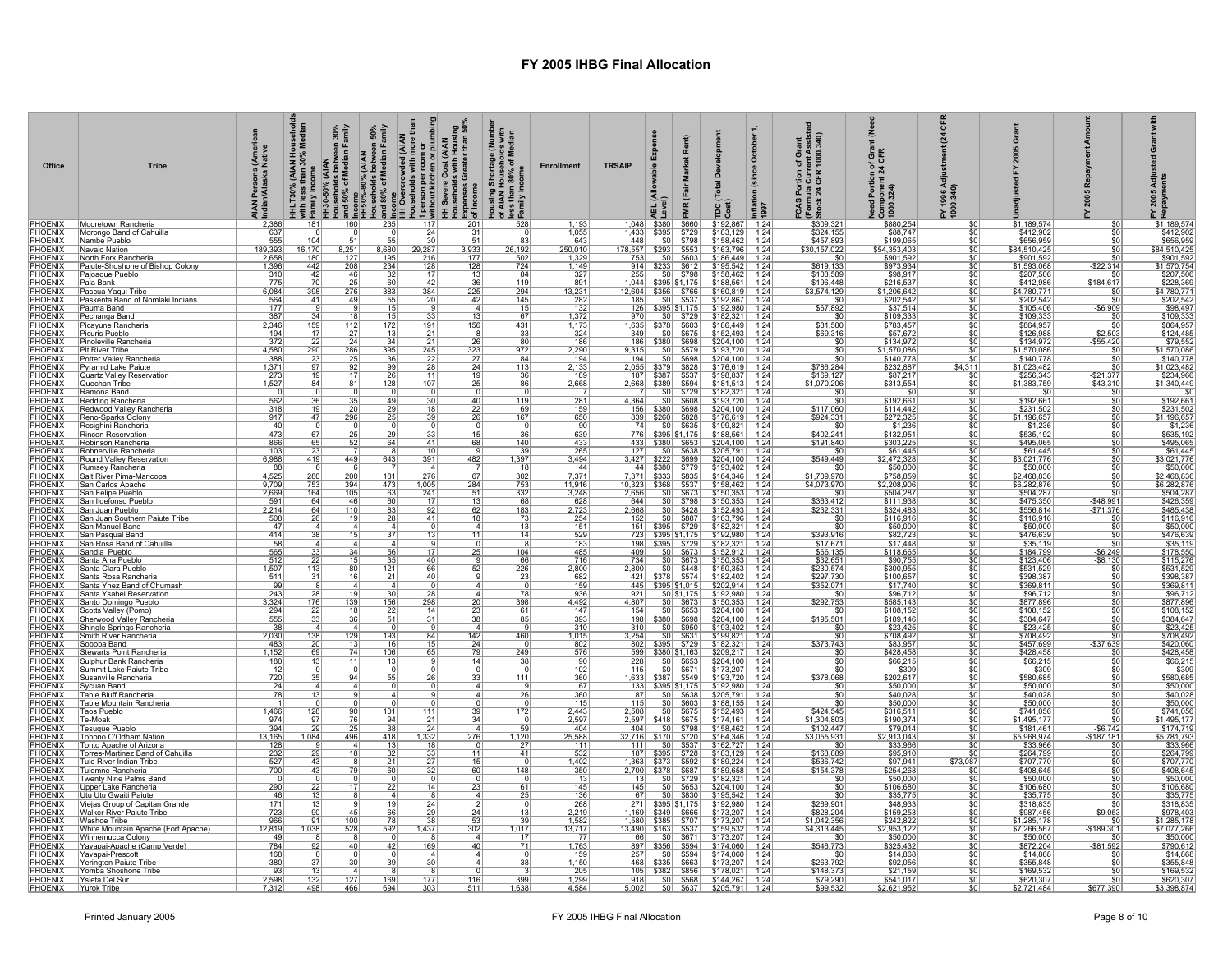| Office               | Tribe      |       |                |     |               |        |        |        | <b>Enrollment</b> | <b>TRSAIP</b> |                 |       | $\frac{10}{2}$ | Inflat<br>1997 | ⋖っ<br>៖ ៩ ង<br>⊥ี≒ลั<br>인은늚 | ᅇᆢ<br>z o = | ፚᇢ        |             |             | ⊾ α         |
|----------------------|------------|-------|----------------|-----|---------------|--------|--------|--------|-------------------|---------------|-----------------|-------|----------------|----------------|-----------------------------|-------------|-----------|-------------|-------------|-------------|
| PHOENIX              | Zia Pueblo |       |                |     |               |        |        |        | 773               | 804           | SO <sub>1</sub> | \$673 | \$150,353      | 1.24           | \$128,477                   | \$92,497    |           | \$220.974   |             | \$220,97    |
| <b>PHOENIX</b>       | Zuni Tribe | 8.120 | 418            | 363 | 419           |        |        | 843    | 9,780             | 8,960         | \$278           | \$465 | \$161,440      | 1.24           | \$1,519,171                 | \$1,501,405 |           | \$3,020,575 | $-$499,363$ | \$2,521,212 |
| <b>PHOENIX TOTAL</b> |            |       | 392,250 30,828 |     | 18,689 21,098 | 43.448 | 11.515 | 51.335 | 498,418           | 425,612       |                 |       |                |                | 87.936.443                  | 05.567.643  | 1.588.340 | 195,092,425 | 2,716,985   | 197,809,410 |